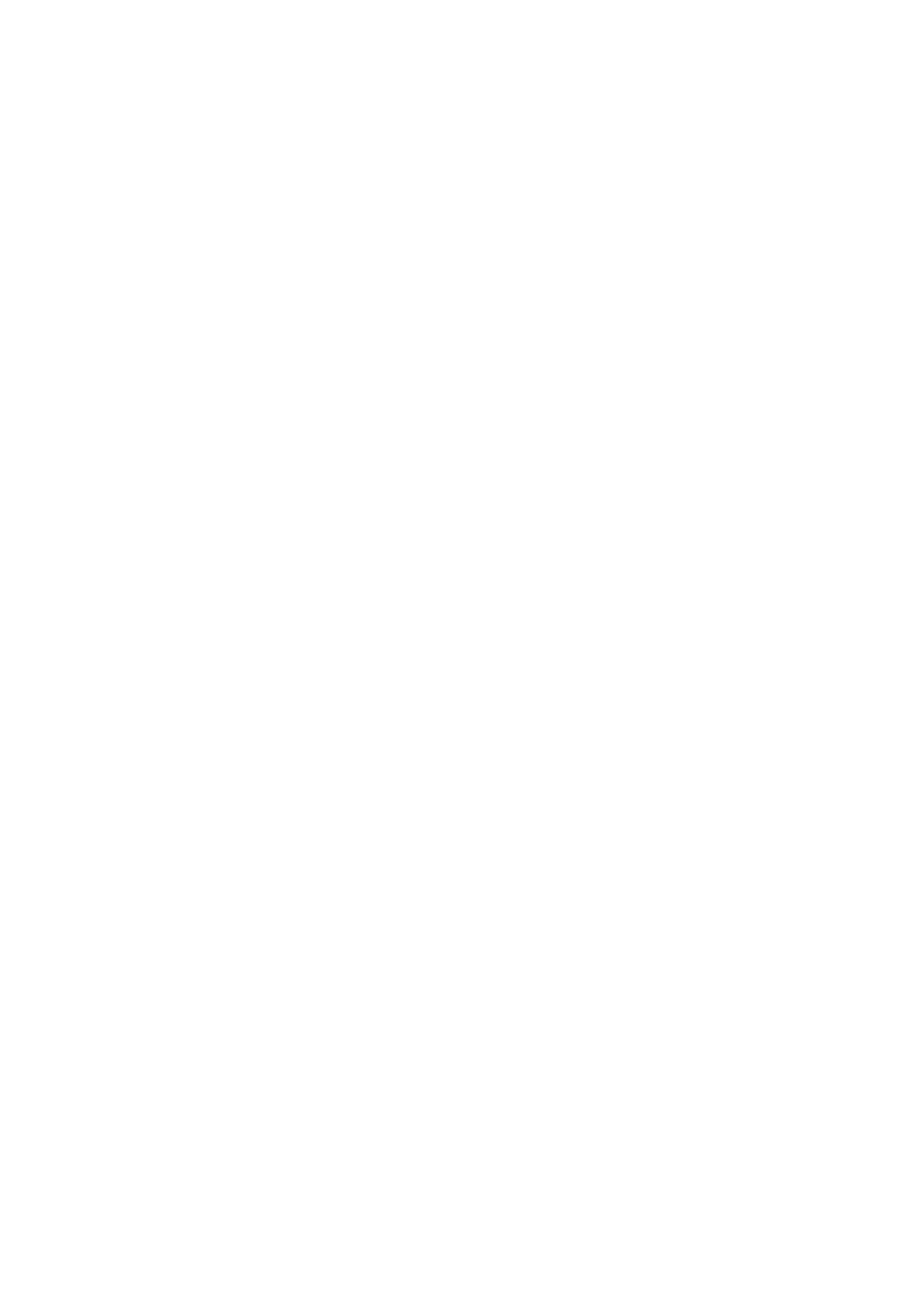

Ellan Vannin

# **HYDROCARBON OIL DUTI ES ACT 1986**

# **Index**

| Section      |                                                                                                                                                                 | Page |
|--------------|-----------------------------------------------------------------------------------------------------------------------------------------------------------------|------|
|              | The dutiable commodities                                                                                                                                        | 7    |
| $\mathbf{1}$ |                                                                                                                                                                 |      |
| 2            |                                                                                                                                                                 |      |
| 2AA          |                                                                                                                                                                 |      |
| 2AB          |                                                                                                                                                                 |      |
|              |                                                                                                                                                                 |      |
| 2A           |                                                                                                                                                                 |      |
| 3            |                                                                                                                                                                 |      |
| 4            |                                                                                                                                                                 |      |
| 5            |                                                                                                                                                                 |      |
|              | Charging provisions<br><u> 1989 - Johann Stoff, Amerikaansk politiker (</u>                                                                                     | 11   |
| 5A           |                                                                                                                                                                 |      |
| 6            |                                                                                                                                                                 |      |
| 6AA          |                                                                                                                                                                 |      |
| 6AB          |                                                                                                                                                                 |      |
| 6AC          | Application to biodiesel and bioblend of provisions relating to                                                                                                 |      |
|              |                                                                                                                                                                 |      |
| 6AD          |                                                                                                                                                                 |      |
| 6AE          |                                                                                                                                                                 |      |
| 6AF          | Application to bioethanol and bioethanol blend of provisions relating to                                                                                        |      |
|              |                                                                                                                                                                 |      |
|              |                                                                                                                                                                 |      |
|              | 6AH Application to aqua methanol of provisions relating to hydrocarbon oil17                                                                                    |      |
| 6A           |                                                                                                                                                                 |      |
| 7            |                                                                                                                                                                 |      |
| 8            |                                                                                                                                                                 |      |
|              | Delivery of oil without payment of duty<br><u> 1980 - Jan Stein Stein Stein Stein Stein Stein Stein Stein Stein Stein Stein Stein Stein Stein Stein Stein S</u> | 19   |
| 9            |                                                                                                                                                                 |      |
| 10           |                                                                                                                                                                 |      |
|              | Rebate of duty                                                                                                                                                  | 21   |
| 11           |                                                                                                                                                                 |      |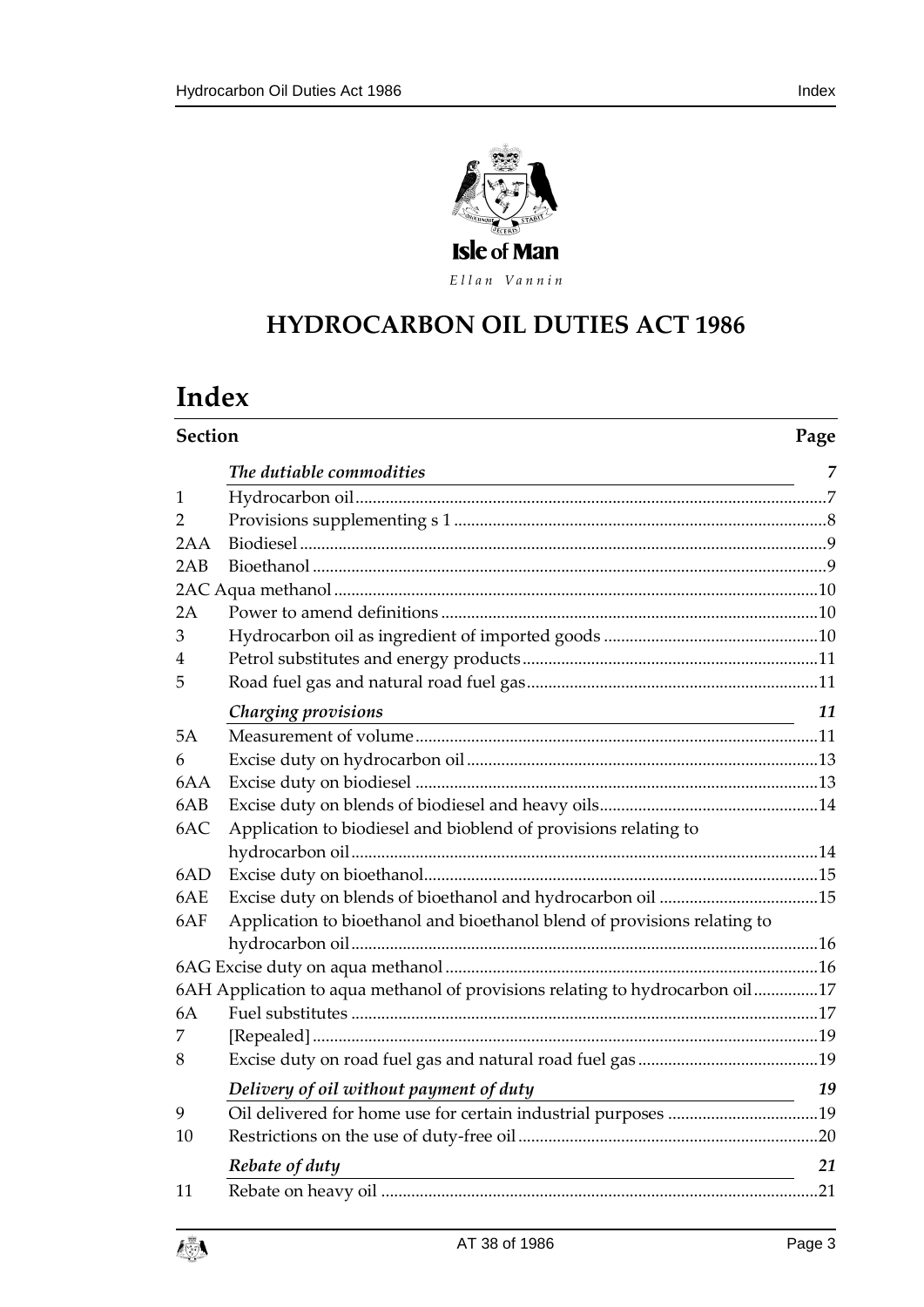| 12       |                                                                                                                      |    |
|----------|----------------------------------------------------------------------------------------------------------------------|----|
| 13       |                                                                                                                      |    |
|          |                                                                                                                      |    |
|          | 13ZB Restrictions on supply of certain heavy oil for heating etc  24                                                 |    |
|          |                                                                                                                      |    |
|          |                                                                                                                      |    |
|          |                                                                                                                      |    |
|          |                                                                                                                      |    |
| 13A      |                                                                                                                      |    |
| 14       |                                                                                                                      |    |
| 14A      |                                                                                                                      |    |
| 14B      |                                                                                                                      |    |
| 14C      |                                                                                                                      |    |
| 14D      |                                                                                                                      |    |
| 14E      |                                                                                                                      |    |
| 14F      |                                                                                                                      |    |
| 15       |                                                                                                                      |    |
|          | <b>Drawback</b>                                                                                                      | 35 |
| 16       | Drawback of duty on shipment as stores etc of certain goods 35                                                       |    |
| 17       |                                                                                                                      |    |
|          | Miscellaneous reliefs                                                                                                | 36 |
|          | <u> 1989 - Johann Barn, mars eta bainar eta bainar eta baina eta baina eta baina eta baina eta baina eta baina e</u> |    |
| 18<br>19 |                                                                                                                      |    |
| 20       |                                                                                                                      |    |
| 21       |                                                                                                                      |    |
| 22       |                                                                                                                      |    |
|          |                                                                                                                      |    |
|          | Mixing                                                                                                               | 39 |
| 23       |                                                                                                                      |    |
|          | Administration and enforcement                                                                                       | 40 |
| 23A      |                                                                                                                      |    |
| 23AB     |                                                                                                                      |    |
| 23B      |                                                                                                                      |    |
| 23C      |                                                                                                                      |    |
|          |                                                                                                                      |    |
|          | 23CB Mixing of aqua methanol in contravention of prohibition: adjustment of                                          |    |
|          |                                                                                                                      |    |
| 23D      |                                                                                                                      |    |
| 24       | Regulations with respect to hydrocarbon oil, petrol substitutes and road                                             |    |
|          |                                                                                                                      |    |
| 25       | Prohibition on use of fuel substitutes on which duty has not been paid  47                                           |    |
| 26       | Prohibition on use etc of road fuel gas on which duty has not been paid 48                                           |    |
| 26A      |                                                                                                                      |    |
| 26B      |                                                                                                                      |    |
| 26C      |                                                                                                                      |    |
| 27       |                                                                                                                      |    |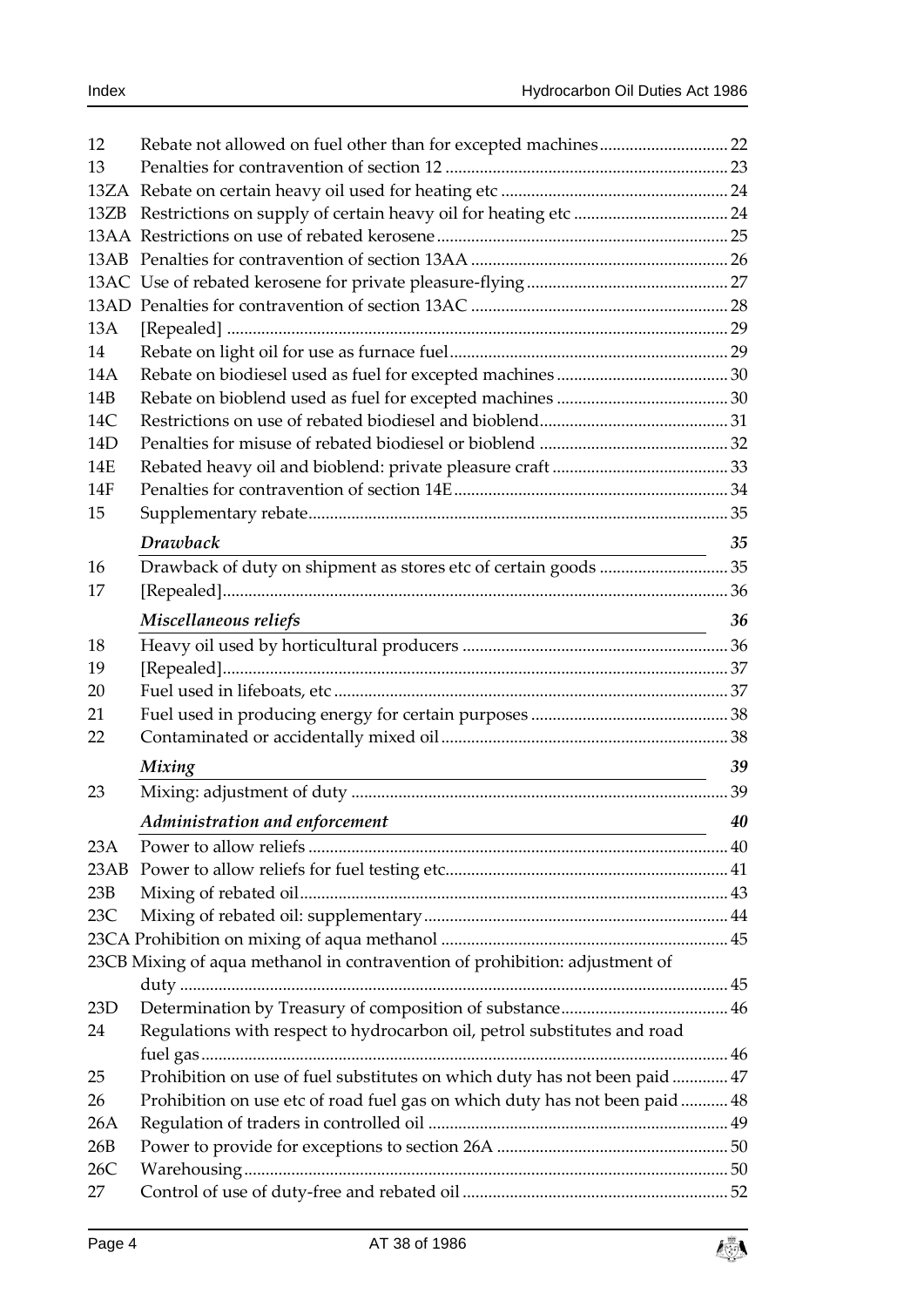|     | 27AA Registered excise dealers and shippers regulations: special provision for         |    |
|-----|----------------------------------------------------------------------------------------|----|
|     |                                                                                        |    |
| 27A |                                                                                        |    |
|     | Supplementary                                                                          | 55 |
| 28  |                                                                                        |    |
| 29  |                                                                                        |    |
| 30  |                                                                                        |    |
|     | Management Act                                                                         | 58 |
|     | <b>Alcoholic Liquor Duties Act 1986</b><br><u> 1980 - Johann Barn, mars ann an t-A</u> | 58 |
| 31  |                                                                                        |    |
| 32  |                                                                                        |    |
|     | <b>SCHEDULE 1</b>                                                                      | 61 |
|     | MEANING OF "HORTICULTURAL PRODUCE" FOR PURPOSES OF RELIEF                              |    |
|     | <b>UNDER SECTION 18</b>                                                                | 61 |
|     | <b>SCHEDULE 2</b>                                                                      | 61 |
|     | SUBJECTS FOR REGULATIONS UNDER SECTION 24                                              | 61 |
|     | <b>SCHEDULE 2A</b>                                                                     | 63 |
|     | <b>SCHEDULE 3</b>                                                                      | 63 |
|     | SUBJECTS FOR REGULATIONS UNDER SECTION 27                                              | 63 |
|     | <b>SCHEDULE 4</b>                                                                      | 65 |
|     | <b>SAMPLING</b>                                                                        | 65 |
|     | <b>SCHEDULE 5</b>                                                                      | 69 |
|     | <b>SCHEDULE 5A</b>                                                                     | 69 |
|     | <b>EXCEPTED MACHINES</b>                                                               | 69 |
|     | <b>SCHEDULE 6</b>                                                                      | 73 |
|     | AMENDMENT OF ENACTMENTS                                                                | 73 |
|     | <b>SCHEDULE 7</b>                                                                      | 73 |
|     | <b>ENDNOTES</b>                                                                        | 75 |
|     | <b>TABLE OF LEGISLATION HISTORY</b>                                                    | 75 |
|     | <b>TABLE OF RENUMBERED PROVISIONS</b>                                                  | 75 |
|     | TABLE OF ENDNOTE REFERENCES                                                            | 75 |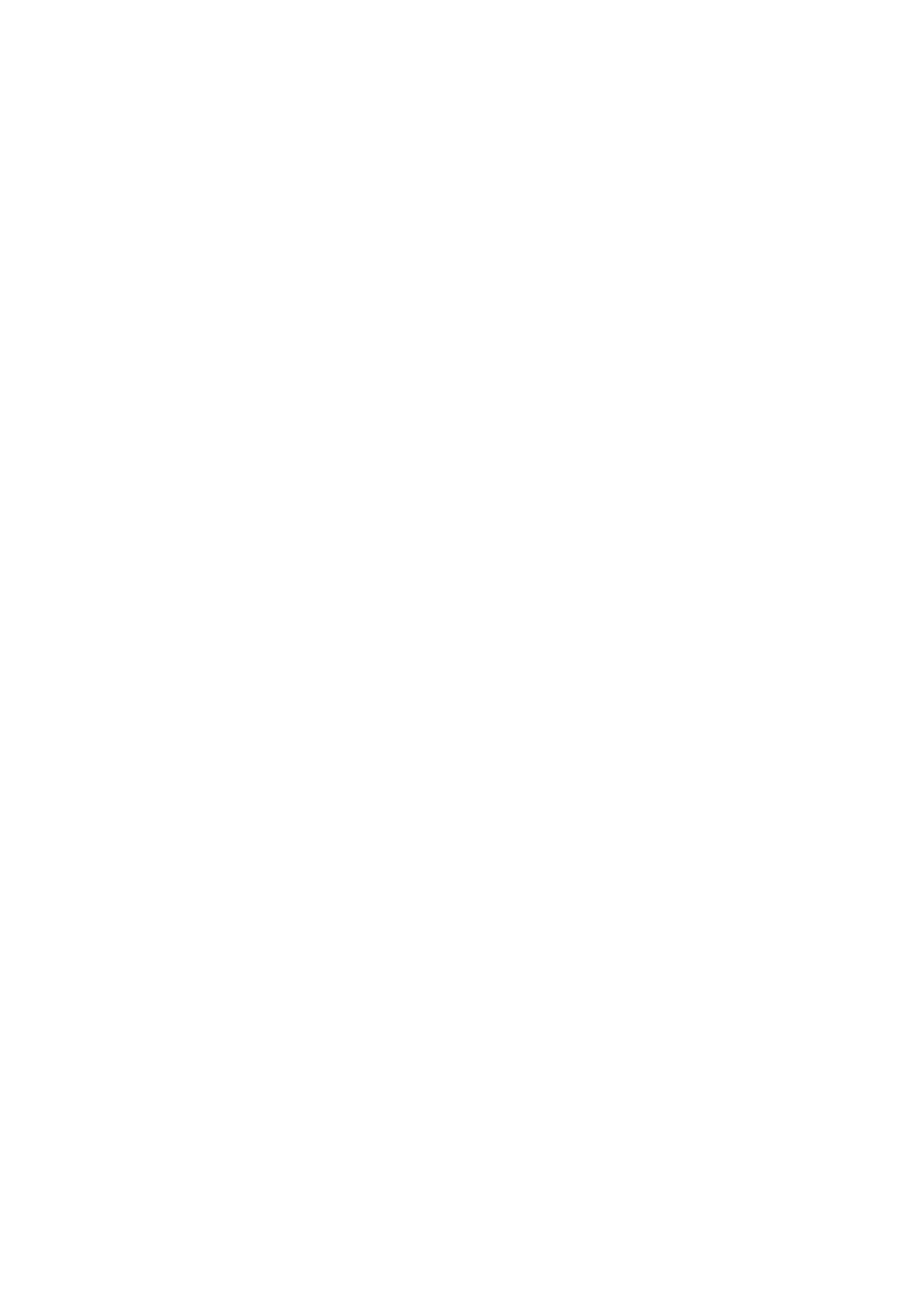

**HYDROCARBON OIL DUTI ES ACT 1986**

*Received Royal Assent: 25 July 1986 Passed: 21 October 1986 Commenced: 1 April 1987*

**AN ACT** to provide for the imposition of excise duties on hydrocarbon oil, petrol substitutes, power methylated spirits and road fuel gas and for connected purposes.

<span id="page-6-0"></span>**GENERAL NOTE:** The maximum fines in this Act are as increased by the *Criminal Justice (Penalties, Etc.) Act 1993* s 1.

#### *The dutiable commodities*

#### <span id="page-6-1"></span>**1 Hydrocarbon oil**

[P1979/5/1]

- (1) The following provisions define the various descriptions of oil referred to in this Act.**<sup>1</sup>**
- (2) "**Hydrocarbon oil**" means petroleum oil, coal tar, and oil produced from coal, shale, peat or any other bituminous substance, and all liquid hydrocarbons, but does not include such hydrocarbons or bituminous or asphaltic substances as are —
	- (a) solid or semi-solid at a temperature of 15°C, or
	- (b) gaseous at a temperature of 15°C and under a pressure of 1013.25 millibars.
- (3) "**Light oil**" means hydrocarbon oil
	- (a) of which not less than 90 per cent. by volume distils at a temperature not exceeding 210°C, or
	- (b) which gives off an inflammable vapour at a temperature of less than 23°C when tested in the manner prescribed by the Acts relating to petroleum.
- (4) "**Heavy oil**" means hydrocarbon oil other than light oil.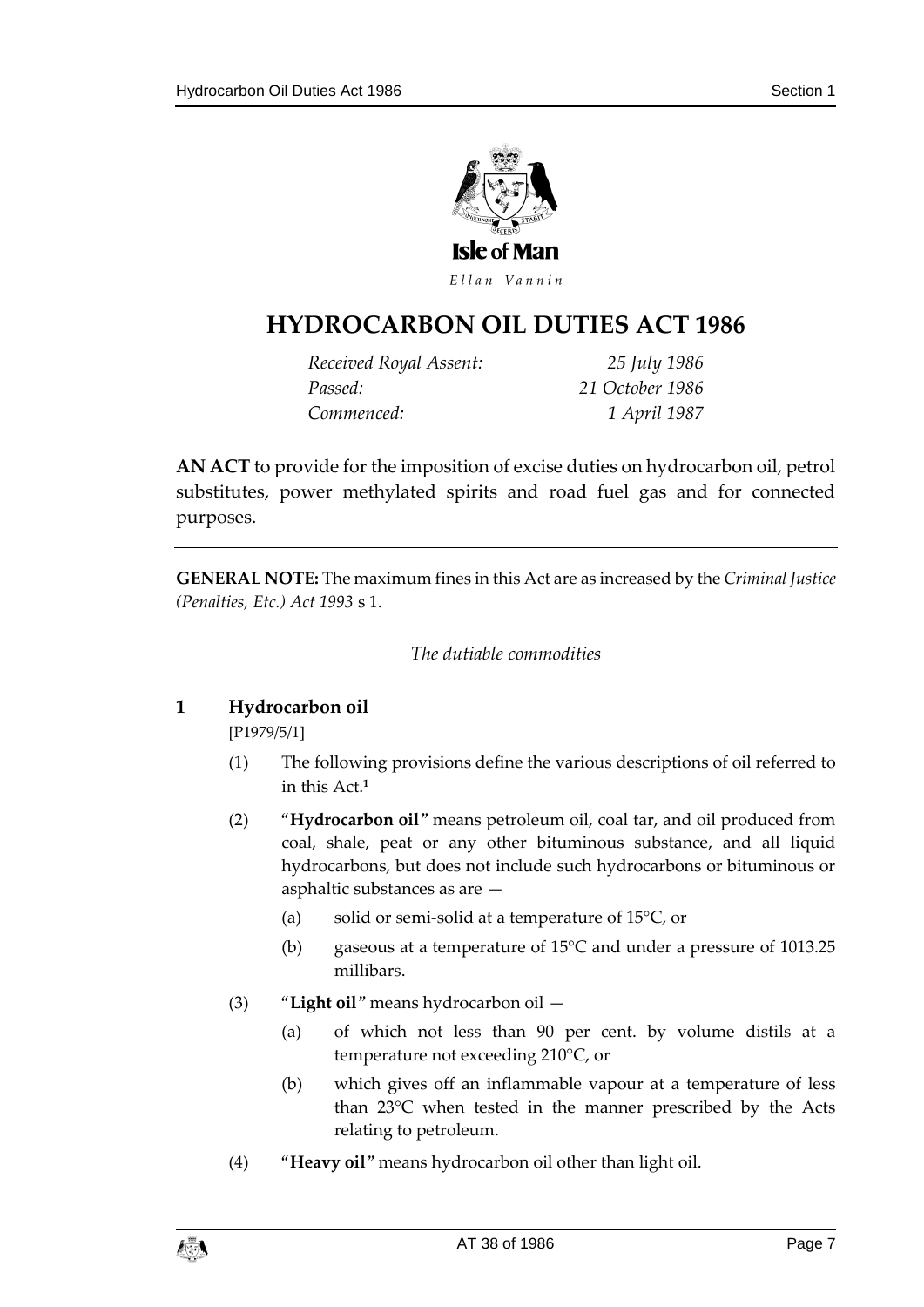- (5) "**Gas oil**" means heavy oil of which not more than 50 per cent. by volume distils at a temperature not exceeding 240ºC and of which more than 50 per cent. by volume distils at a temperature not exceeding 340ºC.**<sup>2</sup>**
- (6) [Repealed]**<sup>3</sup>**
- (6A) [Repealed]**<sup>4</sup>**
- (7) [Repealed]**<sup>5</sup>**
- (7A) [Repealed]**<sup>6</sup>**
- (8) "**Unleaded petrol**" means petrol that contains not more than 0.013 grams of lead per litre of petrol.**<sup>7</sup>**
- (8A) "**Aviation gasoline**" means light oil which
	- (a) is specially produced as fuel for aircraft,
	- (b) at 37.8°C, has a Reid Vapour Pressure of not less than 38kPa and not more than 49kPa, and
	- (c) is delivered for use solely as fuel for aircraft.**<sup>8</sup>**
- (9) "**Kerosene**" means heavy oil of which more than 50% by volume distils at a temperature of 240°C or less.**<sup>9</sup>**

#### <span id="page-7-0"></span>**2 Provisions supplementing s 1**

[P1979/5/2]

- (1) The method of testing oil for the purpose of ascertaining its classification in accordance with section 1 shall, subject to subsection (3)(b) of that section, be such as the Treasury may direct.
- (1A) [Repealed]**<sup>10</sup>**
- (2) Subject to subsection (3), the Treasury may from time to time direct that, for the purposes of any duty of excise for the time being chargeable on hydrocarbon oil, any specified description of light oil shall be treated as being heavy oil.
- (3) The Treasury shall not give a direction under subsection (2) in relation to any description of oil unless it is satisfied that the description is one which should, according to its use, be classed with heavy oil.
- (4) For the purposes of the Customs and Excise Acts 1986, the production of hydrocarbon oil includes —
	- (a) the obtaining of one description of hydrocarbon oil from another description of hydrocarbon oil; and
	- (b) the subjecting of hydrocarbon oil to any process of purification or blending,

as well as the obtaining of hydrocarbon oil from other substances or from any natural source.

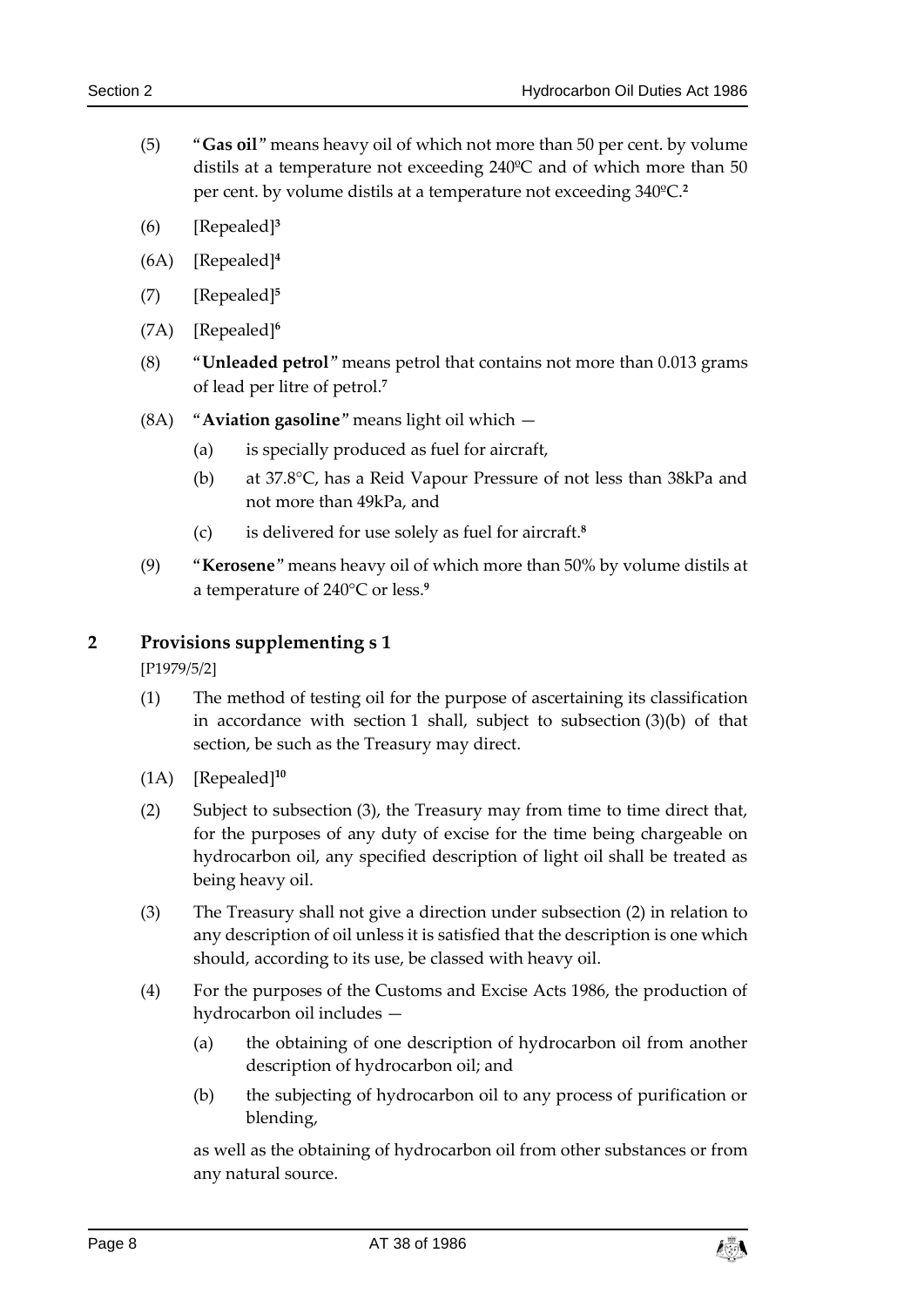(5) [Repealed]**<sup>11</sup>**

# <span id="page-8-0"></span>**2AA Biodiesel**

- (1) In this Act "**biodiesel**" means diesel quality liquid fuel that
	- (a) is produced from biomass or waste cooking oil,
	- (b) the ester content of which is not less than 96.5% by weight, and
	- (c) the sulphur content of which does not exceed 0.005% by weight or is nil.
- (2) In subsection  $(1)$ 
	- (a) "diesel quality" means capable of being used for the same purposes as heavy oil;
	- (b) "liquid" does not include any substance that is gaseous at a temperature of 15°C and under a pressure of 1013.25 millibars;
	- (c) "biomass" means vegetable and animal substances constituting the biodegradable fraction of —
		- (i) products, wastes and residues from agriculture, forestry and related activities, or
		- (ii) industrial and municipal waste.**<sup>12</sup>**

#### <span id="page-8-1"></span>**2AB Bioethanol**

- (1) In this Act "**bioethanol**" means a liquid fuel
	- (a) consisting of ethanol produced from biomass, and
	- (b) capable of being used for the same purposes as light oil.
- (2) In subsection  $(1)$ 
	- (a) "liquid" does not include any substance that is gaseous at a temperature of 15°C and under a pressure of 1013.25 millibars, and
	- (b) "biomass" means vegetable and animal substances constituting the biodegradable fraction of —
		- (i) products, wastes and residues from agriculture, forestry and related activities, or
		- (ii) industrial and municipal waste.
- (3) A substance shall be treated as falling within subsection  $(1)(a)$  if it  $-$ 
	- (a) is denatured alcohol for the purposes of section 68A of the *Alcoholic Liquor Duties Act 1986*; and
	- (b) would fall within subsection (1)(a) (without reliance on this subsection) but for the presence of a component introduced —
		- (i) for the purpose of rendering the substance denatured alcohol, and
		- (ii) in the minimum proportion necessary for that purpose.**<sup>13</sup>**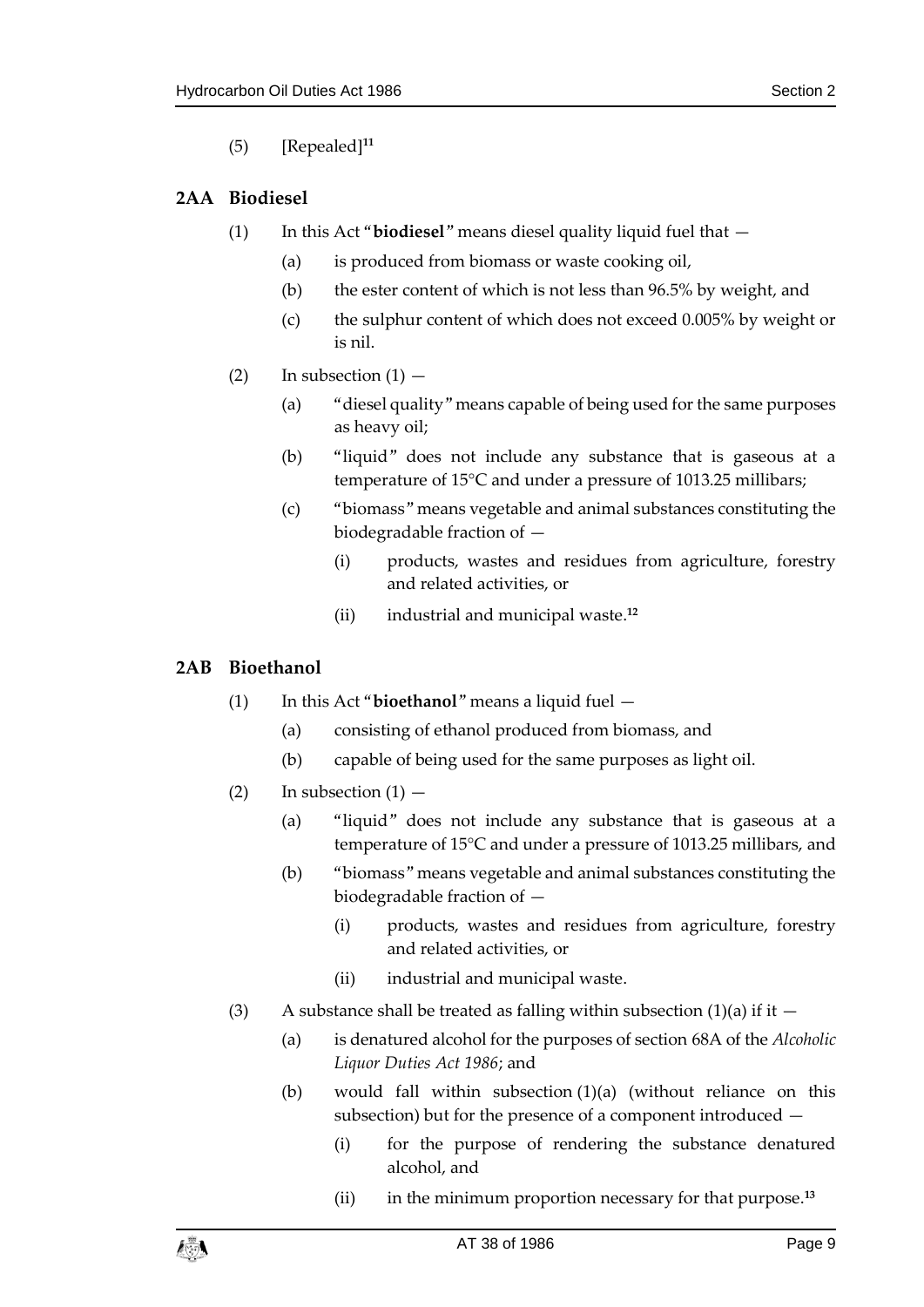# <span id="page-9-0"></span>**2AC Aqua methanol**

In this Act "**aqua methanol**" means a liquid fuel which meets each of the following conditions —

- (a) the amount of water it contains is not less than 4.7 per cent and not more than 5.3 per cent by volume;
- (b) the amount of methanol it contains is not less than 96 per cent by volume of the remainder of the substance; and
- (c) at a temperature of 15°C and under a pressure of 1013.25 millibars, it has a density of not less than 0.81 g/ml and not more than 0.82 g/ml.**<sup>14</sup>**

# <span id="page-9-1"></span>**2A Power to amend definitions**

- (1) The Treasury may by order amend the definition for the purposes of this Act of  $-$ 
	- (za) aviation gasoline;**<sup>15</sup>**
	- (a) biodiesel;**<sup>16</sup>**
	- (b) bioethanol;**<sup>17</sup>**
	- (ba) aqua methanol;**<sup>18</sup>**
	- (c) unleaded petrol.**<sup>19</sup>**
	- (d) [Repealed]**<sup>20</sup>**
	- (e) [Repealed]**<sup>21</sup>**

[Subs (1) substituted by SD173/05.]

- (1A) and (1B) [Repealed]**<sup>22</sup>**
- (1C) The Treasury may by order amend the definition for the purposes of section 11 of "fuel oil". **23**
- (2) An order under this section may contain such incidental, supplementary and transitional provision as appears to the Treasury to be appropriate.
- (3) An order made under this section shall not come into operation until approved by Tynwald.**<sup>24</sup>**

# <span id="page-9-2"></span>**3 Hydrocarbon oil as ingredient of imported goods**

# [P1979/5/3]

Where imported goods contain hydrocarbon oil as a part or ingredient thereof, the oil shall be disregarded in the application to the goods of section 132 of the Management Act (charge of duty on manufactured or composite imported articles) unless in the opinion of the Treasury the goods should, according to their use, be classed with hydrocarbon oil.

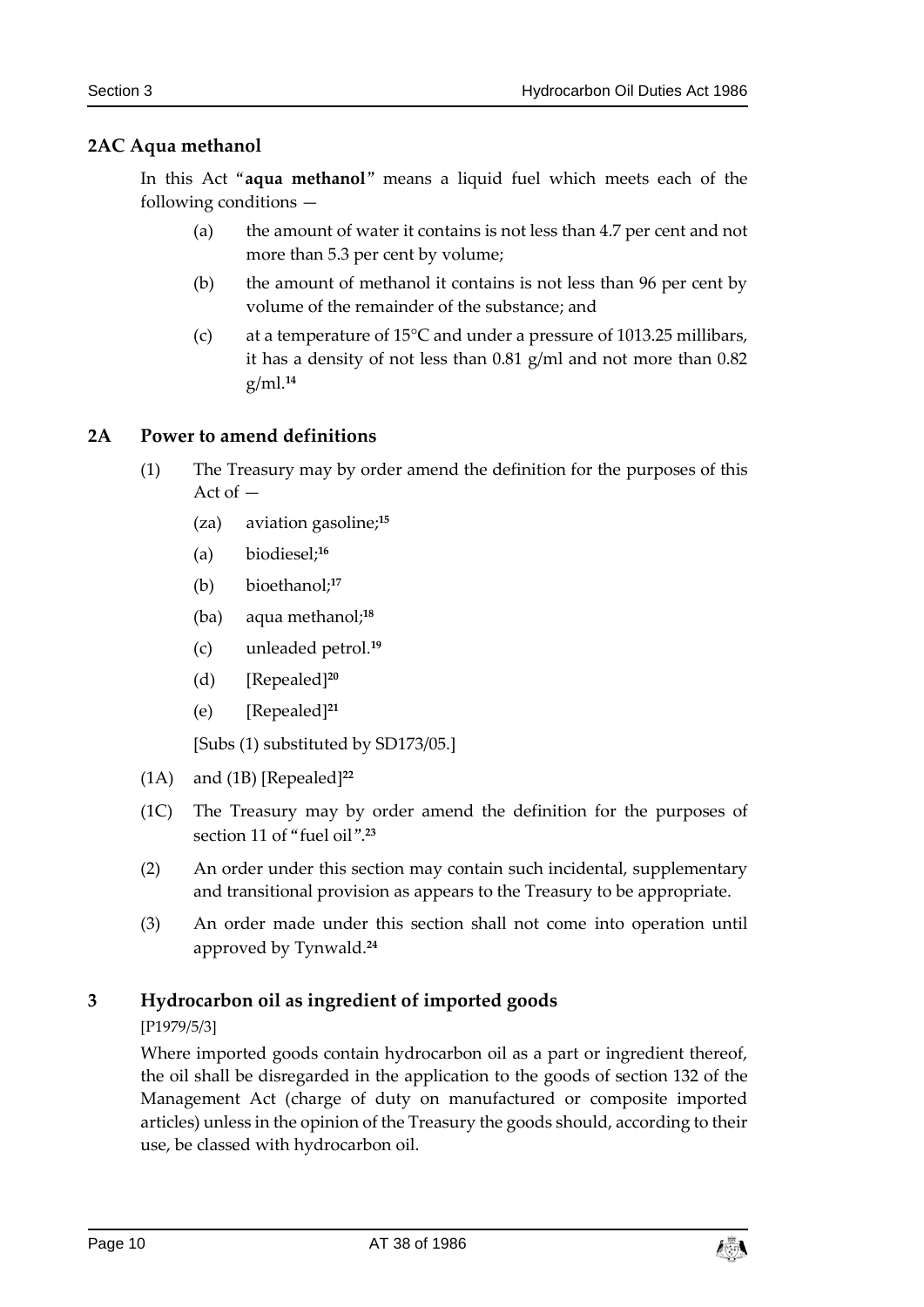# <span id="page-10-0"></span>**4 Petrol substitutes and energy products**

- (1) This Act shall have effect in relation to such cases as may be specified in an order made by the Treasury as if references in this Act to hydrocarbon oil or to road fuel gas included references to any energy product which is designated by that order as a substance which is to be treated for the purposes of this Act as the equivalent of hydrocarbon oil or, as the case may be, of road fuel gas.**<sup>25</sup>**
- (2) The Treasury may by order provide, in relation to any substance which by virtue of this section is to be treated for the purposes of this Act as the equivalent of hydrocarbon oil or road fuel gas, for that substance to be treated for the purposes of such of the provisions of this Act as may be specified in the order as if it fell within such class or description of substance.**<sup>26</sup>**
- (3) In exercising its powers under this section, the Treasury shall so far as practicable secure that an energy product which is intended for, or capable of being put to, a particular use is treated for the purposes of this Act as if it were the substance to which, when put to that use, it is most closely equivalent.**<sup>27</sup>**
- (4) In this section "energy product" means a substance which  $-$ 
	- (a) is an energy product for the purposes of Council Directive 2003/96/EC restructuring the Community framework for the taxation of energy products and electricity, and
	- (b) is not (apart from as a result of this section) hydrocarbon oil or road fuel gas within the meaning of this Act.**<sup>28</sup>**
- (5) An order under this section may make different provision for different cases and different substances.
- (6) Where a duty of excise is charged on a substance under a provision of this Act by virtue of an order under this section, no duty shall be charged on the substance under any other provision of the Act.**<sup>29</sup>**

# <span id="page-10-1"></span>**5 Road fuel gas and natural road fuel gas**

- (1) In this Act "**road fuel gas**" means any substance which is gaseous at a temperature of 15°C and under a pressure of 1013.25 millibars, and which is for use as fuel in road vehicles.
- <span id="page-10-2"></span>(2) In this Act "**natural road fuel gas**" is road fuel gas with a methane content of not less than 80%.**<sup>30</sup>**

# *Charging provisions*

# <span id="page-10-3"></span>**5A Measurement of volume**

(1) In ascertaining for the purposes of this  $Act$   $-$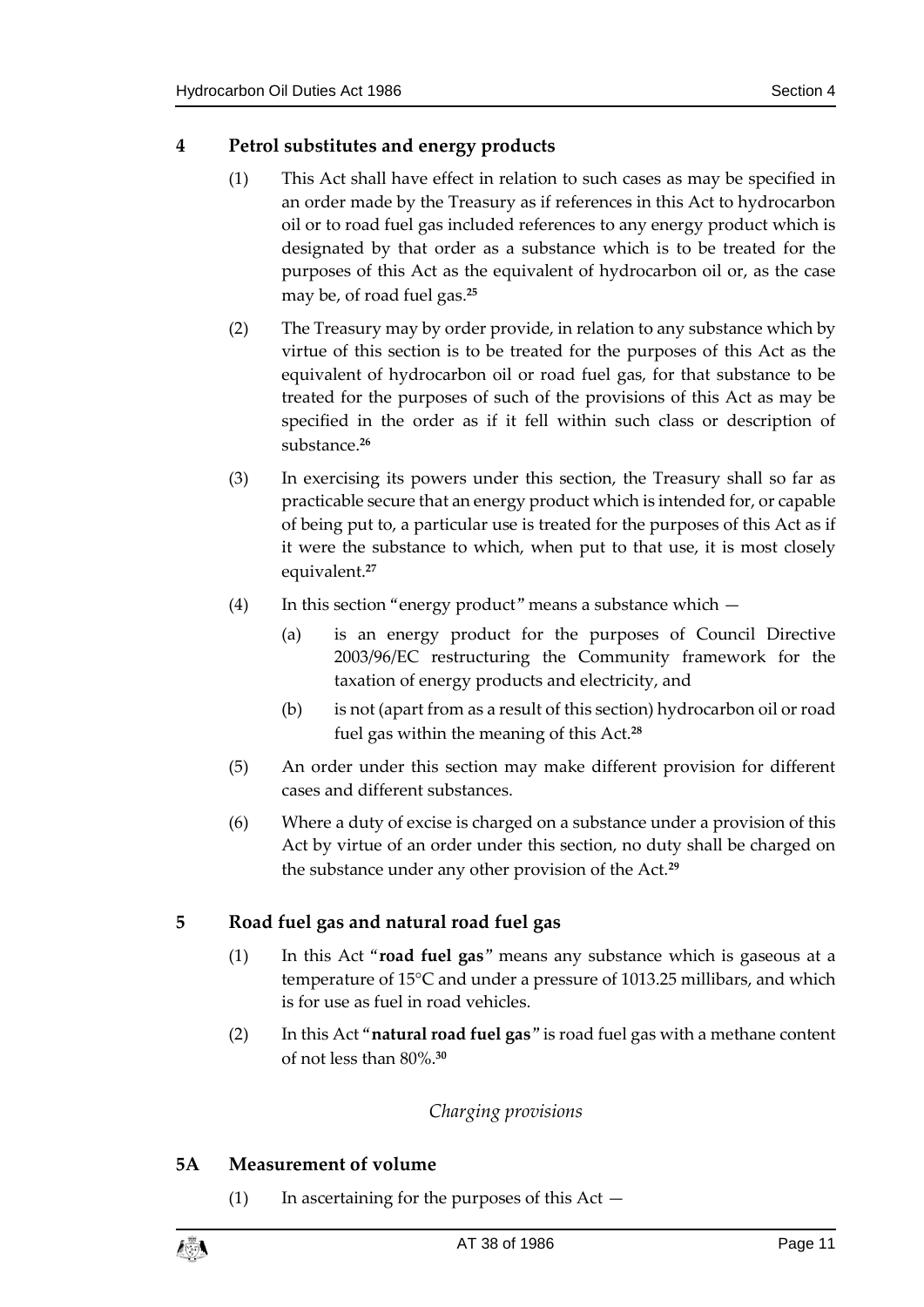- (a) the amount of any duty of excise chargeable on any liquid by virtue of this Act; or
- (b) the amount of any rebate allowable on any such liquid by virtue of this Act,

the volume of that liquid shall be taken (if it would not otherwise be so taken) to be what would be its volume, calculated in accordance with regulations under subsection (2), at a temperature of 15°C.

- (2) The Treasury may by regulations make such provision as it thinks fit as to the method by which, in ascertaining any amount mentioned in subsection  $(1)$  -
	- (a) the volume of any liquid is to be measured; or
	- (b) the volume as at a temperature of  $15^{\circ}$ C of any amount of a liquid is to be determined,

and that provision may include provision made by reference to any internationally recognised conversion tables.

- (3) Any reference in sections 16 and 18 to 21 to the amount of any duty of excise which has been paid in respect of any substance, or to the amount of any rebate that has been allowed in respect of any substance, shall be construed as a reference —
	- (a) to such amount as is shown to the satisfaction of the Treasury to have been paid or, as the case may be, allowed in respect of that substance; or
	- (b) where regulations made by the Treasury so provide, to such amount as is calculated on such assumptions as to the volume of the substance in question as may be determined in accordance with any such regulations.
- (4) Regulations under this section
	- (a) may make different provision for different cases and for different substances; and
	- (b) may contain such transitional, supplemental and incidental provision as the Treasury thinks fit.
- (5) Provision made under this section by any regulations may provide for any determination or measurement under the regulations to be made, or any description of a case or substance to be framed, by reference to such circumstances or other factors, or to the opinion of such persons, as the Treasury thinks fit.
- (6) For the purposes of this section "liquid" does not include any substance which is gaseous at a temperature of 15°C and under a pressure of 1013.25 millibars.**31**

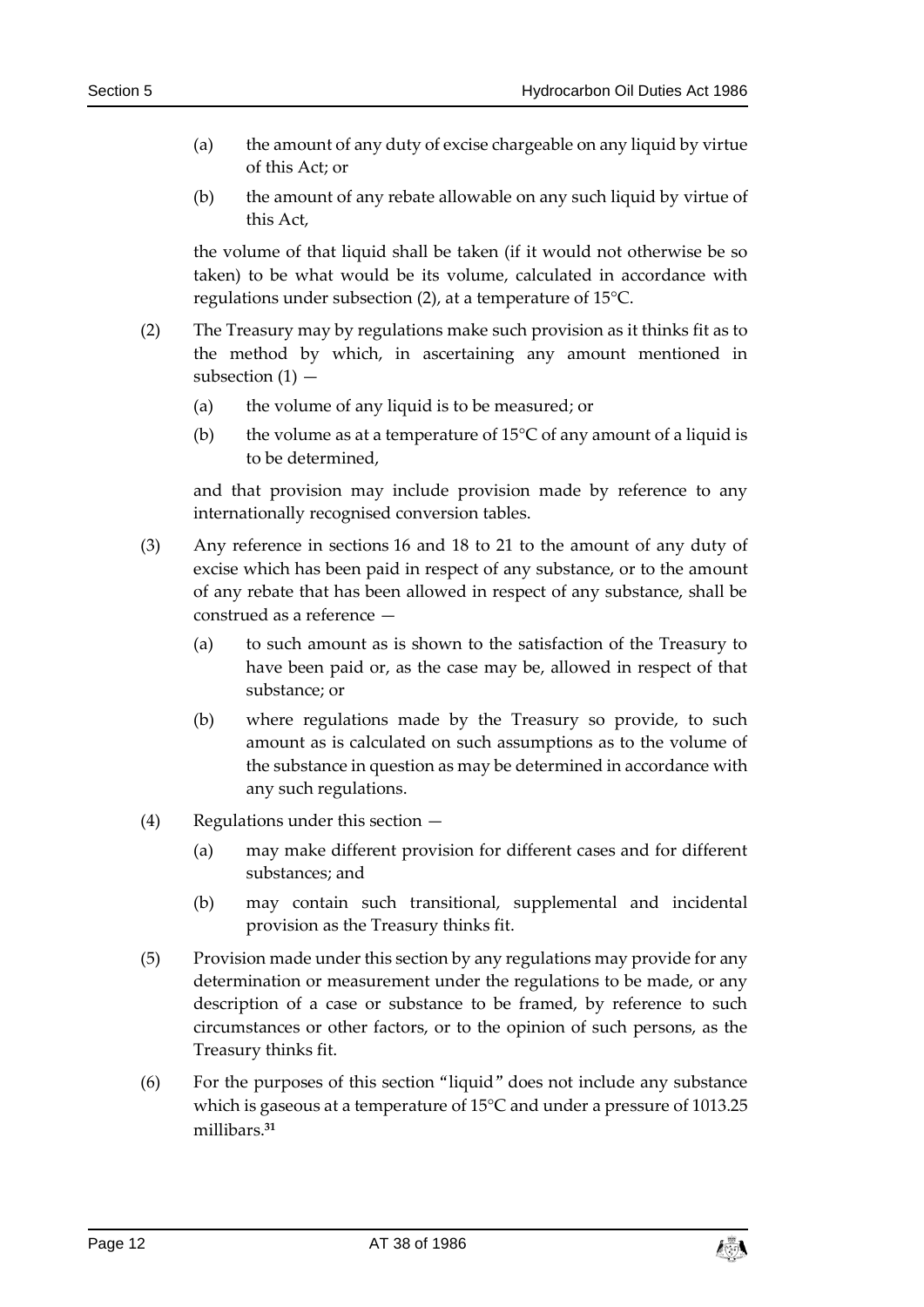### <span id="page-12-0"></span>**6 Excise duty on hydrocarbon oil**

- (1) There shall be charged on hydrocarbon oil
	- (a) imported into the Island; or
	- (b) produced in the Island and delivered for home use from a refinery or from other premises used for the production of hydrocarbon oil or from any bonded storage for hydrocarbon oil, not being hydrocarbon oil chargeable with duty under paragraph (a),

the rate specified in subsection (1A).**<sup>32</sup>**

- $(1A)$  The rates are  $-$ 
	- (a) £0.5795 a litre in the case of unleaded petrol,**<sup>33</sup>**
	- (aa) £0.3820 a litre in the case of aviation gasoline;**<sup>34</sup>**
	- (b) £0.6767 a litre in the case of light oil other than unleaded petrol or aviation gasoline, and**<sup>35</sup>**
	- (c) £0.5795 a litre in the case of heavy oil.**<sup>36</sup>**
- (2) Where imported hydrocarbon oil is removed to a refinery, the duty chargeable under subsection (1) shall, instead of being charged at the time of the importation or removal of that oil, be charged on the delivery of any goods from the refinery for home use and shall be the same as that which would be payable on the importation of like goods.
- (2A) [Repealed]**<sup>37</sup>**
- (3) and (4) [Repealed]**<sup>38</sup>**

#### <span id="page-12-1"></span>**6AA Excise duty on biodiesel**<sup>39</sup>

- (1) A duty of excise shall be charged on the setting aside for a chargeable use by any person, or (where it has not already been charged under this section) on the chargeable use by any person, of biodiesel.
- (2) In subsection (1) "chargeable use" means use  $-$ 
	- (a) as fuel for any engine, motor or other machinery,
	- (aa) for heating; **40**
	- (b) as an additive or extender in any substance used as mentioned in paragraph (a) or (aa); or**<sup>41</sup>**
	- (c) for the production of bioblend.**<sup>42</sup>**
- (3) The rate of duty under this section is the same as that in the case of heavy oil.**<sup>43</sup>**
- (4) See section 14A (biodiesel used other than as fuel for road vehicles) for rebates on duty charged under this section.**44**

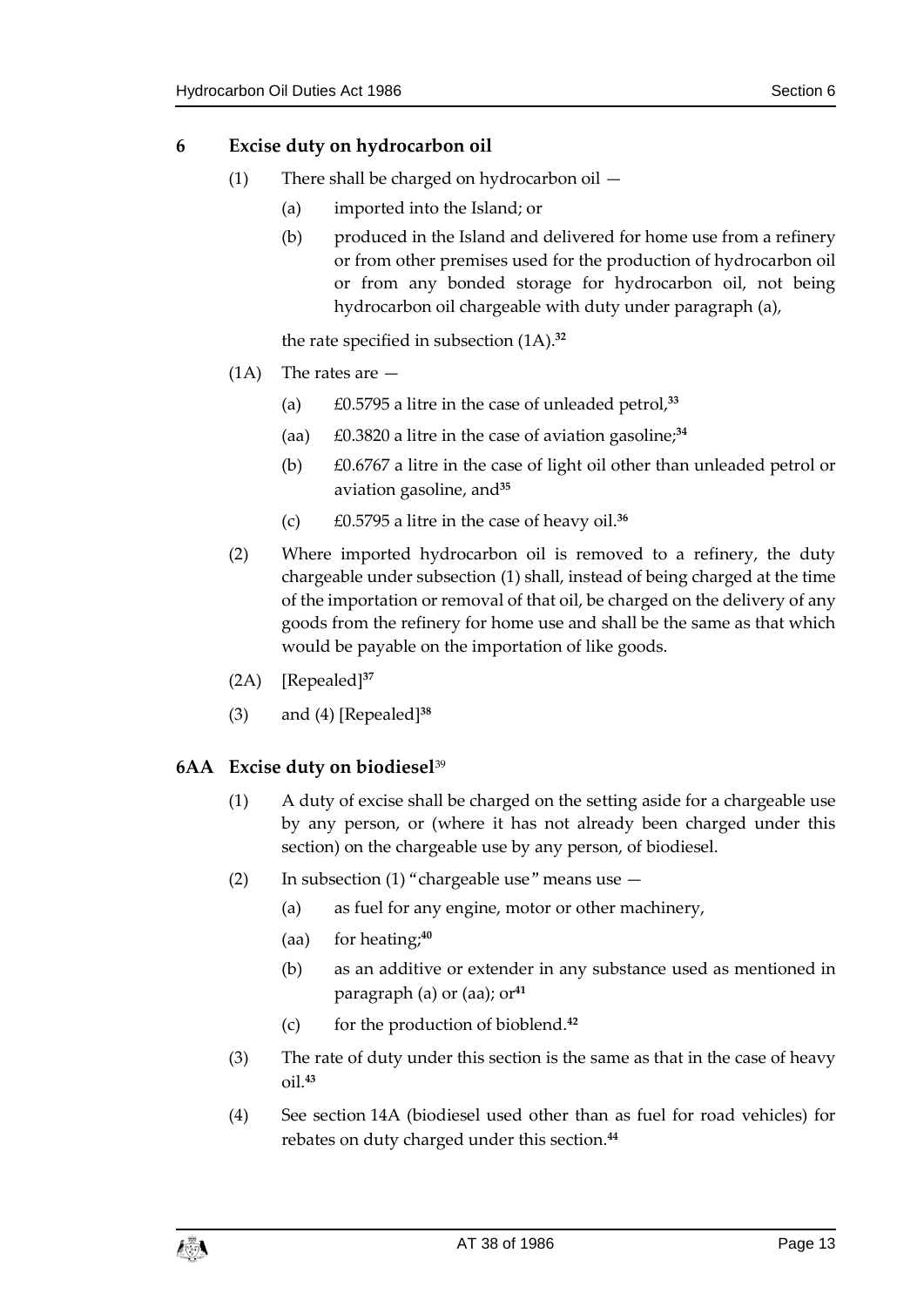# <span id="page-13-0"></span>**6AB Excise duty on blends of biodiesel and heavy oils**<sup>45</sup>

- (1) A duty of excise shall be charged on bioblend
	- (a) imported into the Island, or
	- (b) produced in the Island and delivered for home use from a refinery or from other premises used for the production of hydrocarbon oil or from any bonded storage for hydrocarbon oil, not being bioblend chargeable with duty under paragraph (a).

This is subject to subsection (6).

- (2) In this Act "**bioblend**" means any mixture that is produced by mixing
	- (a) biodiesel, and
	- (b) heavy oil not charged with the excise duty on hydrocarbon oil.
- (3) The rate per litre of duty under this section on any bioblend is the same as that in the case of heavy oil.**<sup>46</sup>**
- (4) [Repealed]**<sup>47</sup>**
- (4A) See section 14B (bioblend used as fuel for excepted machines) for rebates on duty charged under this section.**<sup>48</sup>**
- (5) [Repealed]**<sup>49</sup>**
- (6) Where imported bioblend is removed to a refinery, the duty chargeable under subsection (1) shall, instead of being charged at the time of the importation of the bioblend, be charged on the delivery of any goods from the refinery for home use and shall be the same as that which would be payable on the importation of like goods.**<sup>50</sup>**

# <span id="page-13-1"></span>**6AC Application to biodiesel and bioblend of provisions relating to hydrocarbon oil**<sup>51</sup>

- (1) The Treasury may by regulations provide for
	- (a) references in this Act, or specified references in this Act, to hydrocarbon oil to be construed as including references to —
		- (i) biodiesel;
		- (ii) bioblend;
	- (b) references in this Act, or specified references in this Act, to duty on hydrocarbon oil to be construed as including references to duty under —
		- (i) section 6AA;
		- (ii) section 6AB;
	- (c) biodiesel, or bioblend, to be treated for the purposes of such of the following provisions of this Act as may be specified as if it fell within a specified description of hydrocarbon oil.

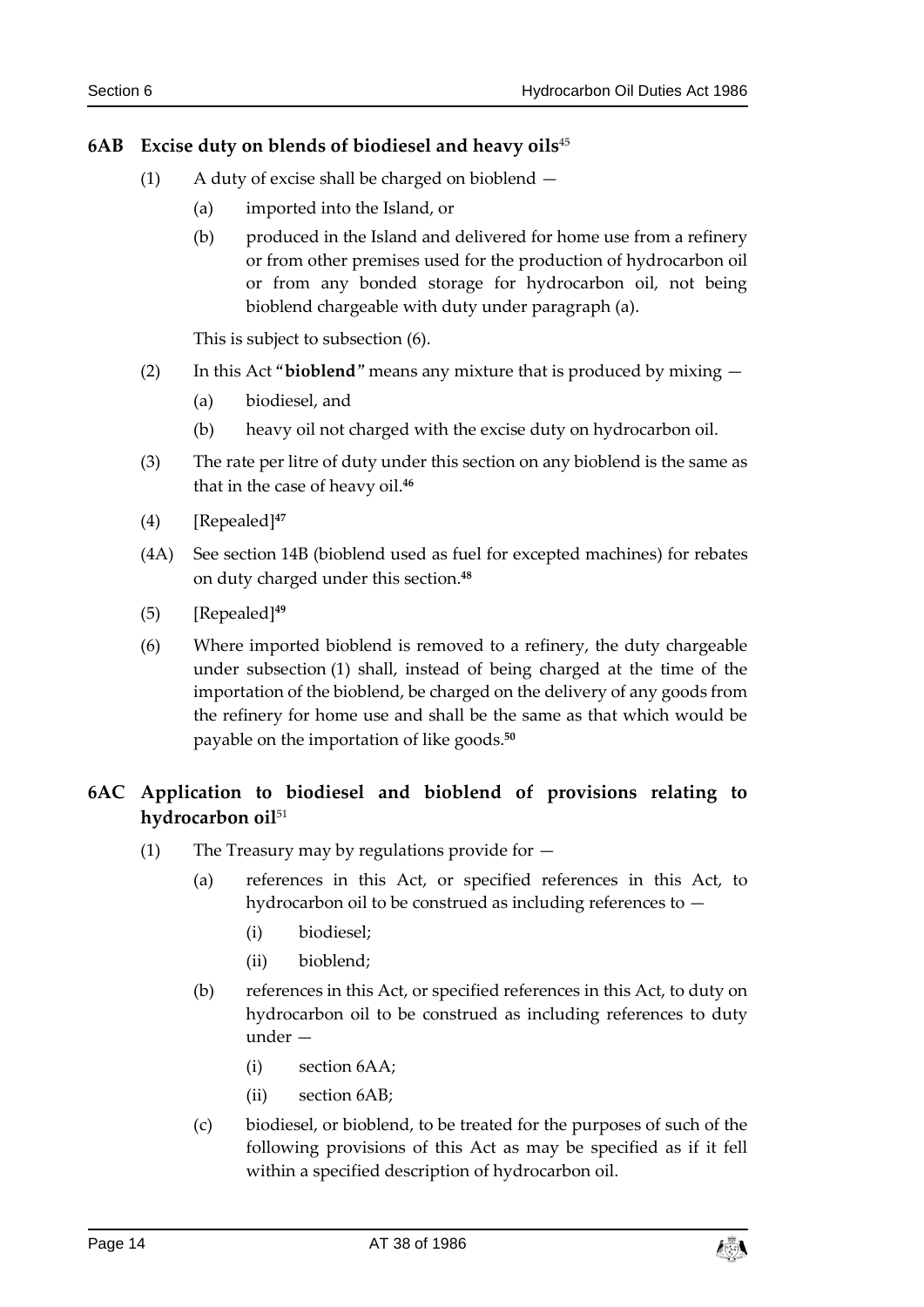- (2) Where the effect of provision made under subsection (1) is to extend any power to make regulations, provision made in exercise of the power as extended may be contained in the same statutory document as the provision extending the power.
- (3) In this section "specified" means specified by regulations under this section.
- (4) Regulations under this section may make different provision for different cases.
- (5) Paragraph (b) of subsection (1) shall not be taken as prejudicing the generality of paragraph (a) of that subsection.**<sup>52</sup>**

# <span id="page-14-0"></span>**6AD Excise duty on bioethanol**

- (1) A duty of excise shall be charged on the setting aside for a chargeable use by any person, or (where it has not already been charged under this section) on the chargeable use by any person, of bioethanol.
- (2) In subsection (1) "chargeable use" means use
	- (a) as fuel for any engine, motor or other machinery,
	- (b) as an additive or extender in any substance so used, or
	- (c) for the production of bioethanol blend.
- (3) The rate of duty under this section is the same as that in the case of unleaded petrol.**<sup>53</sup>**

#### <span id="page-14-1"></span>**6AE Excise duty on blends of bioethanol and hydrocarbon oil**

- (1) A duty of excise shall be charged on bioethanol blend
	- (a) imported into the Island, or
	- (b) produced in the Island and delivered for home use from a refinery or other premises used in the production of hydrocarbon oil or from any bonded storage for hydrocarbon oil, not being bioethanol blend chargeable with duty under paragraph (a).
- (2) In this Act "**bioethanol blend**" means any mixture that is produced by mixing —
	- (a) bioethanol, and
	- (b) hydrocarbon oil not charged with excise duty.
- (3) The rate at which the duty shall be charged on any bioethanol blend is the same as that in the case of unleaded petrol.**<sup>54</sup>**
- (4) and (5) [Repealed]**<sup>55</sup>**
- (6) Where imported bioethanol blend is removed to a refinery, the duty chargeable under subsection (1) shall, instead of being charged at the time of the importation of the blend, be charged on the delivery of any goods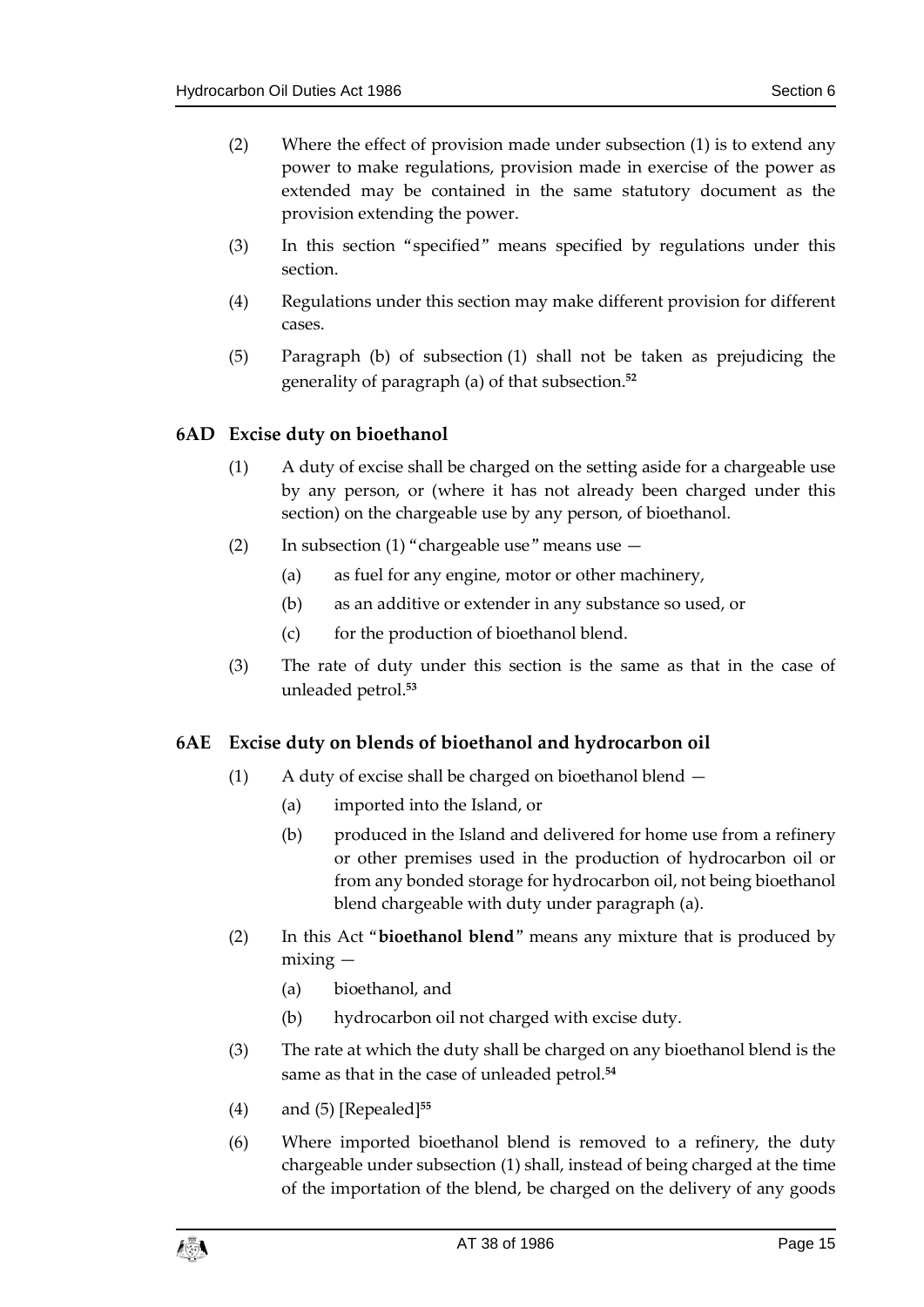from the refinery for home use and shall be the same as that which would be payable on the importation of like goods.**<sup>56</sup>**

# <span id="page-15-0"></span>**6AF Application to bioethanol and bioethanol blend of provisions relating to hydrocarbon oil**

- (1) The Treasury may by regulations provide for
	- (a) references in this Act, or specified references in this Act, to hydrocarbon oil to be construed as including references to —
		- (i) bioethanol;
		- (ii) bioethanol blend;
	- (b) references in this Act, or specified references in this Act, to duty on hydrocarbon oil to be construed as including references to duty under —
		- (i) section 6AD;
		- (ii) section 6AE;
	- (c) bioethanol, or bioethanol blend, to be treated for the purposes of such of the following provisions of this Act as may be specified as if it fell within a specified description of hydrocarbon oil.
- (2) Where the effect of provision made under subsection (1) is to extend any power to make regulations, provision made in exercise of the power as extended may be contained in the same statutory instrument as the provision extending the power.
- (3) In this section "specified" means specified by regulations under this section.
- (4) Regulations under this section may make different provision for different cases.
- (5) Paragraph (b) of subsection (1) shall not be taken as prejudicing the generality of paragraph (a) of that subsection.**<sup>57</sup>**

#### <span id="page-15-1"></span>**6AG Excise duty on aqua methanol**

- (1) A duty of excise shall be charged on the setting aside for a chargeable use by any person, or (where it has not already been charged under this section) on the chargeable use by any person, of aqua methanol.
- (2) In subsection (1) "chargeable use" means use  $-$ 
	- (a) as fuel for any engine, motor or other machinery; or
	- (b) as an additive or extender in any substance so used.
- (3) The rate of duty under this section is  $-$ 
	- (a) in the case of a chargeable use within subsection  $(2)(a)$ ,  $\text{\pounds}0.079$  a litre;

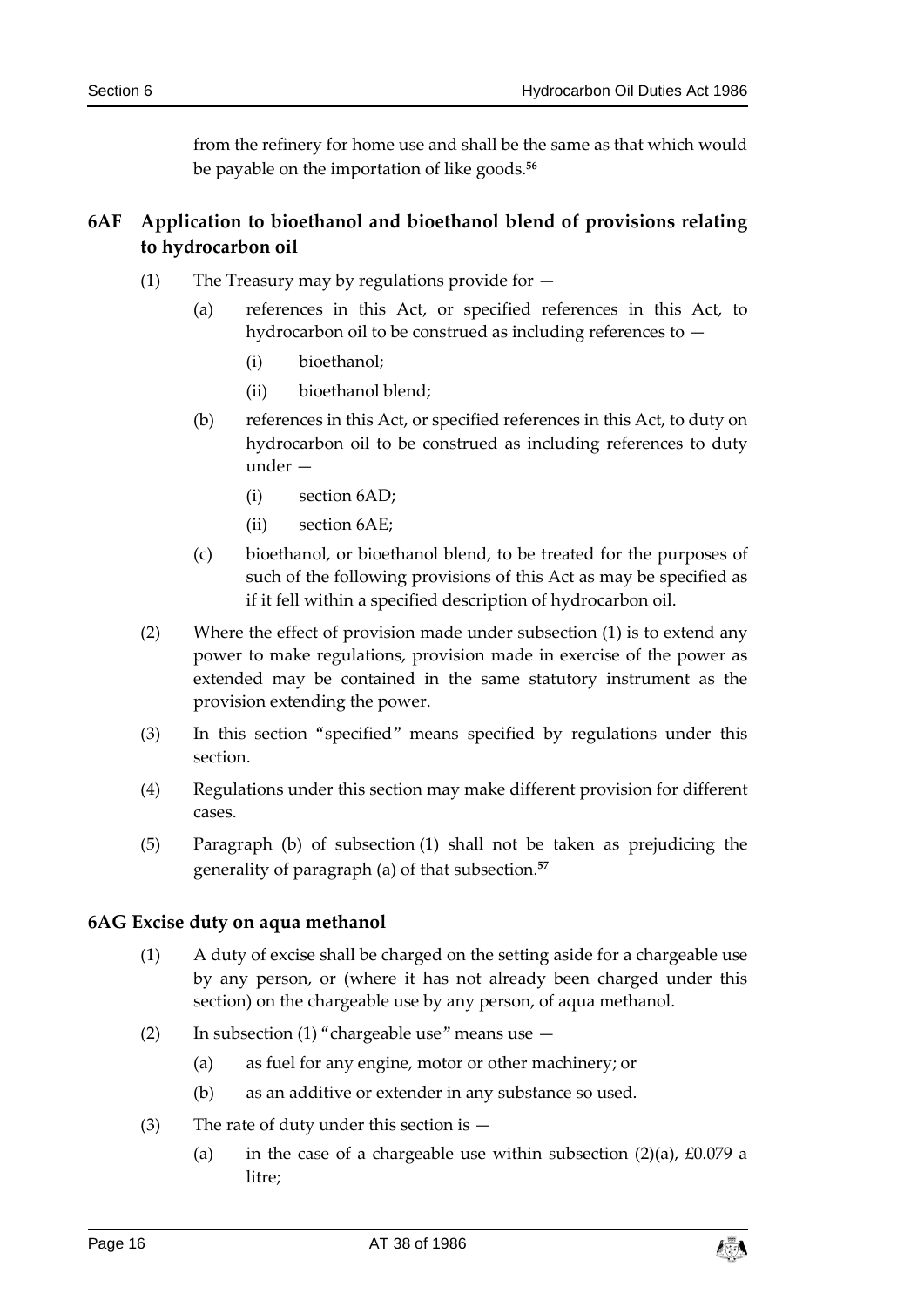- (b) in the case of a chargeable use within subsection  $(2)(b)$ , the rate prescribed by order made by the Treasury.
- (4) In exercising their power under subsection (3)(b), the Treasury shall so far as practicable secure that aqua methanol set aside for use or used as an additive or extender in any substance is charged with duty at the same rate as the substance in which it is an additive or extender.
- (5) An order under this section
	- (a) may make different provision for different cases; and
	- (b) may prescribe the rate of duty under subsection (3)(b) by reference to the rate of duty under this Act in respect of any other substance.**<sup>58</sup>**

# <span id="page-16-0"></span>**6AH Application to aqua methanol of provisions relating to hydrocarbon oil**

- (1) The Treasury may by regulations provide for
	- (a) references in this Act, or specified references in this Act, to hydrocarbon oil to be construed as including references to aqua methanol;
	- (b) references in this Act, or specified references in this Act, to duty on hydrocarbon oil to be construed as including references to duty under section 6AG;
	- (c) aqua methanol to be treated for the purposes of such of the following provisions of this Act as may be specified as if it fell within a specified description of hydrocarbon oil.
- (2) Where the effect of provision made under subsection (1) is to extend any power to make regulations, provision made in exercise of the power as extended may be contained in the same regulations as the provision extending the power.
- (3) In this section "specified" means specified by regulations under this section.
- (4) Regulations under this section may make different provision for different cases.
- (5) Paragraph (b) of subsection (1) shall not be taken as prejudicing the generality of paragraph (a) of that subsection.**<sup>59</sup>**

#### <span id="page-16-1"></span>**6A Fuel substitutes**

- (1) A duty of excise shall be charged on the setting aside for a chargeable use by any person, or (where it has not already been charged under this section) on the chargeable use by any person, of any liquid which is not —
	- (a) hydrocarbon oil,
	- (b) biodiesel,

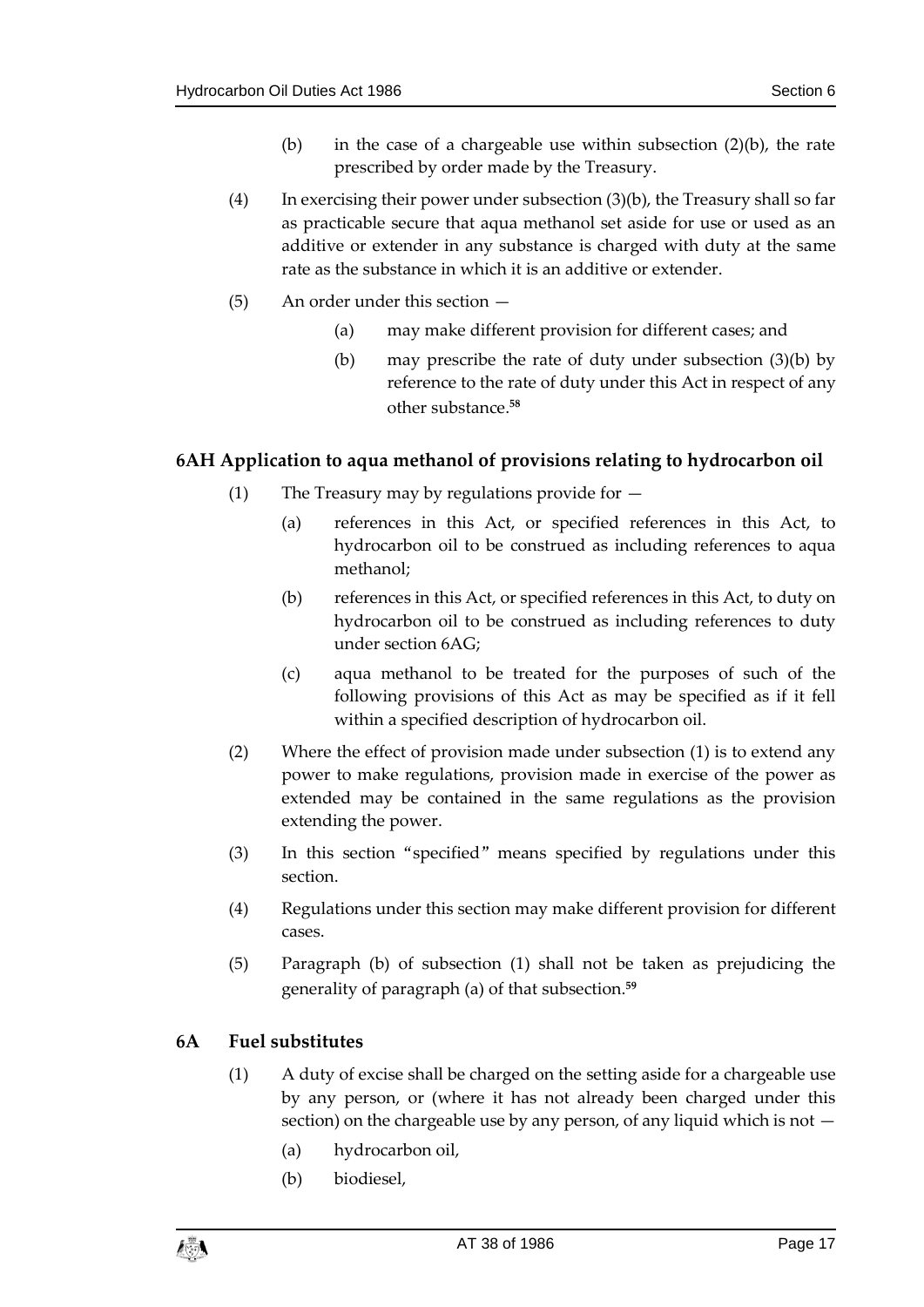- (c) bioblend,
- (d) bioethanol,
- (e) bioethanol blend; or
- (f) aqua methanol. **60 61**
- (2) In this section "chargeable use" in relation to any substance means the use of that substance —
	- (a) as fuel for any engine, motor or other machinery;
	- (aa) for heating; or **62**
	- (b) as an additive or extender in any substance used as mentioned in paragraph (a) or (aa). **63**
- (2A) But the use of water is not a chargeable use if  $-$ 
	- (a) the water is comprised in an emulsion of water in gas oil, and
	- (b) the emulsion is stabilised by additives.**<sup>64</sup>**
- (3) The rate of the duty under this section shall be prescribed by order made by the Treasury.
- (4) In the following provisions of this Act references to hydrocarbon oil shall be construed as including references to any substance on which duty is charged under this section; and, accordingly, references to duty on hydrocarbon oil shall be construed, where a substance is to be treated as such oil, as including references to duty under this section.
- (5) The Treasury may by order provide for any substance on which duty is charged under this section to be treated for the purposes of such of the following provisions of this Act as may be specified in the order as if it fell within such description of hydrocarbon oil as may be so specified.**<sup>65</sup>**
- (6) In exercising its power under this section, the Treasury shall so far as practicable secure —
	- (a) that a substance set aside for use or used as mentioned in subsection  $(2)(a)$  is  $-$ 
		- (i) charged with duty at the same rate as, and
		- (ii) otherwise treated for the purposes of the following provisions of this Act as if it were,

hydrocarbon oil of the description to which, when put to that use, it is most closely equivalent; and<sup>66</sup>

- (b) that a substance set aside for use or used as an additive or extender in any substance is —
	- (i) charged with duty at the same rate as, and
	- (ii) otherwise treated for the purposes of the following provisions of this Act as if it were,

the substance in which it is an additive or extender.

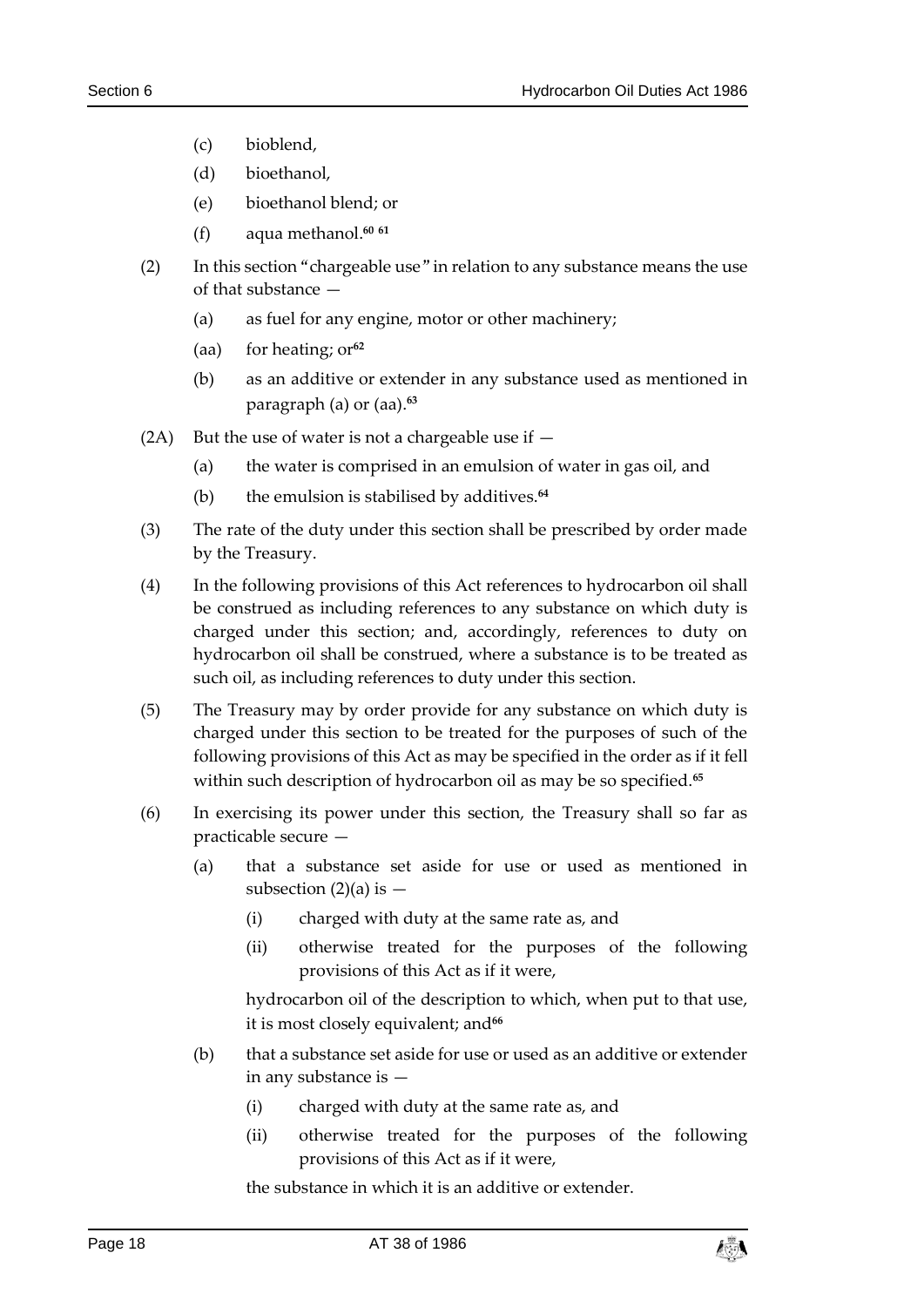- (7) For the purposes of this section "liquid" does not include any substance which is gaseous at a temperature of 15°C and under a pressure of 1013.25 millibars.
- (8) An order under this section
	- (a) may make different provision for different cases and for different substances;
	- (b) may prescribe the rate of duty under this section in respect of any substance by reference to the rate of duty under this Act in respect of any other substance; and
	- (c) in making different provision for different substances may define a substance by reference to the use for which it is set aside or the use to which it is put.**<sup>67</sup>**

# <span id="page-18-0"></span>**7 [Repealed]**<sup>68</sup>

# <span id="page-18-1"></span>**8 Excise duty on road fuel gas and natural road fuel gas**

[P1979/5/8]

- (1) A duty of excise shall be charged on road fuel gas which is sent out from the premises of a person producing or dealing in road fuel gas and on which the duty charged by this section has not been paid.
- (2) The like duty of excise shall be charged on the setting aside for use, or on the use, by any person, as fuel for a road vehicle, of road fuel gas on which the duty charged by this section has not been paid.**<sup>69</sup>**
- (3) The rate of the duty under this section shall be  $-$ 
	- (a) in the case of natural road fuel gas, £0.2470 a kilogram, and**<sup>70</sup>**
	- (b) in any other case, £0.3161 a kilogram.**<sup>71</sup>**
- <span id="page-18-2"></span>(4) [Repealed]**<sup>72</sup>**

*Delivery of oil without payment of duty*

# <span id="page-18-3"></span>**9 Oil delivered for home use for certain industrial purposes** [P1979/5/9]

- (1) The Treasury may permit hydrocarbon oil to be delivered for home use to an approved person, without payment of excise duty on the oil, where —
	- (a) it is to be put by him to a use qualifying for relief under this section; or
	- (b) it is to be supplied by him in the course of a trade of supplying oil for any such use.
- (2) The uses of hydrocarbon oil qualifying for relief under this section are all uses which do not consist in either —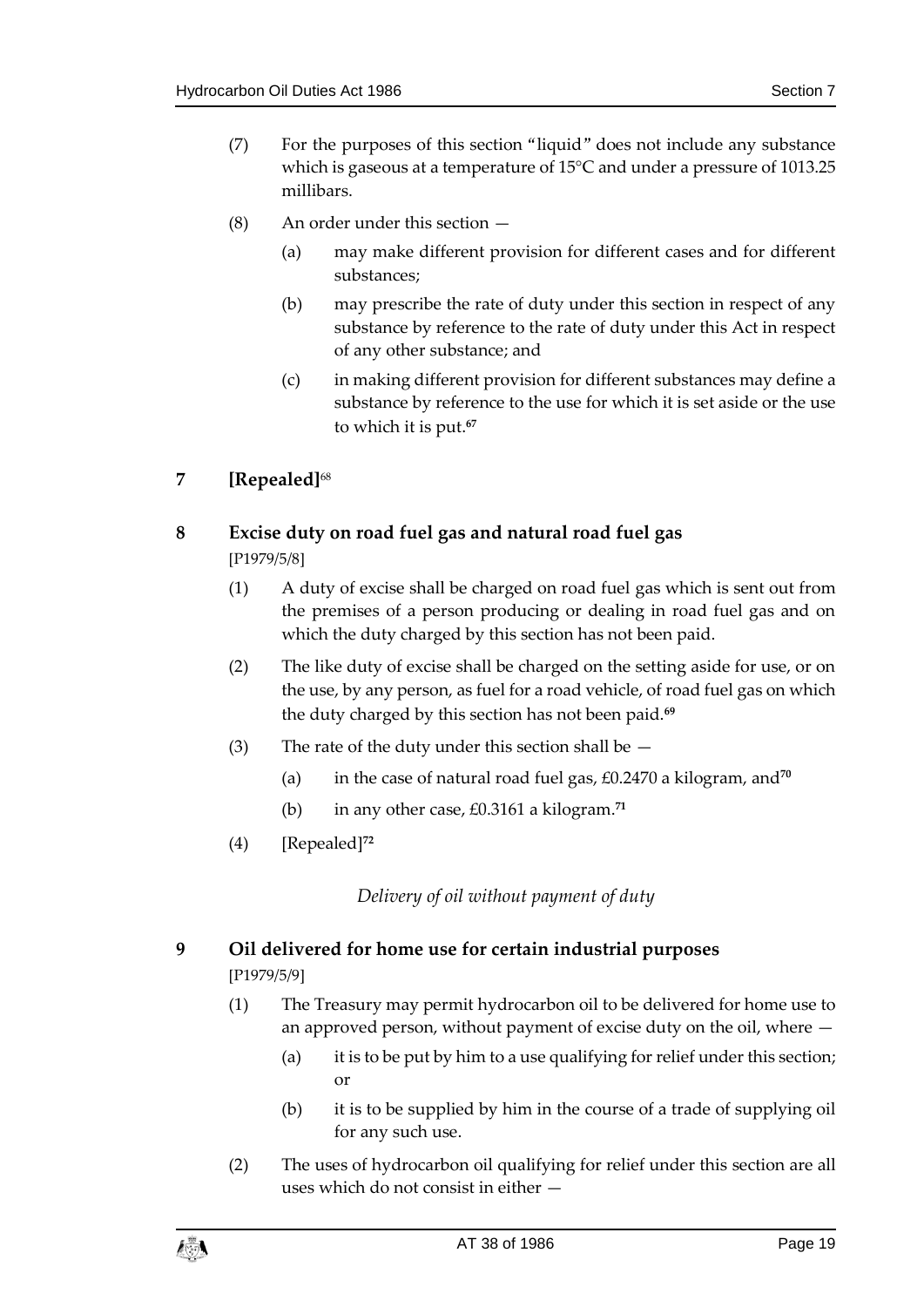- (a) the use of the oil as fuel for any engine, motor or other machinery; or
- (b) the use of the oil as heating fuel.**<sup>73</sup>**
- (3) [Repealed]**<sup>74</sup>**
- (4) Where the Treasury is authorised to give permission under subsection (1) in the case of any oil, but the permission is for any reason not given, it shall, if satisfied that the oil has been put by an approved person to a use qualifying for relief under this section, repay to him the amount of the excise duty paid on the oil, less any rebate allowed in respect of the duty.
- $(5)$  In this section  $-$ 
	- (a) "an approved person" means a person for the time being approved in accordance with regulations made for any of the purposes of subsection (1) or (4) under section 27(1).
	- (b) [Repealed]**<sup>75</sup>**

#### <span id="page-19-0"></span>**10 Restrictions on the use of duty-free oil**

[P1979/5/10]

- (1) Except with the consent of the Treasury no oil in whose case delivery without payment of duty has been permitted under section 9 shall —
	- (a) be put to a use not qualifying for relief under that section; or
	- (b) be acquired or taken into any vehicle, appliance or storage tank in order to be put to such a use.
- (2) In giving its consent for the purposes of subsection (1), the Treasury may impose such conditions as it thinks fit.
- (3) Where any person
	- (a) uses or acquires oil in contravention of subsection (1); or
	- (b) is liable for oil being taken into a vehicle, appliance or storage tank in contravention of that subsection,

his use or acquisition of the oil or, as the case may be, his becoming so liable shall attract a penalty under section 9 of the Finance Act 1994 (civil penalties); and the Treasury may assess an amount equal to the excise duty on like oil at the rate in force at the time of the contravention as being excise duty due from him, and notify him or his representative accordingly.**<sup>76</sup>**

(4) Where any person supplies oil having reason to believe that it will be put to a use not qualifying for relief under section 9 and that use without the consent of the Treasury would contravene subsection (1) his supplying the oil shall attract a penalty under section 9 of the Finance Act 1994 (civil penalties).**77**

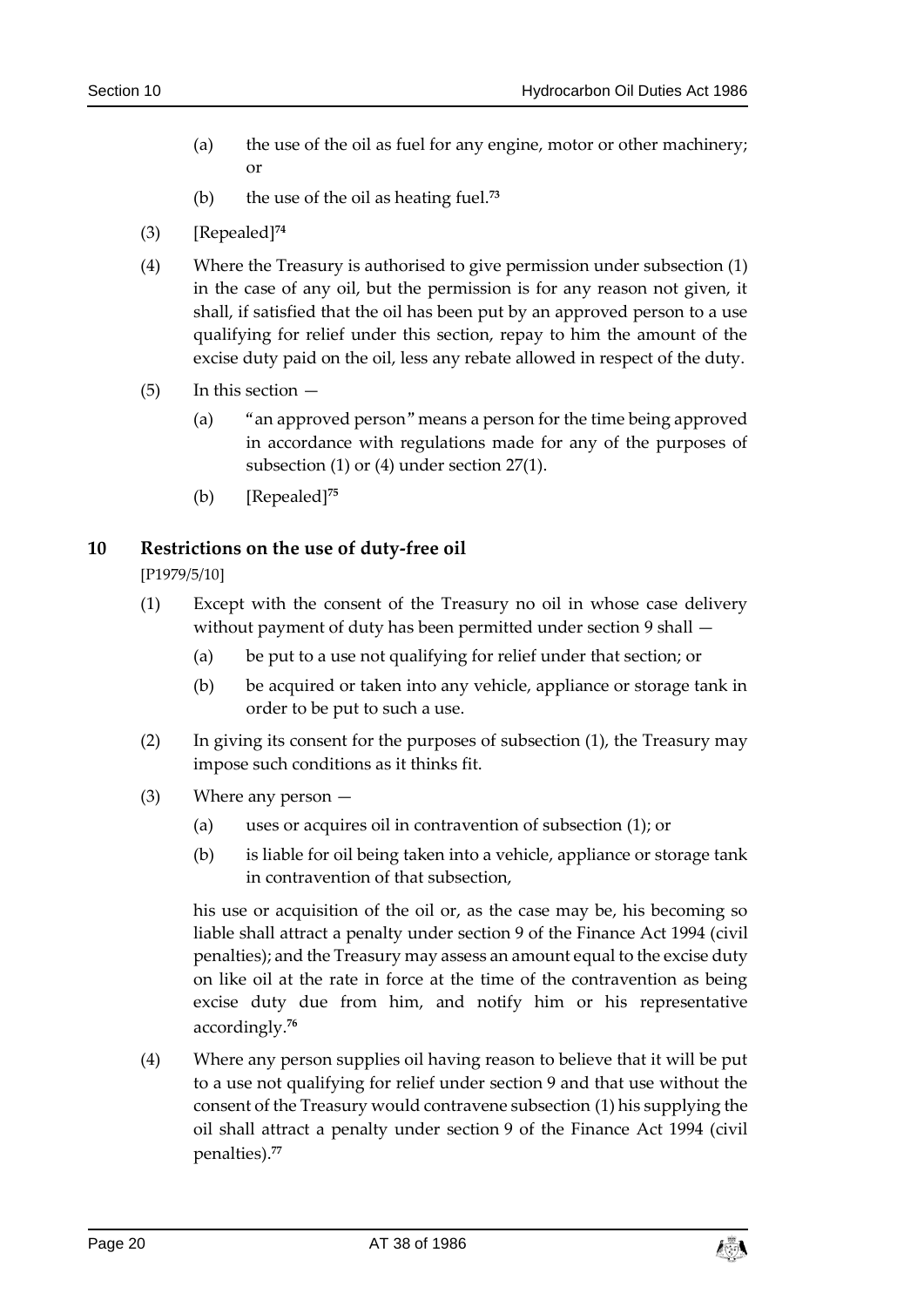- (5) A person who, with the intent that the restrictions imposed by subsection (1) should be contravened —
	- (a) uses or acquires oil in contravention of that subsection; or
	- (b) supplies oil having reason to believe that it will be put to a use not qualifying for relief under section 9, being a use which, without the consent of the Treasury, would contravene that subsection,

shall be guilty of an offence under this subsection.

- (6) A person who is liable for oil being taken into a vehicle, appliance or storage tank in contravention of subsection (1) shall be guilty of an offence under this subsection where the oil was taken in with the intent by him that the restrictions imposed by that subsection should be contravened.
- (7) A person guilty of an offence under subsection (5) or (6) shall be liable  $-$ 
	- (a) on summary conviction, to a fine of £5,000 or of three times the value of the oil in question, whichever is the greater, or to imprisonment for a term not exceeding 6 months, or to both; or
	- (b) on conviction on information, to a fine or to imprisonment for a term not exceeding 7 years, or to both.**<sup>78</sup>**
- (8) [Repealed]**<sup>79</sup>**
- (9) Any oil acquired, or taken into a vehicle, appliance or storage tank as mentioned in subsection (1), or supplied as mentioned in subsection (4) or (5), shall be liable to forfeiture.

# *Rebate of duty*

# <span id="page-20-1"></span><span id="page-20-0"></span>**11 Rebate on heavy oil**

# [P1979/5/11]

- (1) Subject to sections 12(1), 13ZA and 13AA(1), where heavy oil charged with the excise duty on hydrocarbon oil is delivered for home use, there shall be allowed on the oil at the time of delivery a rebate of duty at the rate —
	- (a) in the case of fuel oil, of  $£0.1070$  a litre less than the rate at which the duty is for the time being chargeable;**<sup>80</sup>**
	- (b) in the case of gas oil, of £0.1114 a litre less than the rate at which the duty is for the time being chargeable;**<sup>81</sup>**
	- (ba) [Repealed]**<sup>82</sup>**
	- (c) in the case of heavy oil which is neither fuel oil nor gas oil, equal to the rate at which the duty is for the time being chargeable.**<sup>83</sup>**
- $(2)$  In this section  $-$

"fuel oil" means heavy oil which contains in solution an amount of asphaltenes of not less than 0.5 per cent. or which contains less than 0.5 per cent. but

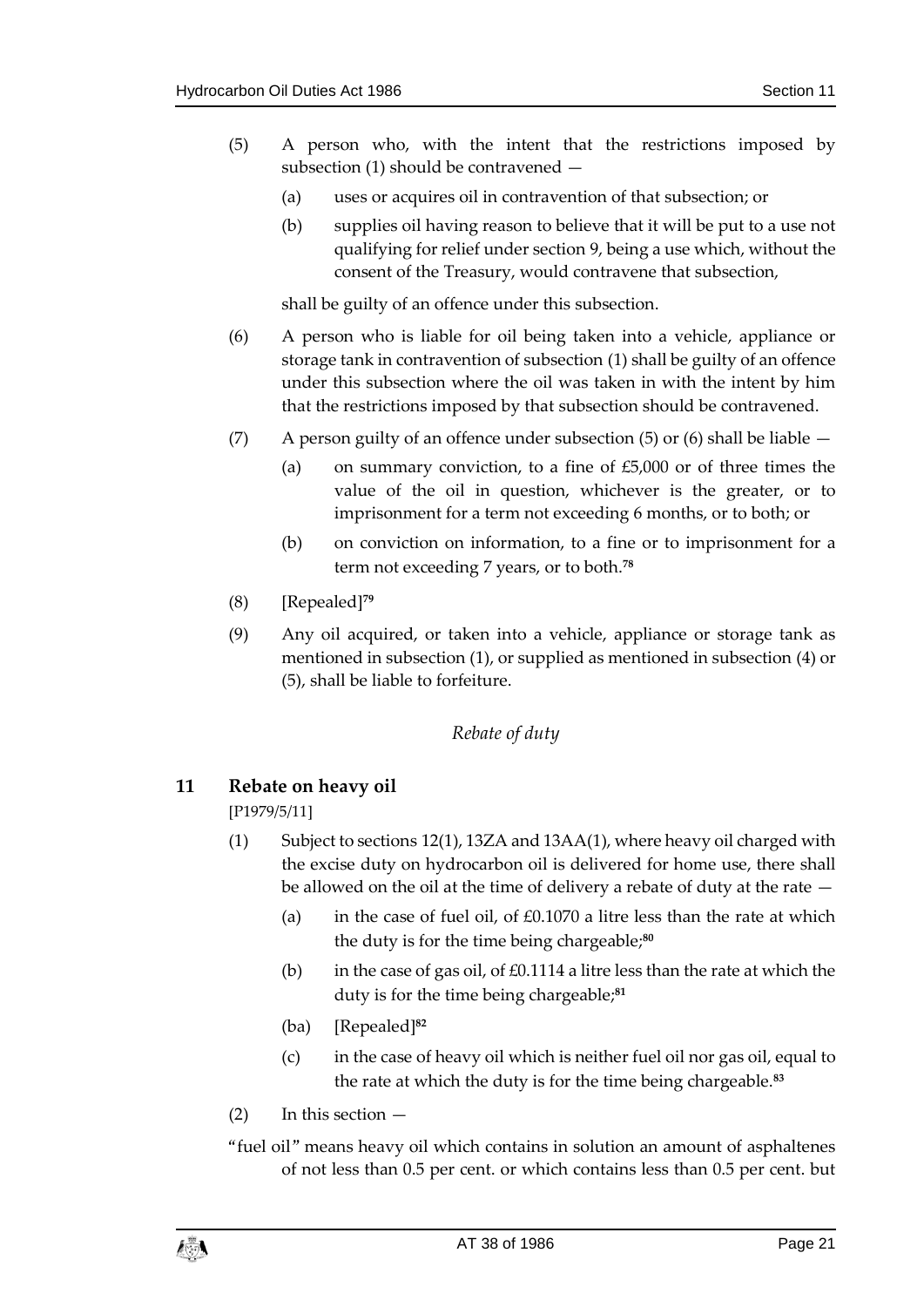not less than 0.1 per cent. of asphaltenes and has a closed flash point not exceeding 150°C.

- "gas oil" [Repealed]**<sup>84</sup>**
- (3) This subsection applies in any case where
	- (a) oil is delivered for home use,
	- (b) regulations under section 27 require, as a condition of allowing a rebate on the oil under subsection (1), that a marker prescribed by regulations under that section shall have been added to the oil, and
	- (c) the marker is present at the time of delivery for home use but in such a proportion that its presence falls to be disregarded by virtue of provision made by regulations under that section.**<sup>85</sup>**
- (4) In any case where subsection (3) applies, a rebate may be allowed on the oil at the time it is delivered for home use if it appears to the Treasury to be appropriate to allow it.**<sup>86</sup>**
- (5) Where a rebate is allowed under subsection (4), the rate at which the rebate is allowed —
	- (a) shall be such rate as appears to the Treasury to be appropriate, but
	- (b) shall not be less than 95 per cent. of, and shall not exceed, the rate of rebate specified in the relevant paragraph of subsection (1).**<sup>87</sup>**
- (6) No rebate shall be allowed under this section in respect of bioblend or bioethanol blend.**<sup>88</sup>**

# <span id="page-21-0"></span>**12 Rebate not allowed on fuel other than for excepted machines**<sup>89</sup>

[P1979/5/12]

- (1) If, on the delivery of heavy oil for home use, it is intended to use the oil as fuel other than for an excepted machine, a declaration shall be made to that effect in the entry for home use and thereupon no rebate under section 11 shall be allowed in respect of that oil.**<sup>90</sup>**
- (2) No heavy oil on whose delivery for home use rebate has been allowed (whether under section 11 or section 13ZA or [section] 13AA(1)) shall —
	- (a) be used as fuel other than for an excepted machine; or**<sup>91</sup>**
	- (b) be taken into any vehicle, vessel, machine or appliance, other than an excepted machine, as fuel;**<sup>92</sup>**

unless an amount equal to the amount for the time being allowable in respect of rebate on like oil has been paid to the Treasury in accordance with regulations made under section 24(1) for the purposes of this section.**<sup>93</sup>**

(2A) But subsection (2) does not apply in relation to fuel used of taken in as mentioned in section 14E (private pleasure craft).**<sup>94</sup>**

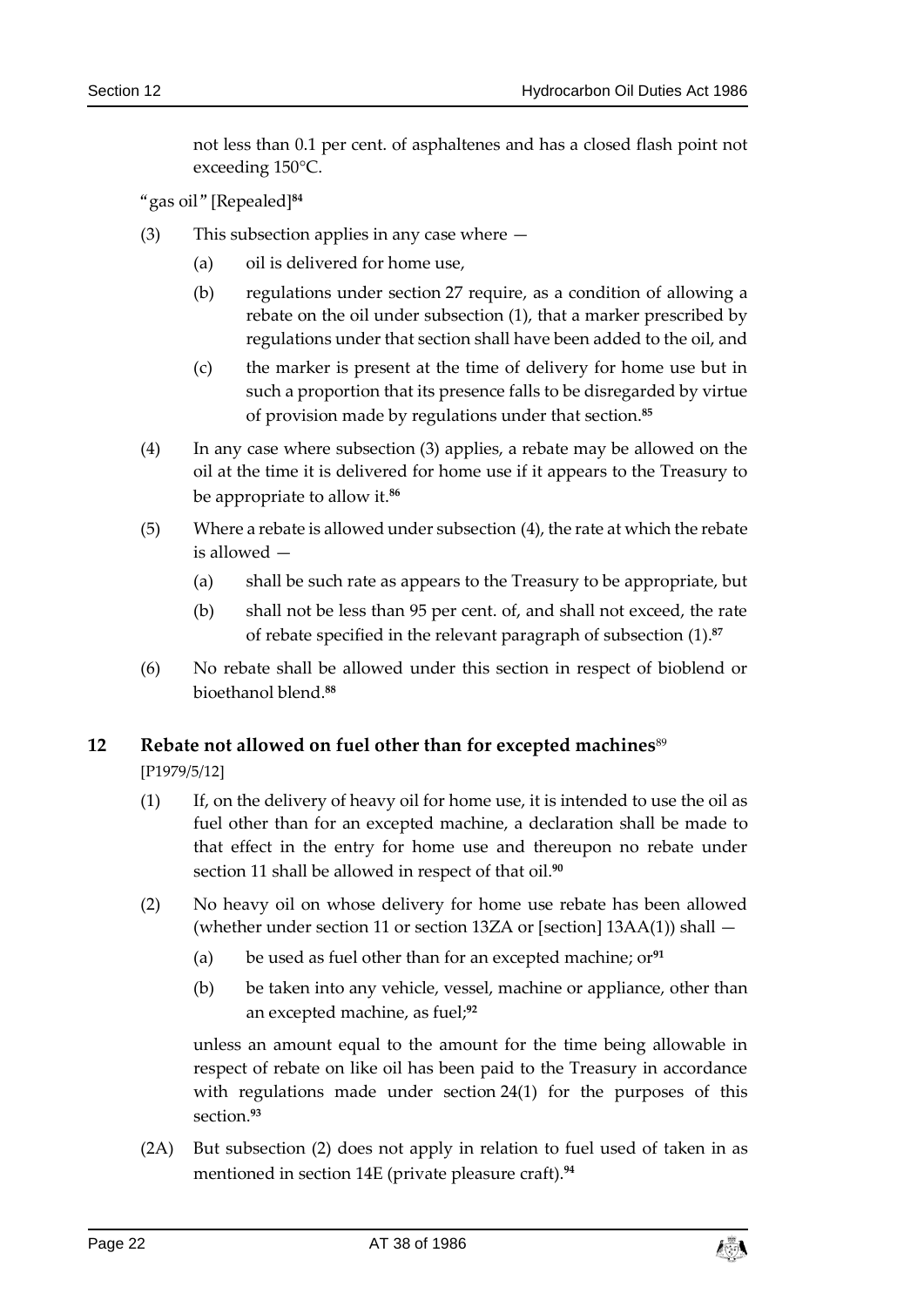(3) [Repealed]**<sup>95</sup>**

# <span id="page-22-0"></span>**13 Penalties for contravention of section 12**

[P1979/5/13]

- (1) Where any person
	- (a) uses heavy oil in contravention of section 12(2); or
	- (b) is liable for heavy oil being taken into a vehicle, vessel, machine or appliance in contravention of that subsection,**<sup>96</sup>**

his use of the oil or his becoming so liable (or, where his conduct includes both, each of them) shall attract a penalty under section 9 of the Finance Act 1994 (civil penalties).**<sup>97</sup>**

- (1A) Where oil is used, or is taken into a vehicle, vessel, machine or appliance, in contravention of section 12(2), the Treasury may  $-$ 
	- (a) assess an amount equal to the rebate on like oil at the rate in force at the time of the contravention as being excise duty due from any person who used the oil or was liable for the oil being taken into the vehicle, vessel, machine or appliance, and**<sup>98</sup>**
	- (b) notify him or his representative accordingly.**<sup>99</sup>**
- (2) Where any person supplies heavy oil having reason to believe that it will be put to a particular use and that use would, if a payment under section 12(2) were not made in respect of the oil, contravene that subsection his supplying the oil shall attract a penalty under section 9 of the Finance Act 1994 (civil penalties).**<sup>100</sup>**
- (3) A person who, with the intent that the restrictions imposed by section 12 should be contravened —
	- (a) uses heavy oil in contravention of subsection (2) of that section; or
	- (b) supplies heavy oil having reason to believe that it will be put to a particular use, being a use which would, if a payment under that subsection were not made in respect of the oil, contravene that subsection,

shall be guilty of an offence under this subsection.

- (4) A person who is liable for heavy oil being taken into a vehicle, vessel, machine or appliance in contravention of section 12(2) shall be guilty of an offence under this subsection where the oil was taken in with the intent by him that the restrictions imposed by that section should be contravened.**<sup>101</sup>**
- (5) A person guilty of an offence under subsection (3) or (4) shall be liable
	- (a) on summary conviction, to a fine of £5,000 or of three times the value of the oil in question, whichever is the greater, or to imprisonment for a term not exceeding 6 months, or to both; or

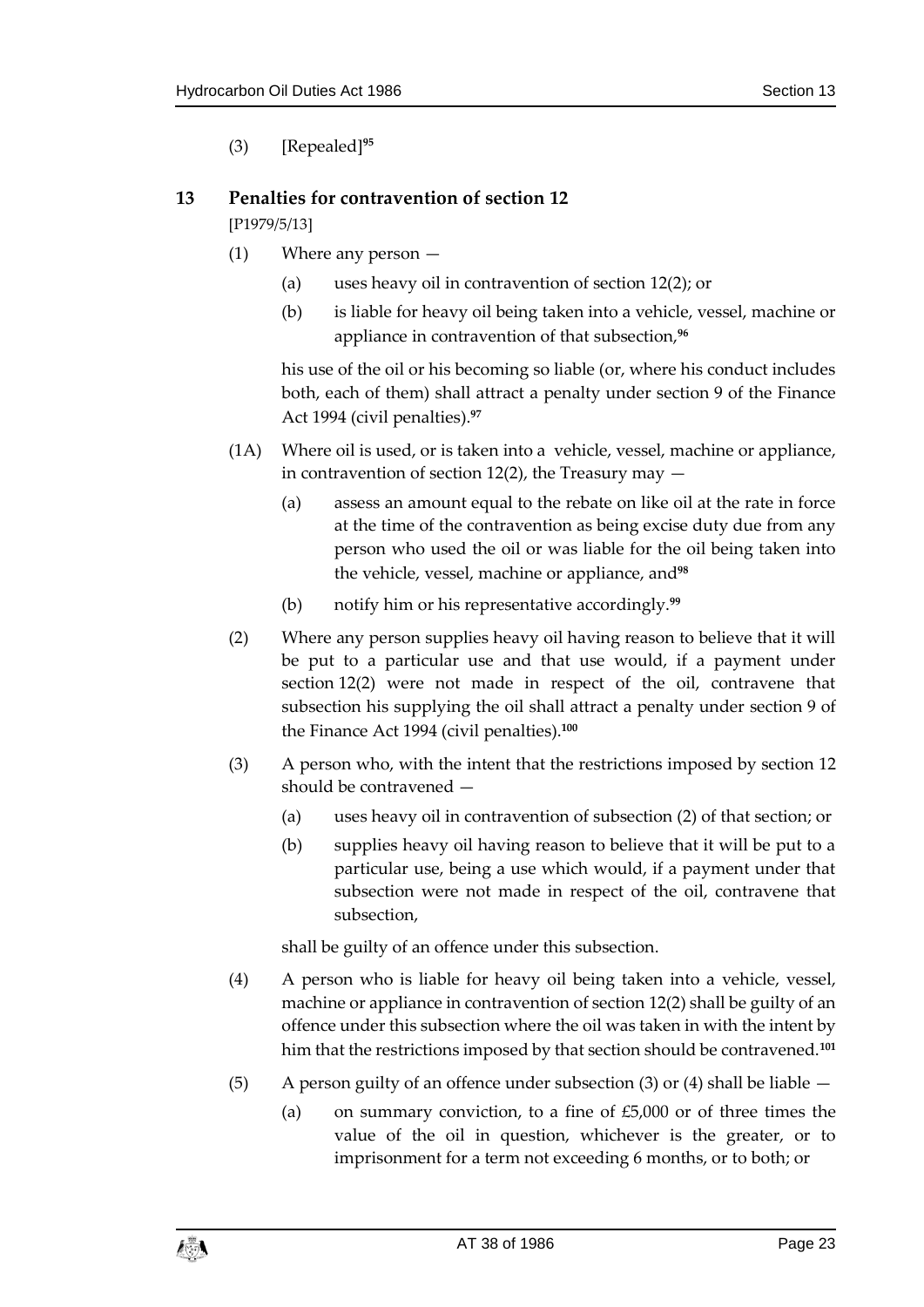- (b) on conviction on information, to a fine or to imprisonment for a term not exceeding 7 years, or to both.**<sup>102</sup>**
- (6) Any heavy oil
	- (a) taken into a vehicle, vessel, machine or appliance, other than an excepted machine, in contravention of section 12(2) or supplied as mentioned in subsection (2) or (3); or**<sup>103</sup>**
	- (b) taken as fuel into a vehicle, vessel, machine or appliance at a time when it is an excepted machine and remaining in that vehicle, vessel, machine or appliance as part of its fuel supply at a later time when it ceases to be an excepted machine, **104**

shall be liable to forfeiture.

(7) [Repealed]**<sup>105</sup>**

#### <span id="page-23-0"></span>**13ZA Rebate on certain heavy oil used for heating etc**

- (1) This section applies if, on the delivery of heavy oil (other than kerosene) upon which rebate at the rate mentioned in section 11(1)(c) would otherwise be allowed, it is intended to use the heavy oil —
	- (a) for heating, or
	- (b) as fuel for an engine.
- (2) Rebate is to be allowed on the heavy oil at the rate mentioned in section  $11(1)(a)$  (rather than at the rate mentioned in section  $11(1)(c)$ ).
- (3) Nothing in this section applies in relation to heavy oil to which section 12(1) applies.**<sup>106</sup>**

#### <span id="page-23-1"></span>**13ZB Restrictions on supply of certain heavy oil for heating etc**

- (1) If a person supplies relevant heavy oil, having reason to believe that it will be put to a particular use that is a prohibited use —
	- (a) the Treasury may assess the amount specified in subsection (3) as being excise duty due from the person (and may notify the person or the person's representative accordingly), and
	- (b) the supply of the heavy oil is conduct that attracts a penalty under section 9 of the Finance Act 1994 (civil penalties) (as it has effect in the Island).
- (2) Subsection (1) does not apply in relation to a quantity of relevant heavy oil if (before the time of supply) the amount specified in subsection (3) has been paid to the Treasury, in accordance with regulations, in respect of it.
- (3) The amount is  $-$

Q x RRFO

where —

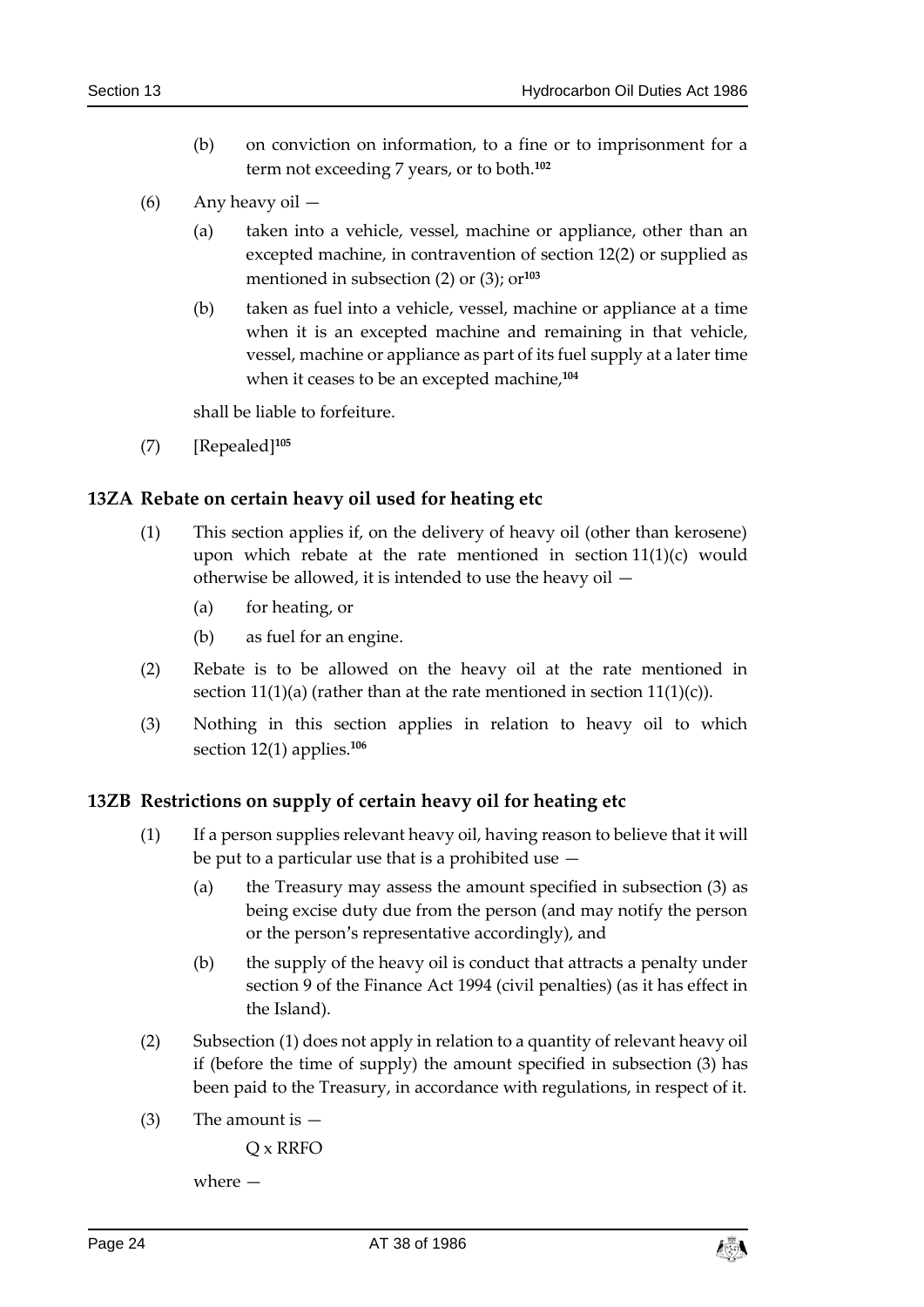Q is the quantity (in litres) of the relevant heavy oil, and RRFO is the rate for rebated fuel oil at the time of payment.

- (4) For the purposes of subsection (3) the rate for rebated fuel oil at any time is —
	- (a) the rate of duty under section  $6(1A)(c)$  at that time, minus
	- (b) the rate of rebate allowable under section  $11(1)(a)$  at that time.
- $(5)$  In this section  $-$

"prohibited use" means —

- (a) use for heating, or
- (b) use as fuel for an engine (except where such use would amount to use as fuel other than for an excepted machine),**<sup>107</sup>**
- "regulations" means regulations under section 27(1) made for the purposes of this section, and
- "relevant heavy oil" means heavy oil, other than kerosene, upon which rebate at the rate mentioned in section  $11(1)(c)$  has been allowed.
- (6) Nothing in this section applies to a person who supplies relevant heavy oil for re-processing.**<sup>108</sup>**

#### <span id="page-24-0"></span>**13AA Restrictions on use of rebated kerosene**

- (1) If, on the delivery of kerosene for home use, it is intended to use the kerosene as fuel for an excepted machine other than an excepted machine used for heating a declaration shall be made to that effect and thereupon rebate shall be allowed at the rate then in force under paragraph (b) of subsection (1) of section 11, instead of at the rate then in force under paragraph (c) of that subsection.**<sup>109</sup>**
- (2) Subject to subsection (3), no kerosene on whose delivery for home use a rebate at the rate given by section  $11(1)(c)$  has been allowed shall  $-$ 
	- (a) be used as fuel for an excepted machine other than an excepted machine used for heating; or**<sup>110</sup>**
	- (b) be taken into the fuel supply of an excepted machine other than an excepted machine used for heating.**<sup>111</sup>**
	- (c) [Repealed]**<sup>112</sup>**
- (3) Subsection (2) does not apply to any quantity of kerosene in respect of which there has been paid to the Treasury an amount equal to duty on the same quantity of gas oil at the rate for rebated gas oil which is in force at the time of the payment.
- (4) A payment under subsection (3) shall be made in accordance with regulations made under section 27(1) for the purposes of this section.
- (5) [Repealed]**<sup>113</sup>**

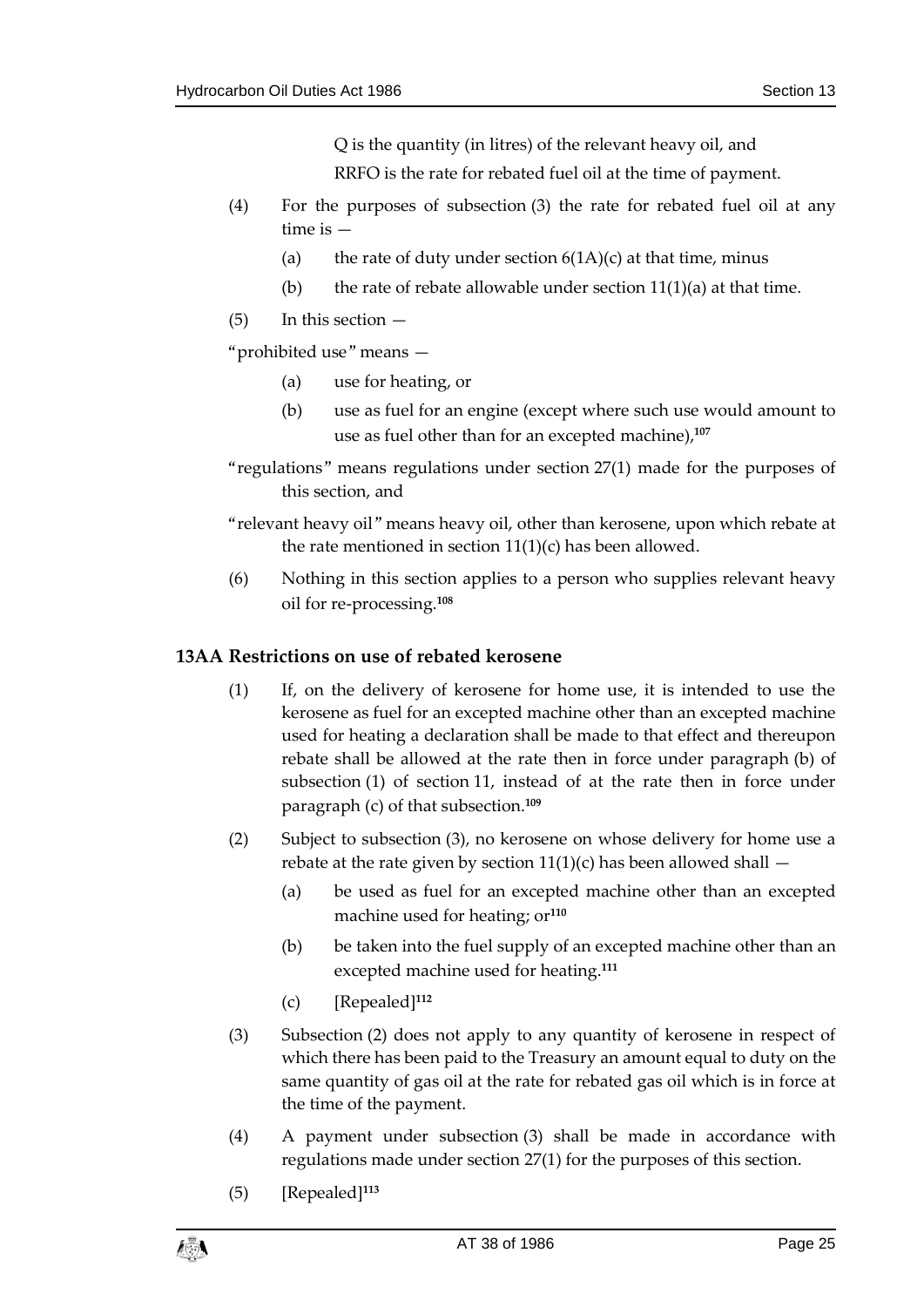- (6) For the purposes of this section and section 13AB the rate for rebated gas oil which is in force at any time is the rate of duty which at that time is in force under section 6(1A) in the case of heavy oil as reduced by the rate of rebate allowable at any time under section 11(1)(b).**<sup>114</sup>**
- (7) Nothing in this section has the effect of allowing a rebate on bioblend or bioethanol blend.**<sup>115</sup>**

# <span id="page-25-0"></span>**13AB Penalties for contravention of section 13AA**

- (1) If a person uses kerosene in contravention of section  $13AA(2)$ 
	- (a) in respect of the quantity of kerosene used the Treasury may assess as being excise duty due from him an amount equal to duty on the same quantity of gas oil at the rate for rebated gas oil which is in force at the time of the contravention, and it may notify him or his representative accordingly;**<sup>116</sup>**
	- (b) his use of the kerosene shall attract a penalty under section 9 of the Finance Act 1994 (civil penalties) as it has effect in the Island; and
	- (c) if he uses the kerosene with the relevant intent he shall be guilty of an offence.
- (2) If a person is liable for kerosene being taken into a fuel supply in contravention of section 13AA(2) —
	- (a) in respect of the quantity of kerosene taken into the fuel supply the Treasury may assess as being excise duty due from him an amount equal to duty on the same quantity of gas oil at the rate for rebated gas oil which is in force at the time of the contravention, and it may notify him or his representative accordingly;**<sup>117</sup>**
	- (b) his becoming so liable shall attract a penalty under section 9 of the Finance Act 1994 (civil penalties), as it has effect in the Island; and
	- (c) if he has the relevant intent in relation to the kerosene being taken into the fuel supply, he shall be guilty of an offence.**<sup>118</sup>**
- (3) and (4) [Repealed]**<sup>119</sup>**
- $(5)$  If  $-$ 
	- (a) a person supplies kerosene having reason to believe that it will be put to a particular use, and
	- (b) that use is one which, if a payment is not made under subsection (3) of section 13AA, will contravene subsection (2) of that section,

his supplying the kerosene shall attract a penalty under section 9 of the Finance Act 1994 (civil penalties) as it has effect in the Island and, if he makes the supply with the relevant intent, he shall be guilty of an offence.

(6) In this section "the relevant intent" means the intent that the restrictions imposed by section 13AA(2) shall be contravened.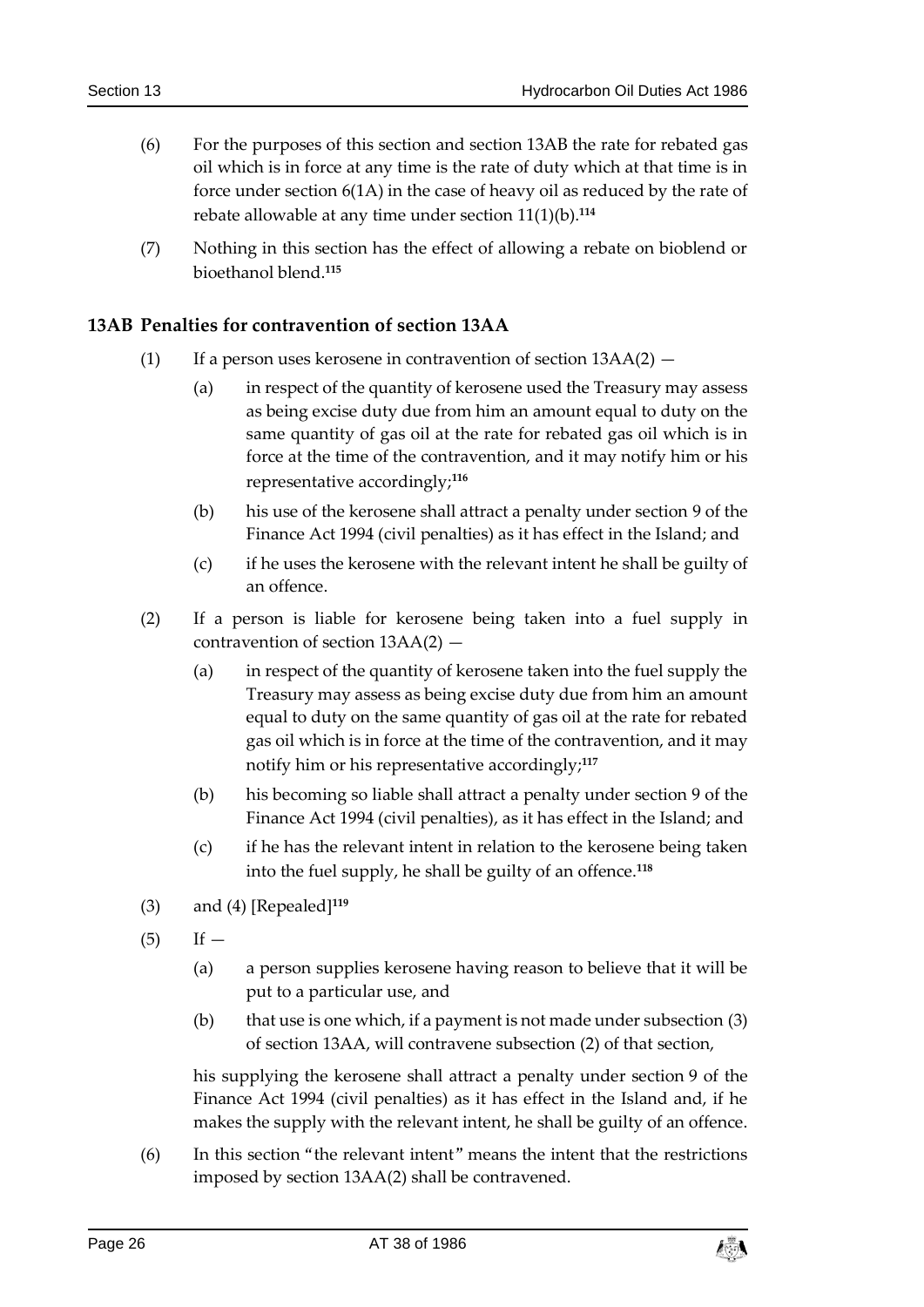- (7) A person guilty of an offence under this section shall be liable
	- (a) on summary conviction, to a fine of  $£5,000$ , or to custody for a term not exceeding 6 months, or to both;
	- (b) on conviction on information, to a penalty of any amount, or to a term of custody not exceeding 7 years, or to both.
- (8) Any kerosene falling within subsection (9) or (10) is liable to forfeiture.
- (9) Kerosene falls within this section if it is taken into a fuel supply in contravention of section 13AA(2).
- $(10)$  Kerosene falls within this subsection if  $-$ 
	- (a) it has been supplied in circumstances in which there is reason to believe that it will be put to a particular use; and
	- (b) that use is one which, if payment is not made under subsection (3) of section 13AA, will contravene subsection (2) of that section.**<sup>120</sup>**

# <span id="page-26-0"></span>**13AC Use of rebated kerosene for private pleasure-flying**

- (1) This section applies in respect of kerosene upon which a rebate under section 11(1)(c) has been allowed.
- (2) The kerosene must not be used as fuel for private pleasure-flying.
- (3) If, on the supply of a quantity of the kerosene to a person, the person makes a relevant declaration to the supplier —
	- (a) subsection (2) does not apply in relation to that kerosene, and
	- (b) the person must pay, in accordance with regulations, the amount specified in subsection (4) to the Treasury.
- (4) The amount is —

 $Q \times R$ 

where —

Q is the quantity (in litres) of the kerosene, and

R is the rate of the rebate under section  $11(1)(c)$  at the time of the declaration.

- (5) The amount referred to in subsection (3)(b) is to be treated as an amount of excise duty for the purposes of section 12 of the Finance Act 1994 (an Act of Parliament) (assessments to excise duty), as it has effect in the Island.
- (6) Regulations may provide, in cases where kerosene to which subsection (2) applies and other kerosene is taken into an aircraft as fuel, for the order in which the different kinds of kerosene are to be treated (for the purposes of this section and section 13AD) as used.
- (6A) In this section "private pleasure-flying" means the use of an aircraft otherwise than for commercial purposes by —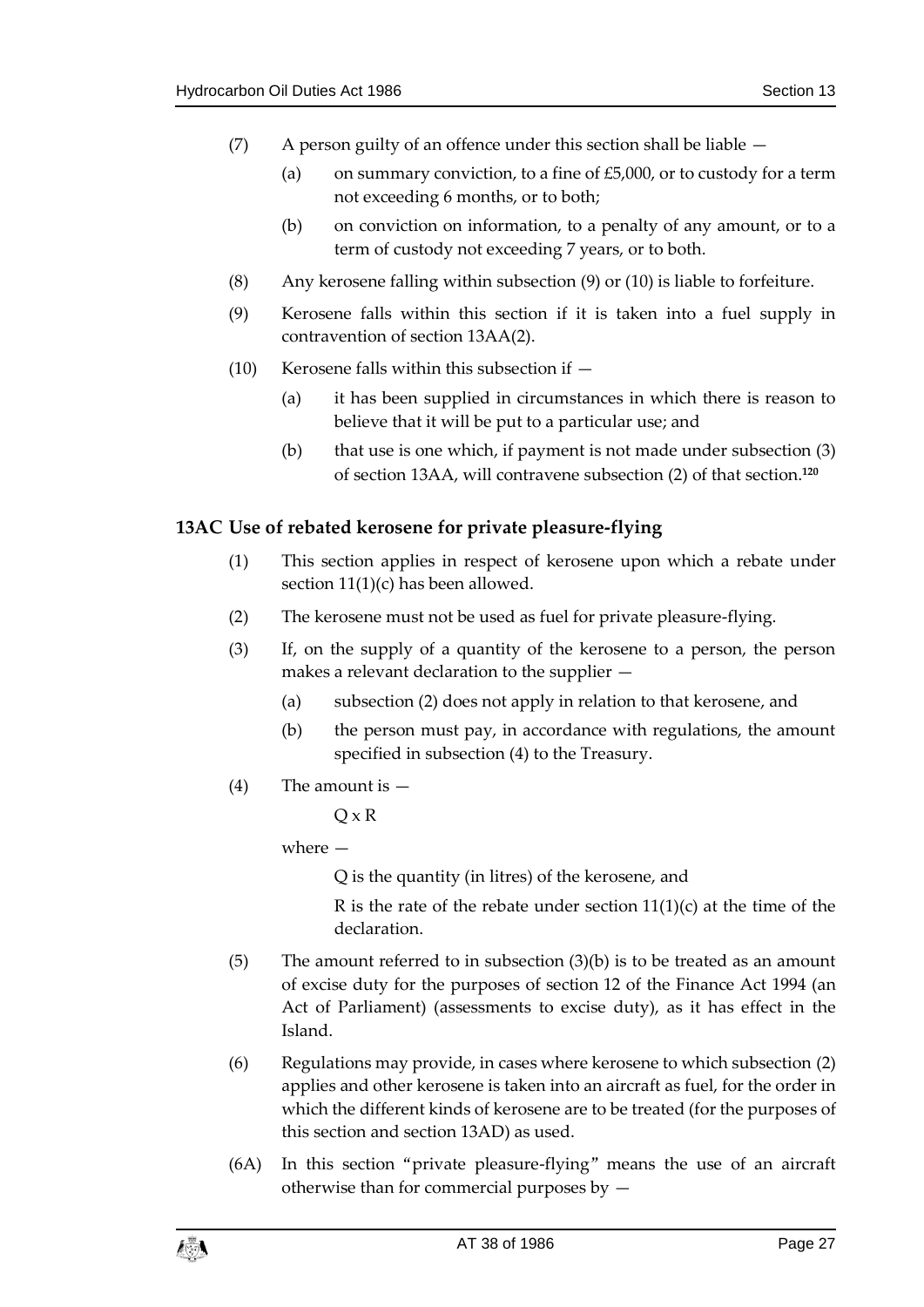- (a) the owner of the aircraft; or
- (b) any other person entitled to use it.**<sup>121</sup>**
- (6B) For the purposes of subsection (6A), the cases in which an aircraft is to be regarded as used for commercial purposes include any case where—
	- (a) consideration is provided by any person for the use of the aircraft (whether for the carriage of passengers or goods or for the supply of services or otherwise); or
	- (b) the aircraft is used for the purposes of any public authority.**<sup>122</sup>**
- (6C) Regulations may provide for other cases in which use of an aircraft is treated as being, or not being, private pleasure-flying for the purposes of this section.**<sup>123</sup>**
- (7) In this section —
- "private pleasure-flying" [Repealed]**<sup>124</sup>**
- "regulations" means regulations under section 27(1) made for the purposes of this section, and
- "relevant declaration", in relation to a quantity of kerosene, means a declaration, made in the way and form specified by or under regulations, that the kerosene is to be used for private pleasure-flying.**<sup>125</sup>**

#### <span id="page-27-0"></span>**13AD Penalties for contravention of section 13AC**

- (1) This section applies if a person
	- (a) uses a quantity of kerosene in contravention of section 13AC(2), or
	- (b) fails to comply with section  $13AC(3)(b)$ .
- (2) The Treasury may assess the amount specified in section 13AC(4) as being excise duty due from the person, and may notify the person or the person's representative accordingly.
- (3) The use or failure attracts a penalty under section 9 of the Finance Act 1994 (an Act of Parliament) (civil penalties), as it has effect in the Island.
- (4) For the purposes of that section, if this section applies by virtue of subsection  $(1)(b)$  —
	- (a) the amount referred to in section  $13AC(3)(b)$  is to be treated as an amount of excise duty,
	- (b) the penalty for the failure is to be calculated by reference to that amount, and
	- (c) the failure also attracts daily penalties.
- (5) If this section applies by virtue of subsection  $(1)(a)$ , for the purpose of subsection (2) the reference in section 13AC(4) to the time of the declaration is to be read as the time of use.**126**

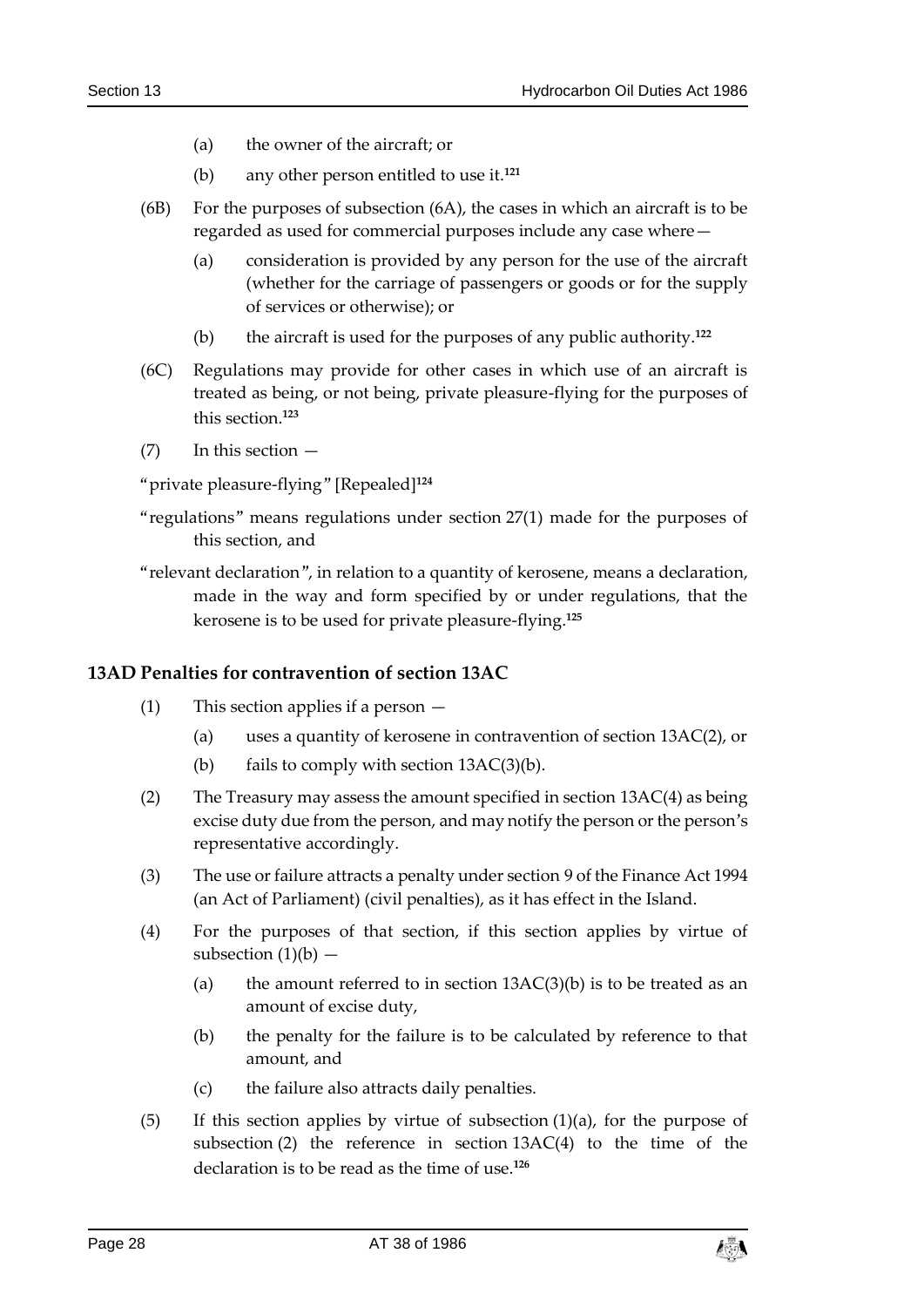# <span id="page-28-0"></span>**13A [Repealed]** <sup>127</sup>

# <span id="page-28-1"></span>**14 Rebate on light oil for use as furnace fuel**

[P1979/5/14]

- (1) On light oil charged with the excise duty on hydrocarbon oil, and delivered for home use as furnace fuel for burning in vapourised or atomised form by a person for the time being approved in accordance with regulations made for the purposes of this subsection under section 24(1), there shall be allowed at the time of delivery a rebate of duty at a rate of £0.1070 a litre less than the rate at which the duty is charged.**<sup>128</sup>**
- (1A) No rebate shall be allowed under this section in respect of bioethanol blend.**<sup>129</sup>**
- (2) Except with the consent of the Treasury, no oil in whose case rebate has been allowed under this section shall —
	- (a) be put to a use otherwise than as mentioned in subsection (1); or
	- (b) be acquired or taken into any vehicle, appliance or storage tank in order to be put to such a use.
- (3) In giving its consent for the purposes of subsection (2), the Treasury may impose such conditions as it thinks fit.
- (4) Where any person
	- (a) uses or acquires oil in contravention of subsection (2); or
	- (b) is liable for oil being taken into a vehicle, appliance or storage tank in contravention of that subsection,

his use or acquisition of the oil or, as the case may be, his becoming so liable shall attract a penalty under section 9 of the Finance Act 1994 (civil penalties); and the Treasury may assess the amount of rebate allowed on the oil as being excise duty due from him, and notify him or his representative accordingly.**<sup>130</sup>**

- (5) Where any person supplies oil having reason to believe that it will be used otherwise than as mentioned in subsection (1) and that use without the consent of the Treasury would contravene subsection (2) his supplying the oil shall attract a penalty under section 9 of the Finance Act 1994 (civil penalties).**<sup>131</sup>**
- (6) A person who, with the intent that the restrictions imposed by subsection (2) should be contravened —
	- (a) uses or acquires oil in contravention of that subsection; or
	- (b) supplies oil having reason to believe that it will be put to a use otherwise than as mentioned in subsection (1), being a use which, without the consent of the Treasury, would contravene subsection (2),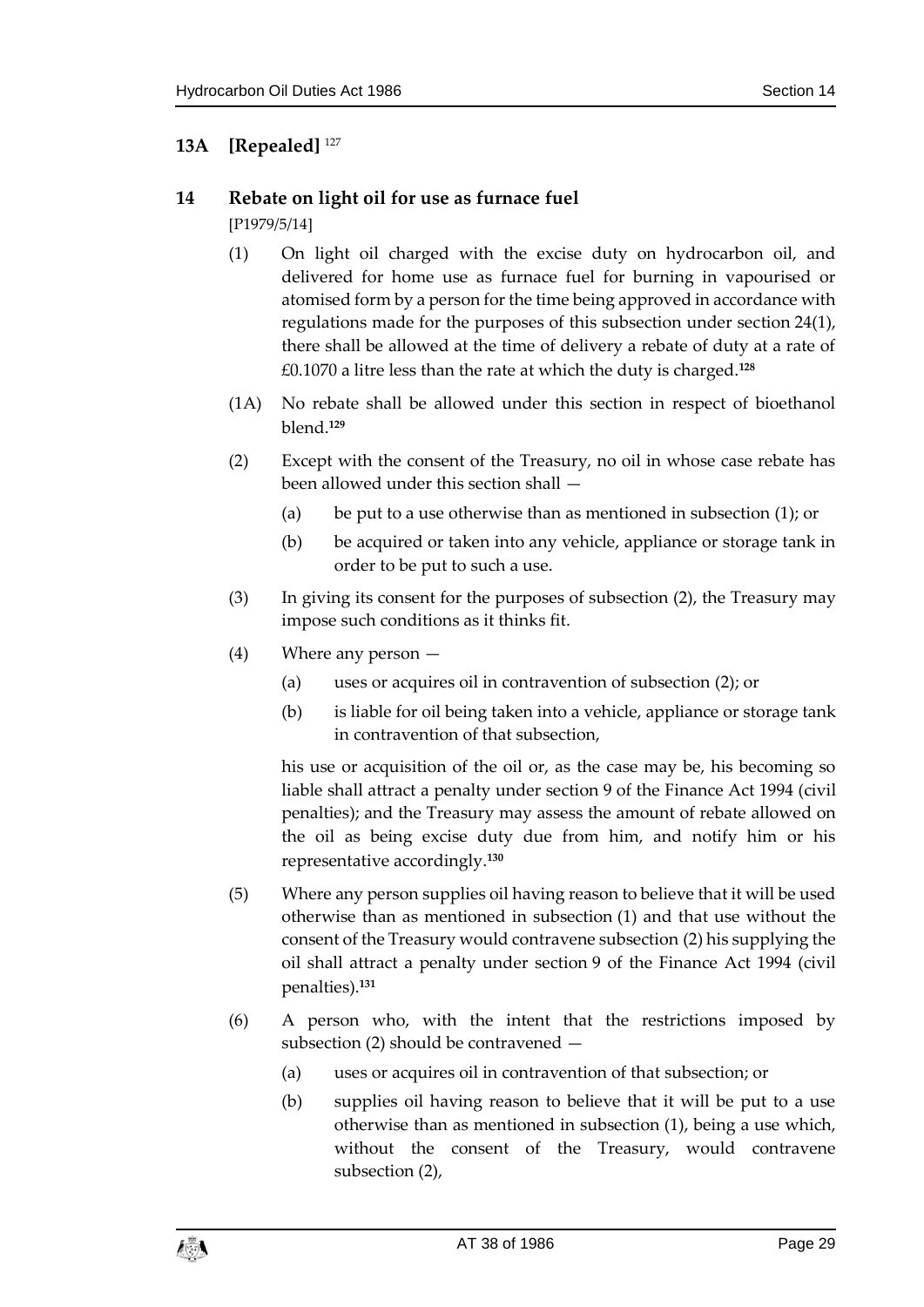shall be guilty of an offence under this subsection.

- (7) A person who is liable for oil being taken into a vehicle, appliance or storage tank in contravention of subsection (2) shall be guilty of an offence under this subsection where the oil was taken in with the intent by him that the restrictions imposed by that subsection should be contravened.
- (8) A person guilty of an offence under subsection (6) or (7) shall be liable  $-$ 
	- (a) on summary conviction, to a fine of  $£5,000$  or of three times the value of the oil in question, whichever is the greater, or to imprisonment for a term not exceeding 6 months, or to both; or
	- (b) on conviction on information, to a fine, or to imprisonment for a term not exceeding 7 years, or to both.**<sup>132</sup>**
- (9) [Repealed]**<sup>133</sup>**
- (10) Any oil acquired, or taken into a vehicle, appliance or storage tank, as mentioned in subsection (2), or supplied as mentioned in subsection (5) or (6), shall be liable to forfeiture.

#### <span id="page-29-0"></span>**14A Rebate on biodiesel used as fuel for excepted machines**

- (1) This section applies if, at the excise duty point, it is intended that biodiesel on which duty under section 6AA is charged will not be —
	- (a) used as fuel other than for an excepted machine, **135**
	- (aa) [Repealed]**<sup>136</sup>**
	- (b) used as an additive or extender in any substance other than a substance used as fuel for an excepted machine. **137**
- (2) A rebate of duty is to be allowed on the biodiesel at a rate of  $\text{\pounds}0.1114$  a litre less than the rate of duty under section 6AA.**<sup>138</sup>**
- (3) In this section "the excise duty point" has the same meaning as in section 184(1) of the *Customs and Excise Management Act 1986*.
- (4) [Repealed]**<sup>139</sup> <sup>140</sup>**

#### <span id="page-29-1"></span>**14B Rebate on bioblend used as fuel for excepted machines**<sup>141</sup>

- (1) This section applies if, on the delivery for home use of bioblend on which duty under section 6AB is charged —
	- (a) it is intended that the bioblend will not be  $-$ 
		- (i) used as fuel other than for an excepted machine, or**<sup>142</sup>**
		- (ii) used as an additive or extender in any substance other than a substance used as fuel for an excepted machine, and**<sup>143</sup>**
	- (b) if the heavy oil used to produce the bioblend was kerosene, it is intended that the bioblend will not be —

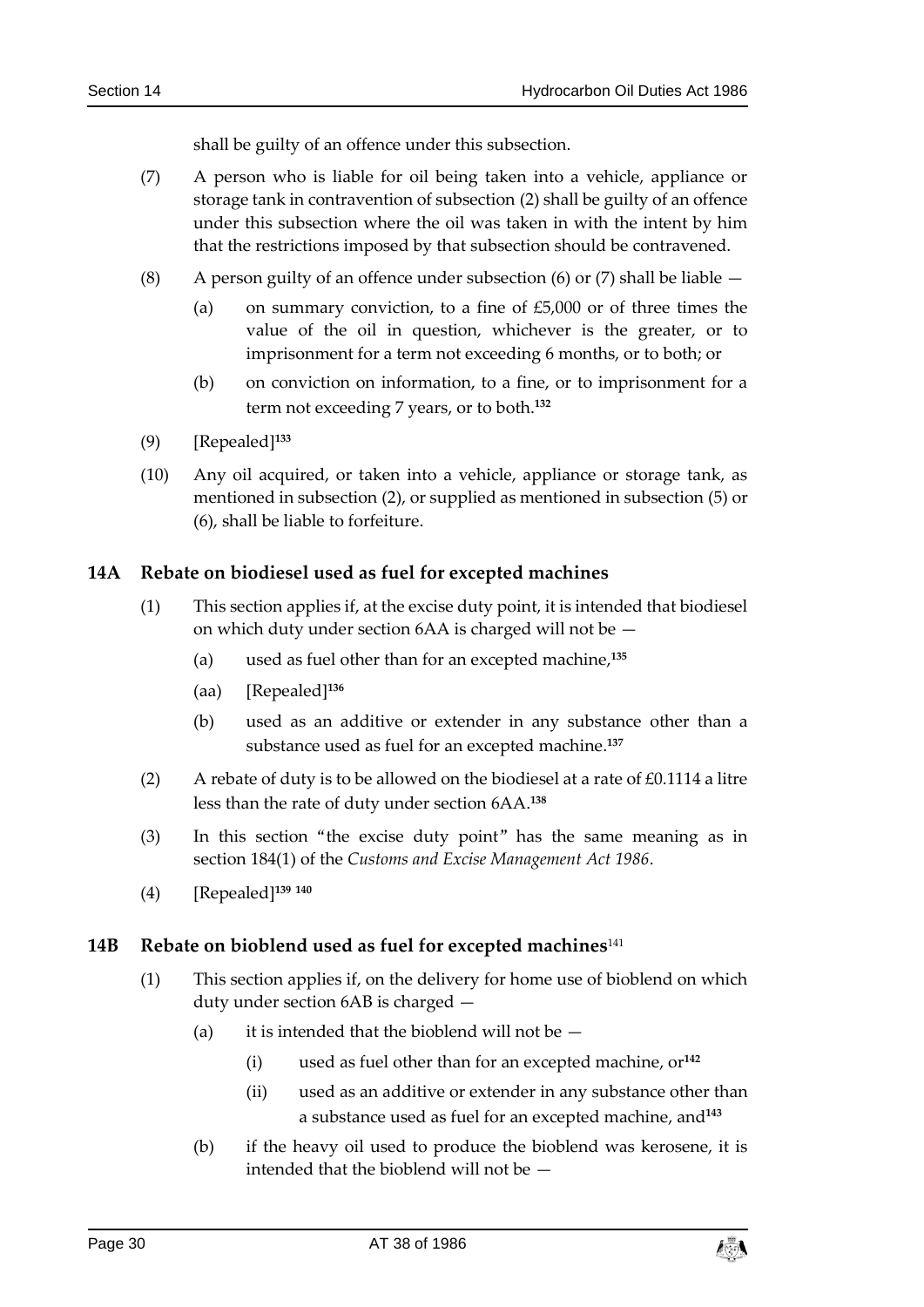- (i) used as mentioned in section 13AA(1), or**<sup>144</sup>**
- (ii) used as an additive or extender in any substance so used.
- (2) A rebate of duty is to be allowed on the bioblend.
- (3) The rate per litre of the rebate is the sum of  $-$ 
	- (a) HO% of the relevant hydrocarbon rebate rate, and
	- (b) BD% of the relevant biodiesel rebate rate.
- (4) "The relevant hydrocarbon oil rebate rate" is the rate specified in section 11(1) for the kind of heavy oil used to produce the bioblend.
- (5) "The relevant biodiesel rebate rate" is  $-$ 
	- (a) if the heavy oil used to produce the bioblend was kerosene, the rate of duty under section 6AA, and
	- (b) otherwise, the rate of the rebate under section 14A.
- (6) Section 6AB(4) (meaning of "HO%" and "BD%") applies for the purposes of subsection (3).**<sup>145</sup>**

#### <span id="page-30-0"></span>**14C Restrictions on use of rebated biodiesel and bioblend**

- (1) Rebated biodiesel or bioblend must not be
	- (a) used as fuel other than for an excepted machine, **146**
	- (b) used as an additive or extender in any substance other than a substance used as fuel for an excepted machine, or**<sup>147</sup>**
	- (c) taken into the fuel supply of any engine that is not the engine of an excepted machine as fuel or as an additive or extender in any substance used as fuel.**<sup>148</sup>**
	- (d) [Repealed]**<sup>149</sup>**
- (2) Rebated bioblend that was produced by mixing kerosene and biodiesel must not be —
	- (a) used as mentioned in section 13AA(1),**<sup>150</sup>**
	- (b) used as an additive or extender in any substance so used, or
	- (c) taken into the fuel supply of an engine used as mentioned in section 13AA(1). **151**
- (3) Subsections (1) and (2) do not apply to a quantity of biodiesel or bioblend if the amount specified in subsection (4) has been paid to the Treasury, in accordance with regulations, in respect of it.
- (4) The amount is —

 $Q \times R$ 

where —

Q is the quantity (in litres) of the biodiesel or bioblend, and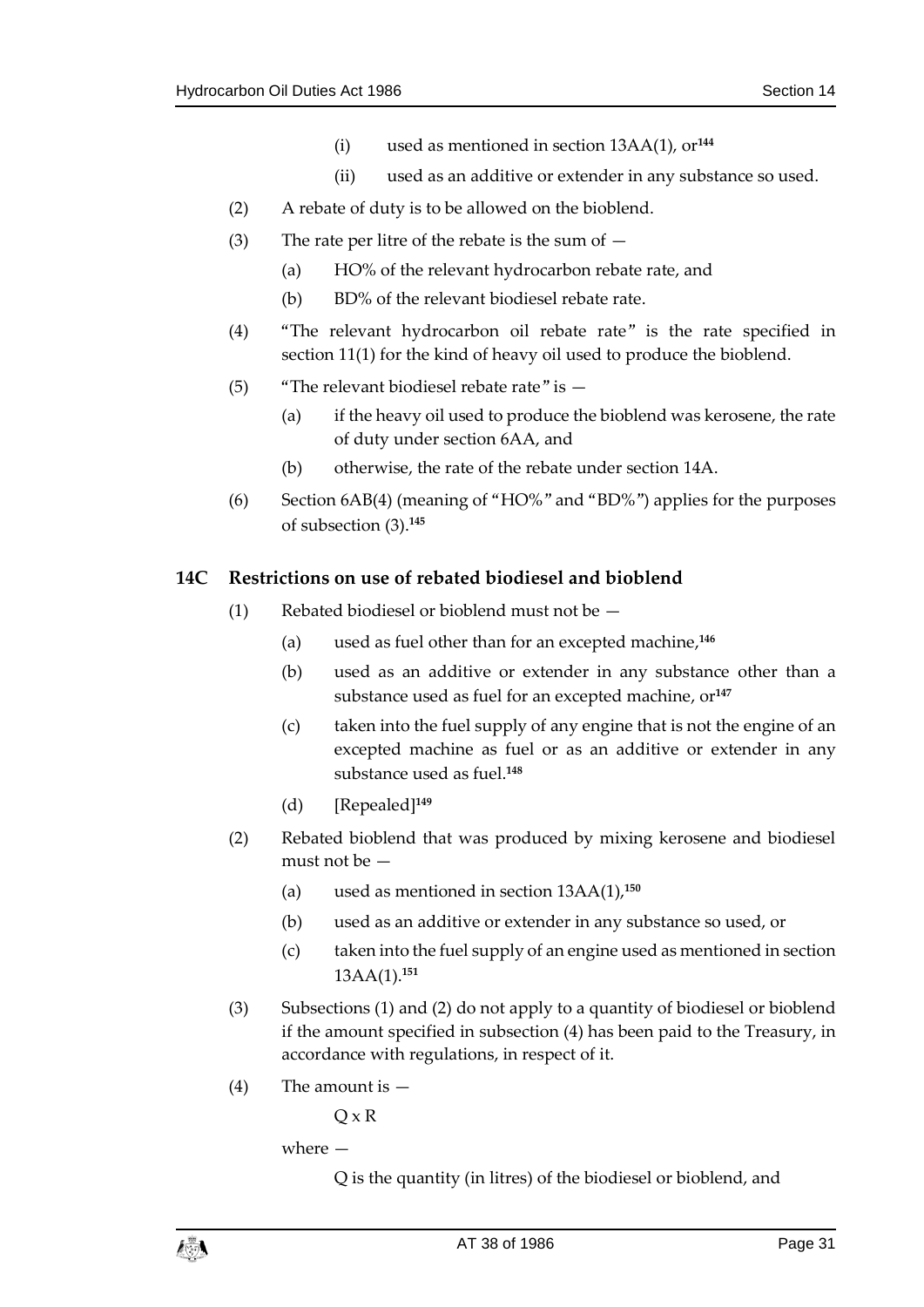R is the rate of the rebate under section 14A or 14B at the time of payment.

- (4A) [Repealed]**<sup>152</sup>**
- (5) In subsection (3) "regulations" means regulations under section 27(1) made for the purposes of this section.**<sup>153</sup>**

### <span id="page-31-0"></span>**14D Penalties for misuse of rebated biodiesel or bioblend**

- (1) If biodiesel or bioblend is used or taken into a fuel supply in contravention of section 14C(1) or (2), the Treasury may assess the amount specified in section 14C(4) as being excise duty due from any person who —
	- (a) used the biodiesel or bioblend, or
	- (b) was liable for it being taken into the fuel supply, **154**

and may notify the person or the person's representative accordingly.**<sup>155</sup>**

- (2) Conduct within any of the following paragraphs attracts a penalty under section 9 of the Finance Act 1994(c) (civil penalties) (as it has effect in the Island) —
	- (a) using biodiesel or bioblend in contravention of 14C(1) or (2),
	- (b) becoming liable for biodiesel or bioblend being taken into a fuel supply in contravention of section 14C(1) or (2), and**<sup>156</sup>**
	- (c) supplying biodiesel or bioblend, having reason to believe that it will be put to a particular use that is a prohibited use.**<sup>157</sup>**
- (3) A person commits an offence if  $-$ 
	- (a) the person intentionally uses biodiesel or bioblend in contravention of section  $14C(1)$  or  $(2)$ ,
	- (b) the person is liable for biodiesel or bioblend being taken into a fuel supply in contravention of section 14C(1) or (2), and knows that the taking in is in contravention of that provision, or**<sup>158</sup>**
	- (c) the person supplies biodiesel or bioblend, intending that it will be put to a particular use that is a prohibited use.
- (4) "**Prohibited use**" means a use that would contravene section 14C(1) or (2) if no payment under section 14C(3) were made in respect of the biodiesel or bioblend.
- (5) A person guilty of an offence under this section is liable
	- (a) on summary conviction, to  $-$ 
		- (i) a fine not exceeding £5,000 or (if it is greater) 3 times the value of the biodiesel or bioblend in question, or
		- (ii) imprisonment for a term not exceeding 6 months,

or both, and

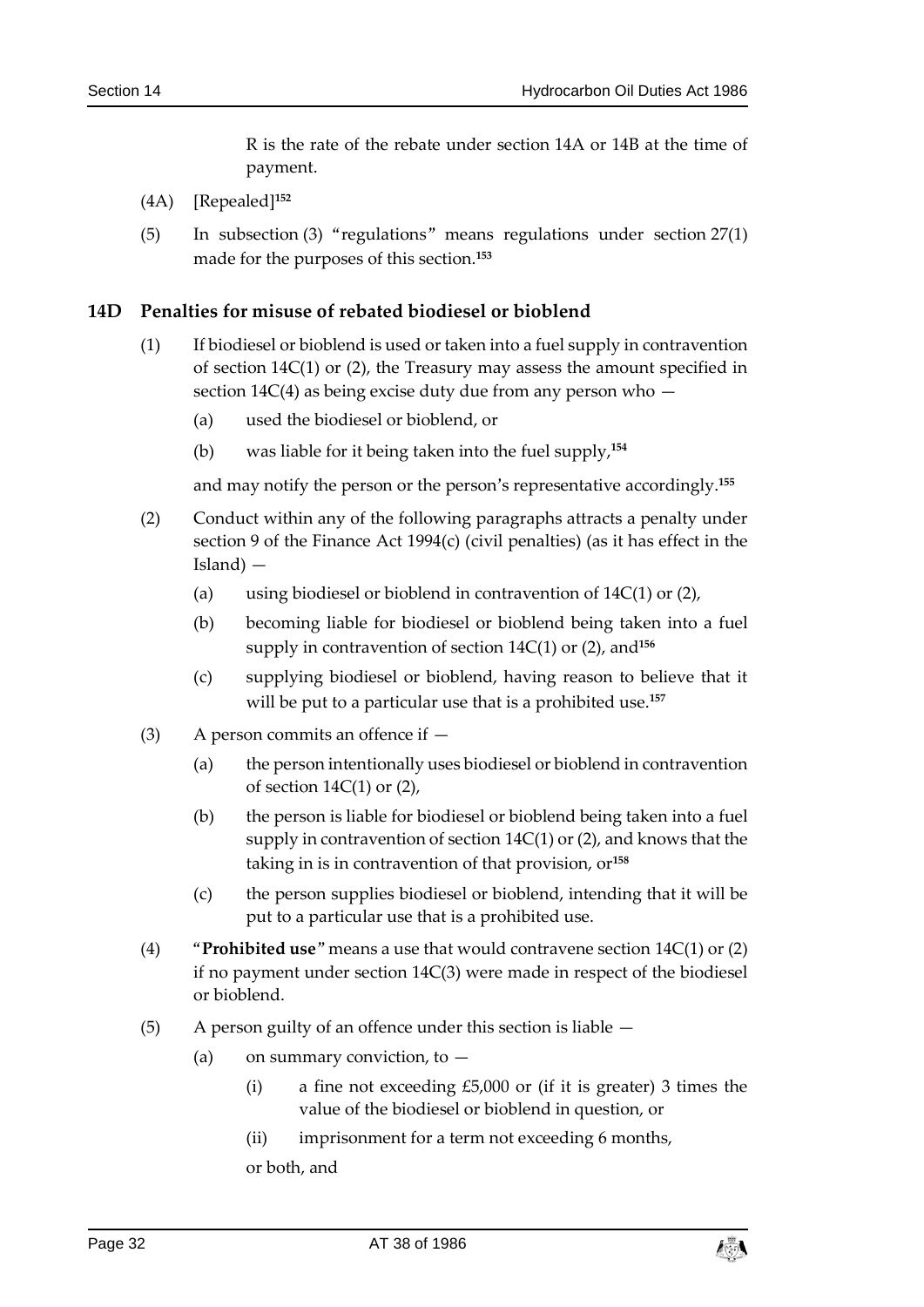(b) on conviction on information, to a fine or imprisonment for a term not exceeding 7 years or both.**<sup>159</sup>**

### <span id="page-32-0"></span>**14E Rebated heavy oil and bioblend: private pleasure craft**

- (1) This section applies in respect of rebated heavy oil or bioblend.
- (2) The heavy oil or bioblend must not be used as fuel for propelling private pleasure craft.
- (3) If, on the supply by a person ("the supplier") of a quantity of the heavy oil or bioblend to another person, the other person makes a relevant declaration to the supplier —
	- (a) subsection (2) does not apply in relation to that heavy oil or bioblend, and
	- (b) the supplier must pay, in accordance with regulations, the amount specified in subsection (4) to the Treasury.
- (4) The amount is —

Q x R

where —

Q is the quantity (in litres) of the heavy oil or bioblend, and

R is the rate of the relevant rebate at the time of supply.

- (5) The "relevant rebate" is  $-$ 
	- (a) in the case of heavy oil upon which rebate was allowed under section 13ZA or 13AA(1), the rebate under that provision,
	- (b) in the case of heavy oil to which paragraph (a) does not apply, the rebate under section 11 for that kind of heavy oil, and
	- (c) in the case of bioblend, the rebate under section  $11(1)(b)$ .
- (6) The amount referred to in subsection  $(3)(b)$  is to be treated as an amount of excise duty for the purposes of section 12 of the Finance Act 1994 (an Act of Parliament) (assessments to excise duty), as it has effect in the Island.
- (7) Regulations may provide, in cases where heavy oil or bioblend to which subsection (2) applies and other heavy oil or bioblend is taken into a craft as fuel, for the order in which the different substances are to be treated (for the purposes of this section and section 14F) as used.
- (7A) [Repealed]**<sup>160</sup>**
- (7B) In this section "private pleasure craft" means any aircraft or vessel used otherwise that for commercial purposes by—
	- (a) the owner of the aircraft or vessel; or
	- (b) any other person entitled to use it.**<sup>161</sup>**

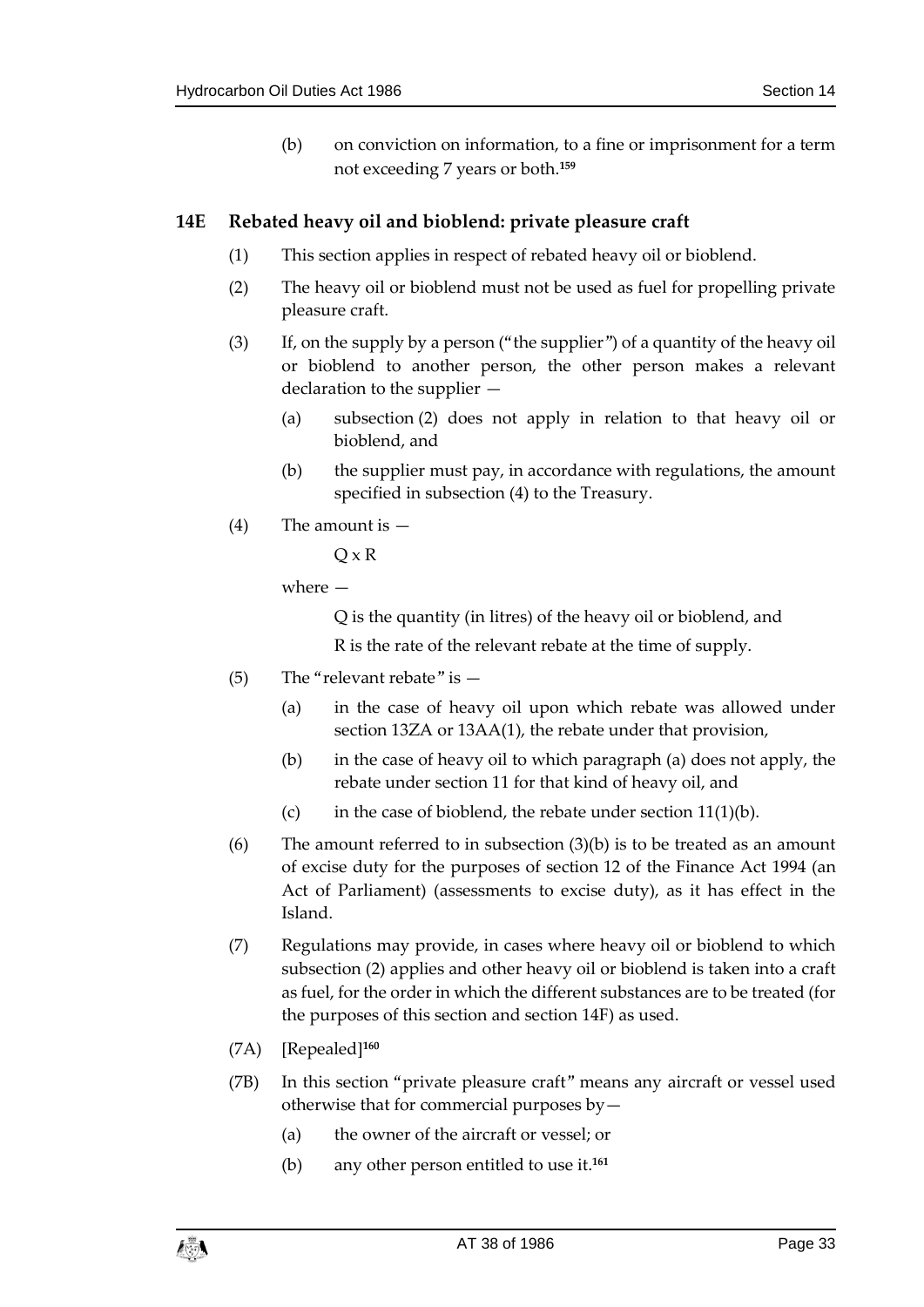- (7C) For the purposes of subsection (7B), the cases in which an aircraft or vessel is to be regarded as used for commercial purposes include any case where—
	- (a) consideration is provided by any person for the use of the aircraft or vessel (whether for the carriage of passengers or goods or for the supply of services or otherwise); or
	- (b) the aircraft or vessel is used for the purpose of any public authority.**<sup>162</sup>**
- (7D) Regulations may provide for other cases in which aircraft or vessel is treated as being, or not being, a private pleasure craft for the purpose of this section.**<sup>163</sup>**
- $(8)$  In this section  $-$
- "private pleasure craft" [Repealed]**<sup>164</sup>**
- "regulations" means regulations under section 27(1) made for the purposes of this section, and
- "relevant declaration", in relation to a quantity of heavy oil or bioblend, means a declaration, made in the way and form specified by or under regulations, that the heavy oil or bioblend is to be used as fuel for propelling private pleasure craft.**<sup>165</sup>**

#### <span id="page-33-0"></span>**14F Penalties for contravention of section 14E**

- (1) This section applies if a person
	- (a) uses a quantity of rebated heavy oil or bioblend in contravention of section 14E(2), or
	- (b) fails to comply with section  $14E(3)(b)$ .
- (2) The Treasury may assess the amount specified in section 14E(4) as being excise duty due from the person, and may notify the person or the person's representative accordingly.
- (3) The use or failure attracts a penalty under section 9 of the Finance Act 1994 (an Act of Parliament) (civil penalties), as it has effect in the Island.
- (4) For the purposes of that section, if this section applies by virtue of subsection  $(1)(b)$  –
	- (a) the amount referred to in section  $14E(3)(b)$  is to be treated as an amount of excise duty,
	- (b) the penalty for failure is to be calculated by reference to that amount, and
	- (c) the failure also attracts daily penalties.
- (5) If this section applies by virtue of subsection  $(1)(a)$ , for the purpose of subsection (2) the reference in section 14E(4) to the time of supply is to be read as the time of use.

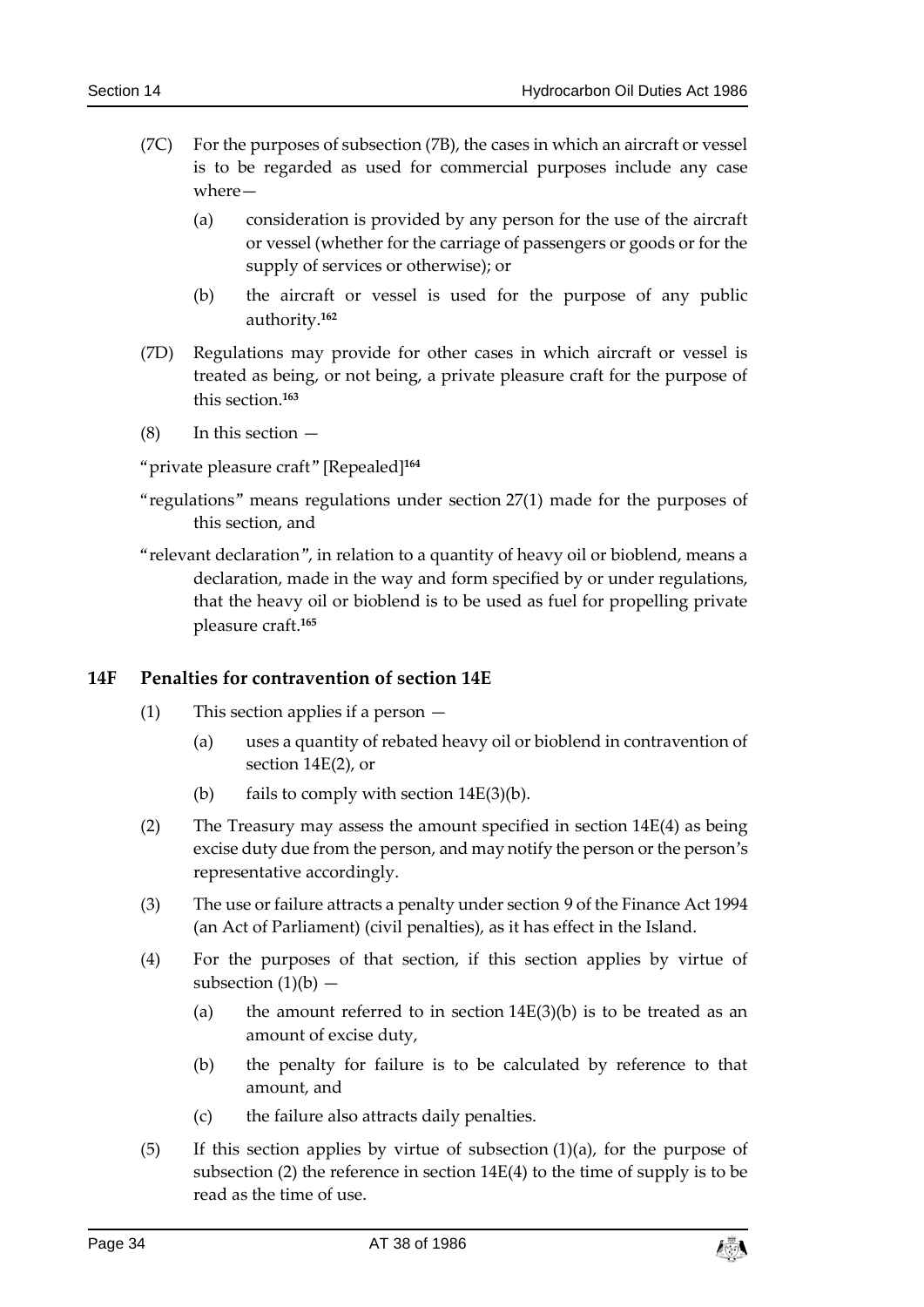- (6) Rebated heavy oil or bioblend is liable to forfeiture if
	- (a) it is in the fuel supply of an engine provided for propelling a vessel that is being used as a private pleasure craft, and
	- (b) its use would be in contravention of section 14E(2).**<sup>166</sup> <sup>167</sup>**

#### <span id="page-34-0"></span>**15 Supplementary rebate**

<span id="page-34-1"></span>In addition to any rebate allowed under sections 11 to 14, the Treasury may, by order, allow a supplementary rebate on any hydrocarbon oil used in the Island.**<sup>168</sup>**

#### *Drawback*

# <span id="page-34-2"></span>**16 Drawback of duty on shipment as stores etc of certain goods** [P1979/5/15]

- (1) A drawback equal to any amount paid in respect of the goods in question by way of the excise duty on hydrocarbon oil shall be allowed on the shipment as stores or warehousing in an excise warehouse for use as stores  $of -$ 
	- (a) any hydrocarbon oil; or
	- (b) any article in which there is contained any hydrocarbon oil which was used, or which formed a component of any article used, as an ingredient in the manufacture or preparation of the article.**<sup>169</sup>**
- (2) The Treasury may by order direct as respects articles of any class or description specified in the order that, subject to the provisions of the order, drawback shall be allowed under subsection (1) in respect of hydrocarbon oil (or goods containing it) used as a material, solvent, extractant, preservative or finish in the manufacture or preparation of the articles.
- (3) On the making of an order under subsection (2) this Act shall have effect, subject to the provisions of the order and of this section, as if the reference in subsection  $(1)(b)$  to an article in which there is contained any hydrocarbon oil used as an ingredient in the manufacture or preparation of the article included a reference to an article of the class or description specified in the order.
- (4) An order made under subsection (2) as respects articles of any class or description —
	- (a) may provide for drawback to be allowed in respect of hydrocarbon oil (or goods containing it) used as a material, solvent, extractant, preservative or finish in the manufacture or preparation not directly of articles of that class or description but articles incorporated in them; and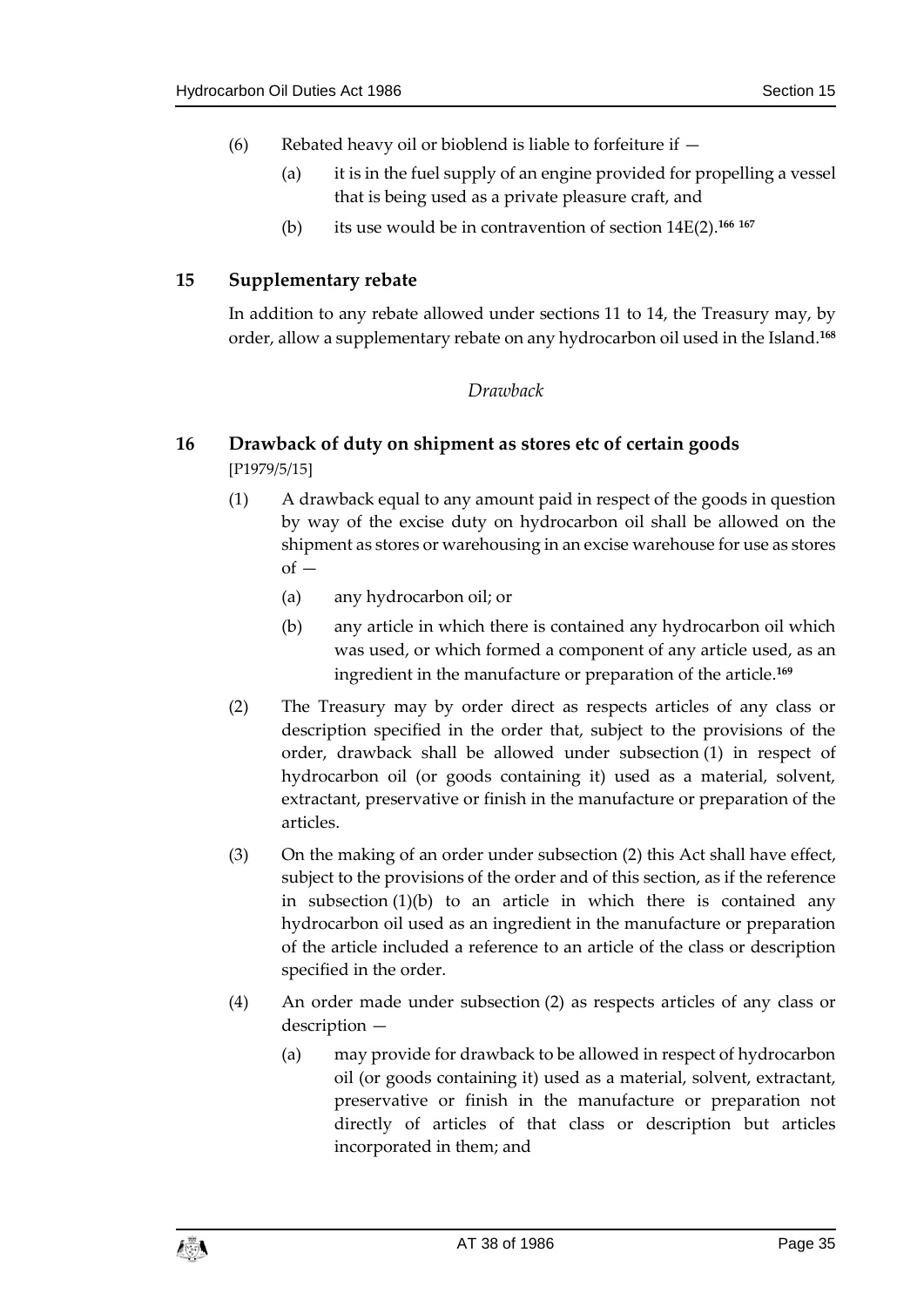(b) may provide that the quantity of hydrocarbon oil as respects duty on which drawback is to be allowed shall be determined by reference to average quantities or otherwise.

# <span id="page-35-1"></span><span id="page-35-0"></span>**17 [Repealed]**<sup>170</sup>

#### *Miscellaneous reliefs*

# <span id="page-35-2"></span>**18 Heavy oil used by horticultural producers**

[P1979/5/17]

- (1) If, on an application made for the purposes of this section by a horticultural producer, it is shown to the satisfaction of the Treasury that within the period for which the application is made any quantity of heavy oil has been used by the applicant as mentioned in subsection (2), then, subject as provided below, the applicant shall be entitled to obtain from the Treasury repayment of the amount of any excise duty which has been paid in respect of the quantity so used less any rebate allowed in respect of the duty.
- (2) A horticultural producer shall be entitled to repayment under this section in respect of oil used by him —
	- (a) in the heating, for the growth of horticultural produce primarily with a view to the production of horticultural produce for sale, of any building or structure, or of the earth or other growing medium in it; or
	- (b) in the sterilisation of the earth or other growing medium to be used for the growth of horticultural produce as mentioned in paragraph (a) in any building or structure.
- (3) Where any quantity of oil is used partly for any such purpose as is mentioned in subsection (2) and partly for another purpose, such part of that quantity shall be treated as used for each purpose as may be determined by the Treasury.
- (4) The Treasury may require an applicant for repayment under this section —
	- (a) to state such facts concerning the hydrocarbon oil delivered to or used by him, or concerning the production of horticultural produce by him, as it may think necessary to deal with the application;
	- (b) to furnish it in such form as it may require with proof of any statement so made; and
	- (c) to permit an officer to inspect any premises or plant used by him for the production of horticultural produce or in or for which any such oil was used.
- $(5)$  If  $-$

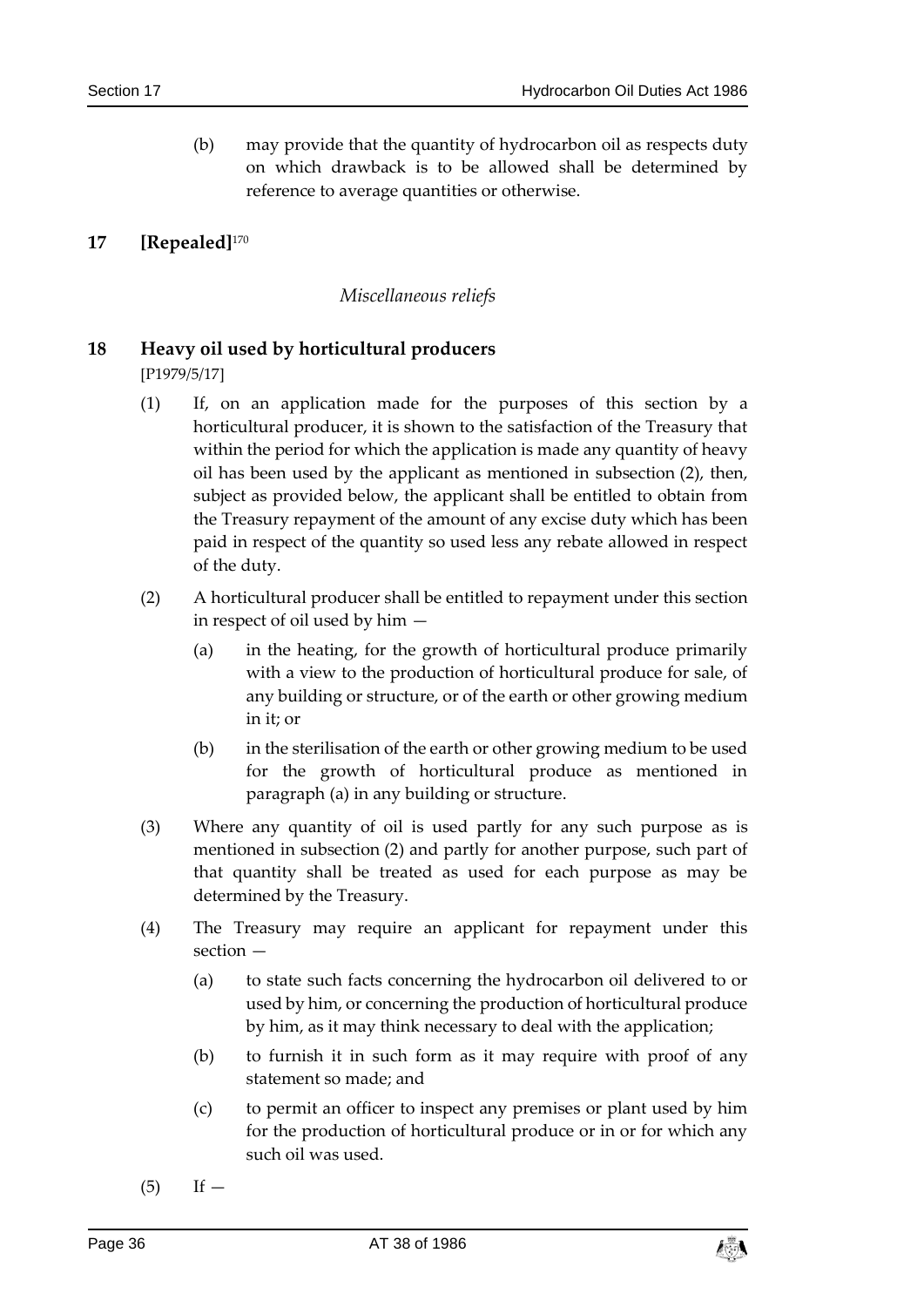- (a) the facts required by the Treasury under subsection  $(4)(a)$  are not stated; or
- (b) proof of the matters referred to in subsection  $(4)(b)$  is not furnished to the satisfaction of the Treasury; or
- (c) an applicant fails to permit inspection of premises or plant as required under subsection (4)(c),

the facts shall be deemed for the purposes of this section to be such as the Treasury may determine.

- $(6)$  In this section  $-$ 
	- (a) "horticultural produce" has the meaning given by Schedule 1; and
	- (b) "horticultural producer" means a person growing horticultural produce primarily for sale.

## **19 [Repealed]**<sup>171</sup>

#### **20 Fuel used in lifeboats, etc**<sup>172</sup>

[P1979/5/19]

- (1) Subsection (3) shall have effect in the case of  $-$ 
	- (a) any fishing boat entered in the fishing boat register under the Merchant Shipping Act 1894 (an Act of Parliament) and used for the purposes of fishing by a person gaining a substantial part of his livelihood by fishing, whether he is the owner of the boat or not; or
	- (b) any lifeboat owned by the Royal National Lifeboat Institution (in this subsection called "the Institution"); or
	- (c) any tractor or gear owned by the Institution and used for the purpose of launching or hauling in any lifeboat owned by it,

in respect of which an application is made to the Treasury for the purposes of this section by the Institution.**<sup>173</sup>**

- (2) Paragraphs (b) and (c) of subsection (1) shall apply to hovercraft as if hovercraft were boats or vessels.
- (3) Subject to the provisions of this section, if it appears to the satisfaction of the Treasury that the applicant has used any quantity of hydrocarbon oil on board that boat or for the purposes of that tractor or gear, the applicant shall be entitled to obtain from the Treasury repayment of any excise duty which has been paid in respect of the oil so used. **174**
- (4) [Repealed]**<sup>175</sup>**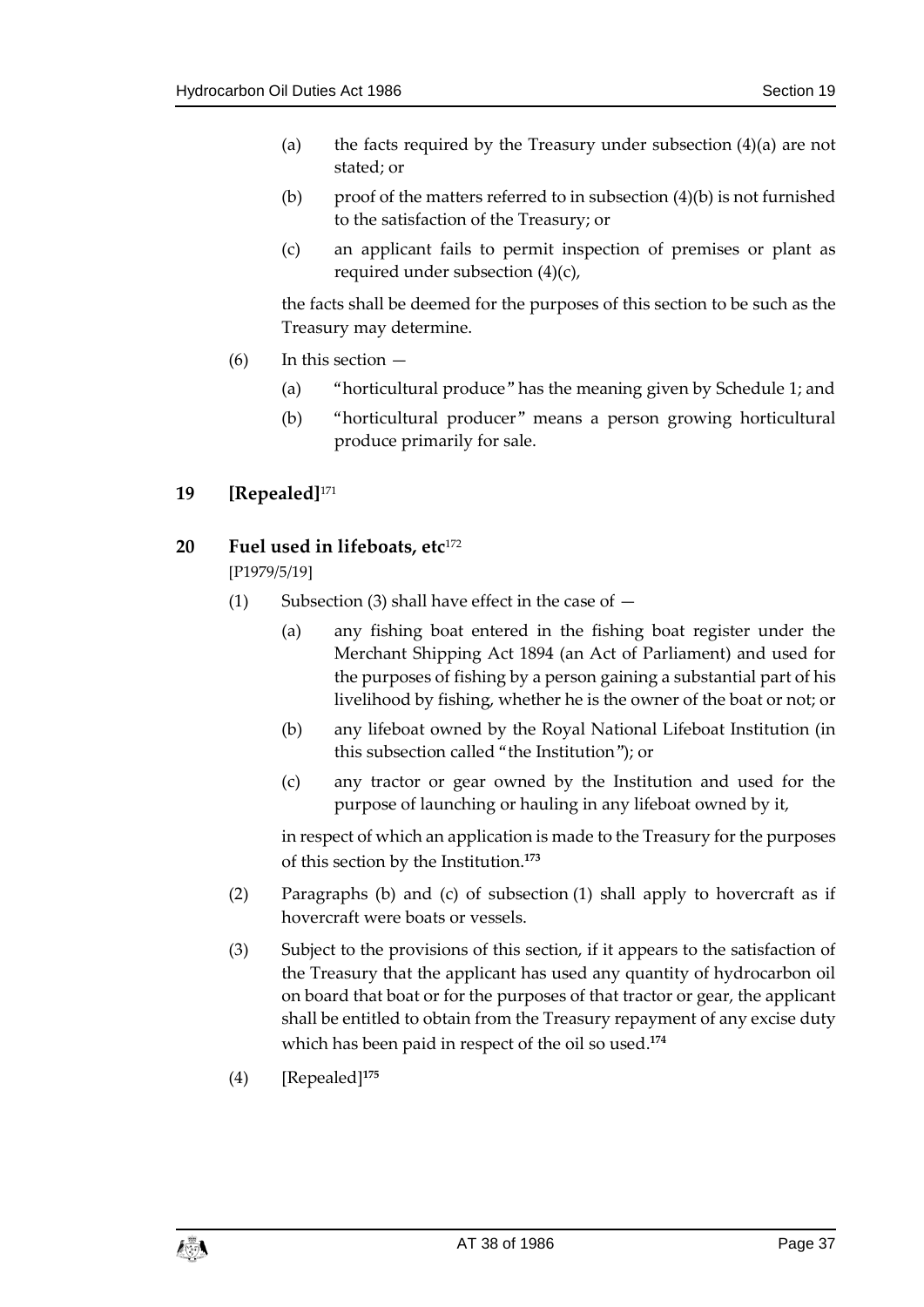## **21 Fuel used in producing energy for certain purposes**

[P1979/5/19A]

- (1) If on an application made for the purposes of this section by an approved person it is shown to the satisfaction of the Treasury —
	- (a) that any quantity of rebated hydrocarbon oil has been used by him, otherwise than at a refinery or other premises used for the production of hydrocarbon oil, as fuel for producing energy; and
	- (b) that not less than one-sixth or more than one-third of that energy was used in the treatment of hydrocarbon oil at a refinery or in the production of hydrocarbon oil at other premises used for the production of such oil,

the applicant shall be entitled to obtain from the Treasury repayment of one-third of the amount of excise duty which has been paid in respect of the quantity so used less the rebate allowed in respect of the duty.

(2) In this section "an approved person" means a person for the time being approved in accordance with regulations made for the purposes of this section under section 27(1).

## **22 Contaminated or accidentally mixed oil**

[P1979/5/20]

- (1) This section applies where it is shown to the satisfaction of the Treasury  $-$ 
	- (a) that hydrocarbon oil has been delivered for home use, that since it was so delivered it has become contaminated, and that at the time it became contaminated it was oil on which the appropriate duty of excise had been paid, or
	- (b) that hydrocarbon oils of different descriptions have been delivered for home use, that since they were so delivered they have become accidentally mixed with each other, and that at the time of mixing they were oils on which the appropriate duty of excise had been paid.
- (2) Subject to any conditions which the Treasury sees fit to impose for the protection of the revenue, it may make to such person as it sees fit a payment in accordance with subsection (3).
- (3) The payment shall be of an amount appearing to the Treasury to be equal to the excise duty which would have been payable if  $-$ 
	- (a) the oil had been delivered for home use (uncontaminated) at the time it became contaminated (where subsection (1)(a) applies), or
	- (b) the oils had been delivered for home use (unmixed) at the time they became mixed (where subsection (1)(b) applies).

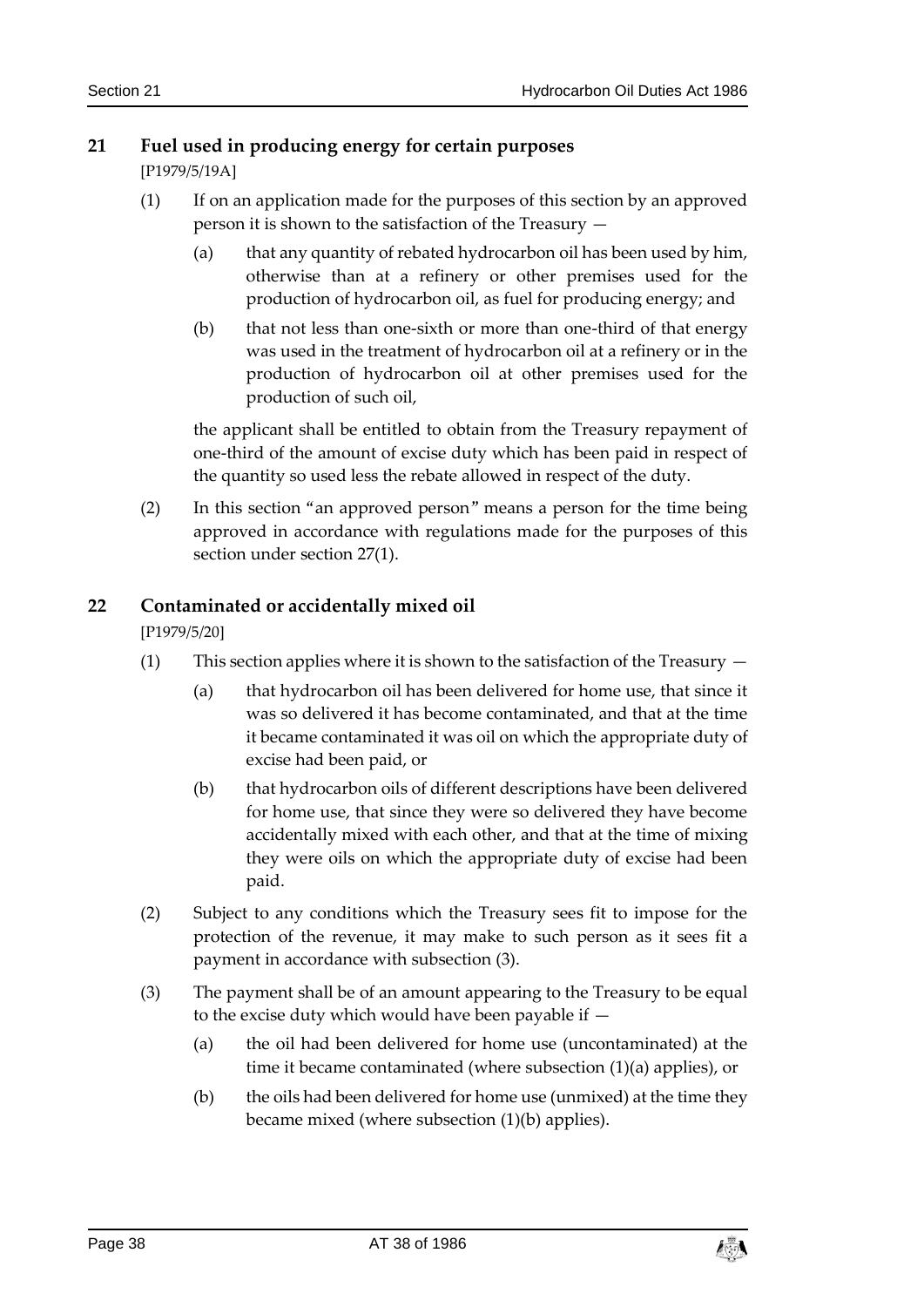(4) The power to make a payment to a person under subsection (2) in relation to oils that have become accidentally mixed does not apply in relation to a mixture in respect of which he is liable to pay duty under section 23B.**<sup>176</sup>**

## *Mixing<sup>177</sup>*

## **23 Mixing: adjustment of duty**

- (1) Subsections (2) and (3) apply if  $-$ 
	- (a) a relevant substance upon which duty under this Act has been charged is mixed in a pipe-line with another kind of relevant substance upon which such duty has been charged, and
	- (b) the mixing is approved mixing (see subsection (5)).**<sup>178</sup>**
- (2) If the Treasury is of the opinion that
	- (a) the amount of duty that would be charged on the mixture (if duty were charged at the time of mixing), is greater than
	- (b) the total amount of duty charged as mentioned in subsection  $(1)(a)$ ,

it may charge under this section a duty of excise on the mixture of an amount equal to the difference.**<sup>179</sup>**

- (3) If the Treasury is of the opinion that the amount mentioned in subsection (2)(a) is less than the amount mentioned in subsection (2)(b), it may make under this section an allowance of an amount equal to the difference.**<sup>180</sup>**
- (4) Where a charge or allowance is made under this section, any relief or rebate which was permitted or allowed in respect of the charges mentioned in subsection  $(1)(a)$  is for the purposes of this Act to be disregarded.**<sup>181</sup>**
- (4A) In this section "relevant substance" means biodiesel, bioethanol, bioblend, bioethanol blend or hydrocarbon oil.**<sup>182</sup>**
- (4B) The cases that fall within subsection  $(1)(a)$  include cases where one kind of hydrocarbon oil is mixed with another kind of hydrocarbon oil.**<sup>183</sup>**
- (5) The Treasury may make regulations
	- (a) enabling it to grant to persons (whether individually or of a specified class) permission to mix relevant substances (or specified kinds of relevant substances) in a pipe-line, and to withdraw permission for reasonable cause;**<sup>184</sup>**
	- (b) enabling permission to be granted subject to conditions and conditions to be varied for reasonable cause,

and in this section "approved mixing" means mixing in accordance with permission under the regulations.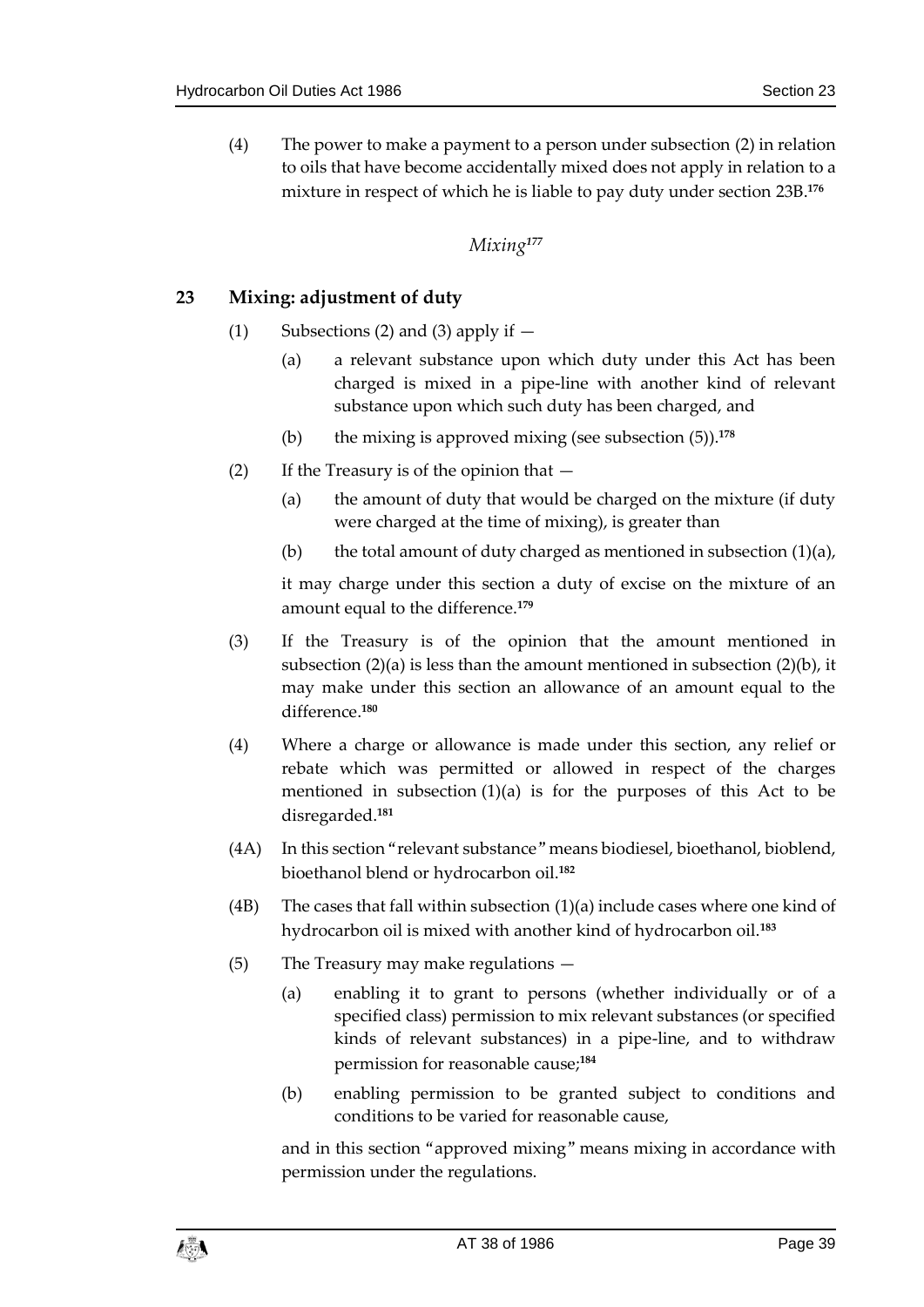- (6) The Treasury may make regulations
	- (a) for prescribing the method of charging the duty under this section;
	- (b) for determining the form of the allowance under this section (which may be by way of repayment or otherwise) and the time the allowance may be made.

#### *Administration and enforcement*

#### **23A Power to allow reliefs**

[P1979/5/20AA]

- (1) The Treasury may make regulations allowing reliefs as regards  $-$ 
	- (a) any duty of excise which has been charged in respect of hydrocarbon oil, or road fuel gas;**<sup>185</sup>**
	- (b) any amount which has been paid to the Treasury under section 12(2), 13ZB(2) or 14C(3) above;**<sup>186</sup>**
	- (c) any amount which would (apart from the regulations) be payable to the Treasury under section 12(2), 13ZB(2) or 14C(3) above.**<sup>187</sup>**
- (2) The regulations may include such provision as the Treasury thinks fit in connection with allowing reliefs, and in particular may —
	- (a) provide for relief to take the form of a repayment or remission or an allowance to be set off against duty payable to the Treasury by the person claiming relief;**<sup>188</sup>**
	- (b) provide for relief to be allowed in cases or classes of case set out in the regulations;
	- (c) provide for relief to be allowed to the extent set out in the regulations;
	- (d) provide for relief to be allowed subject to conditions imposed by the regulations;
	- (e) provide for relief to be allowed subject to such conditions as the Treasury may impose on the person claiming relief;
	- (f) provide for the taking of samples of hydrocarbon oil in order to ascertain whether relief should be allowed or has been properly allowed;
	- (g) make provision as to administration (which may include provision requiring the making of applications for relief);
	- (ga) provide for oil on which relief is allowed to be treated for the purposes of this Act as oil on which a rebate has been allowed;**<sup>189</sup>**
	- (h) make different provision in relation to different cases or classes of case;

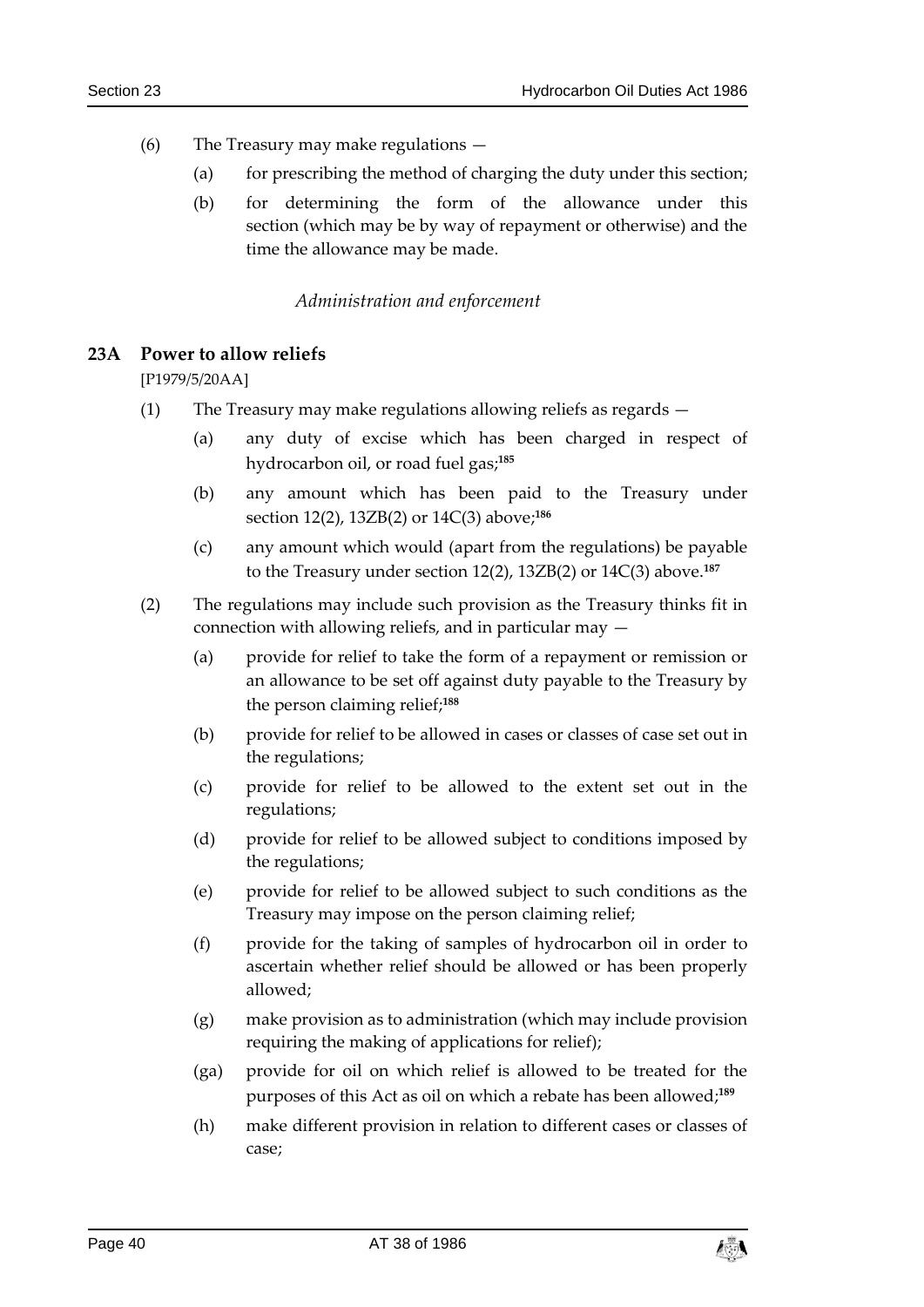- (i) include such supplementary, incidental, consequential or transitional provisions as appear to the Treasury to be necessary or expedient.
- (3) The conditions which may be imposed as mentioned in subsection  $(2)(d)$ or (e) above may include conditions as to the physical security of premises, the provision (by bond or otherwise) of security for payment, or such other matters as the Treasury thinks fit.
- (4) Where a person contravenes or fails to comply with any regulation made under this section or any condition imposed by or under such a regulation —
	- (a) his contravention or failure to comply shall attract a penalty under section 9 of the Finance Act 1994 (civil penalties); and**<sup>190</sup>**
	- (b) any goods in respect of which the contravention or failure occurred shall be liable to forfeiture.
- (5) A reference in this section to a duty of excise includes a reference to any addition to such duty by virtue of section 1 of the *Excise Duties (Surcharges or Rebates) Act 1986*.
- (6) Schedule 4 to this Act shall have effect with respect to any sample of hydrocarbon oil taken in pursuance of regulations made under this section.**<sup>191</sup>**

## **23AB Power to allow reliefs for fuel testing etc**

- (1) The Treasury may by regulations make provision allowing reliefs as regards excise duty charged in respect of experimental fuel where —
	- (a) the fuel is, or is to be, used for the purposes of a fuel-testing project that is approved by the Treasury,
	- (b) the project is approved for the purposes of the development of the fuel (see subsection (8)(a)), and
	- (c) the use takes place, or is to take place, during the period that, for the purposes of the project, is the relief period for the fuel (see subsection  $(8)(b)$ ).
- (2) In this section "experimental fuel" means a substance of a description specified in regulations made by the Treasury.
- (3) For each experimental fuel, the Treasury shall by regulations make provision specifying —
	- (a) the beginning and end of the period that is the experimental period for that fuel; and
	- (b) the form that (subject to any directions under subsection  $(9)(a)$ ) is to be taken by relief under this section as regards excise duty chargeable on that fuel.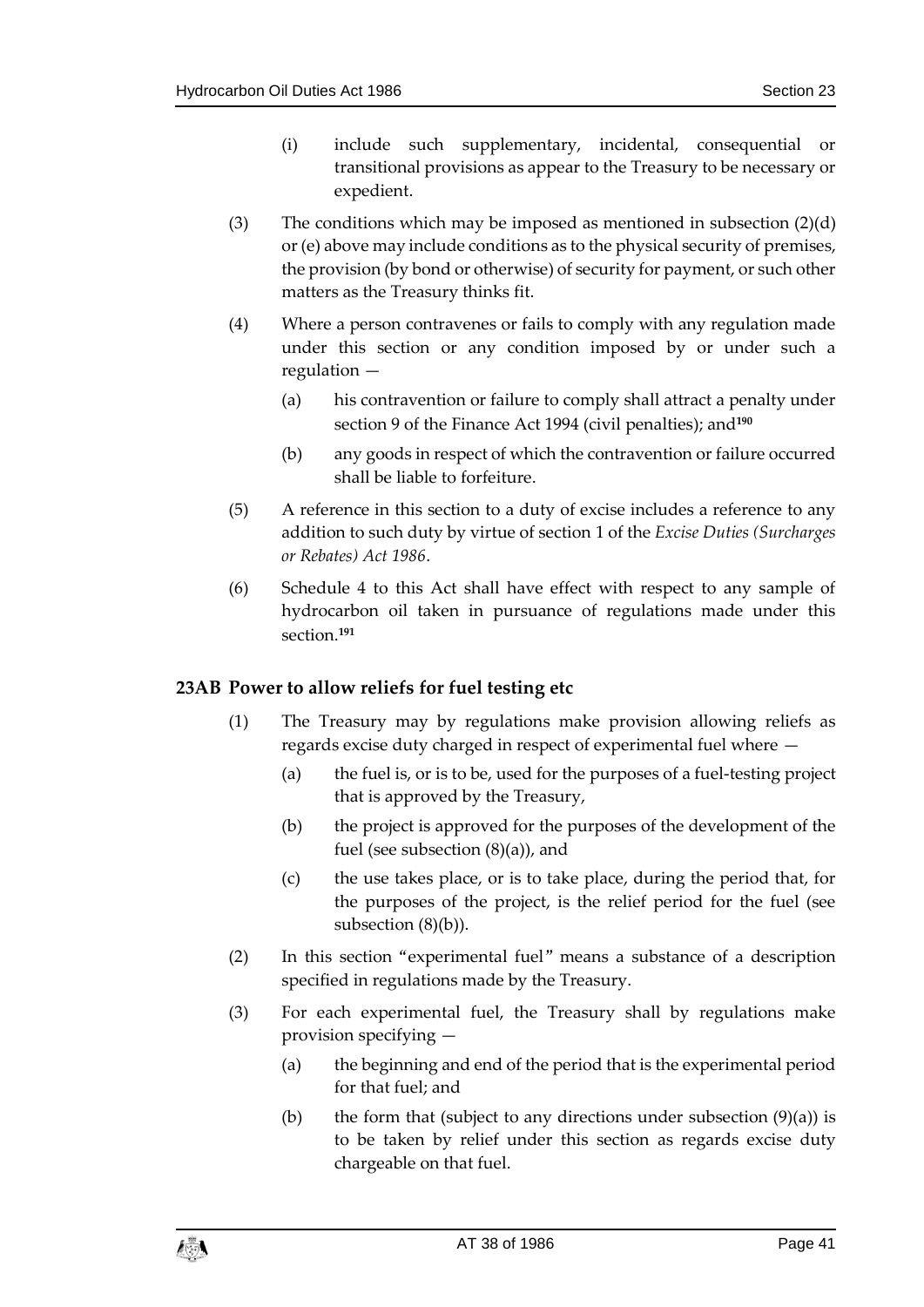- (4) A form of relief specified under subsection (3)(b) must be an authorised form; and for the purposes of this section "an authorised form" is —
	- (a) a repayment, or
	- (b) a rebate (or extra rebate).
- (5) Relief under this section shall be allowed
	- (a) to the extent specified in, or determined in accordance with, regulations under subsection (1), and
	- (b) subject to  $-$ 
		- (i) such conditions as the Treasury may impose, and
		- (ii) any directions under subsection  $(9)(b)$ .
- (6) The conditions that may be imposed under subsection  $(5)(b)(i)$  include, in particular, conditions in connection with —
	- (a) the collection, keeping, compilation or analysis, or
	- (b) the supply to the Treasury or other persons,

of data, or information, relating to the production, use or performance of an experimental fuel.

- (7) Subsections (8) and (9) apply where the Treasury has approved a fueltesting project.
- (8) The Treasury shall give directions specifying
	- (a) each experimental fuel for the purposes of whose development the project is approved;
	- (b) for each fuel specified under paragraph (a), the beginning and end of the period that, for the purposes of the project, is (in accordance with subsection (10)) the relief period for the fuel; and
	- (c) any conditions imposed under subsection  $(5)(b)(i)$  that apply to the allowance under this section of relief as regards excise duty chargeable in respect of an experimental fuel used, or to be used, for the purposes of the project.
- (9) The Treasury may give directions
	- (a) providing for relief as regards excise duty chargeable in respect of an experimental fuel used, or to be used, for the purposes of the project to take an authorised form different to the form specified under subsection (3)(b);
	- (b) as to administration in connection with allowing reliefs under this section as regards excise duty chargeable in respect of an experimental fuel used, or to be used, for the purposes of the project.
- (10) For the purposes of subsection  $(8)(b)$ 
	- (a) the beginning of the relief period for a fuel may not be earlier than the beginning of the experimental period for that fuel; and

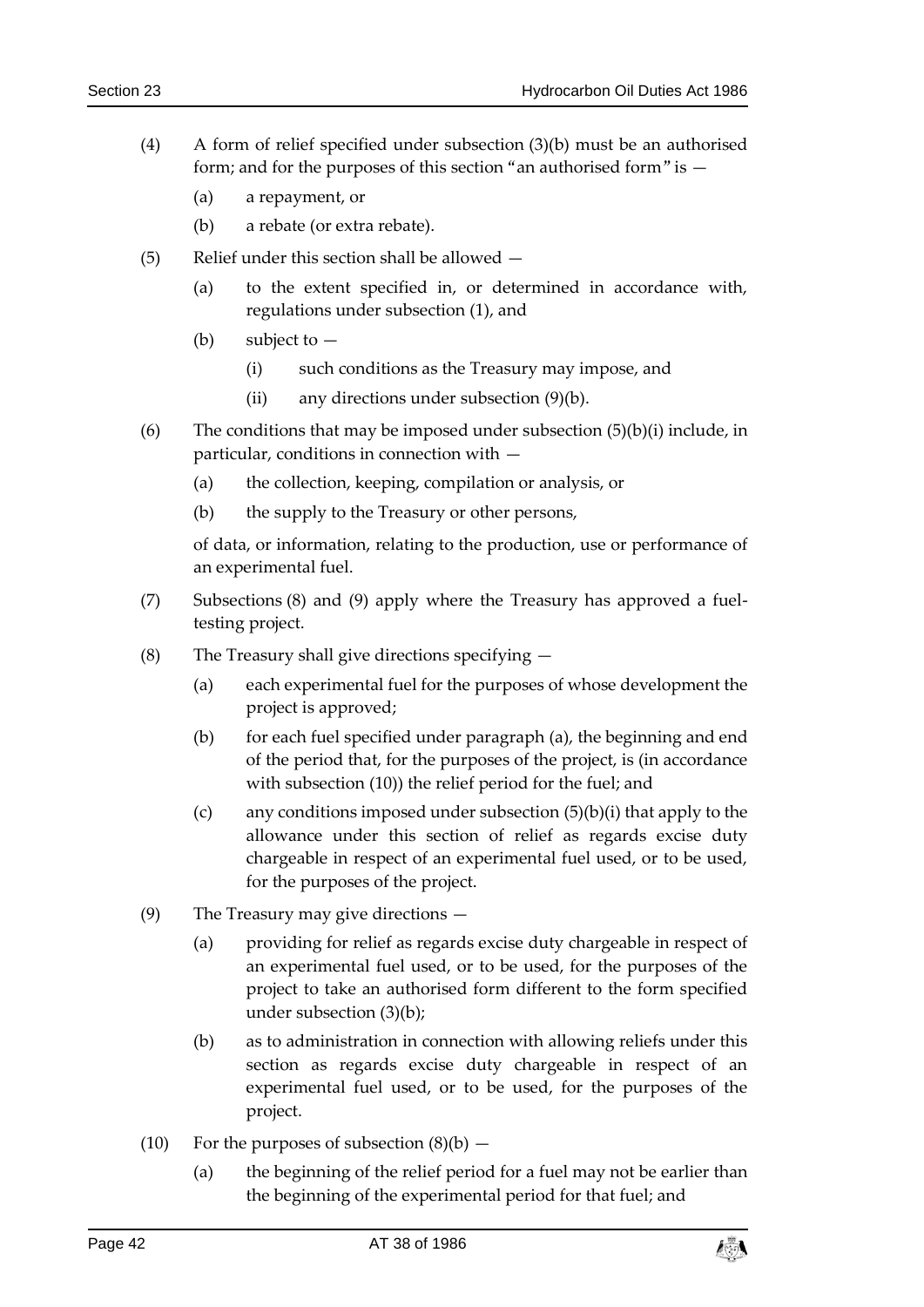- (b) the end of the relief period for a fuel may not be later than the end of the experimental period for that fuel.
- $(11)$  In this section  $-$

"excise duty" means —

- (a) excise duty chargeable by virtue of this Act, or
- (b) any addition to such duty by virtue of section 1 of the *Excise Duties (Surcharges or Rebates) Act 1986*;
- "fuel-testing project" means a pilot project connected with the technological development of environment-friendly fuels.
- (12) Regulations under this section may make different provision for different cases.**<sup>192</sup>**

## **23B Mixing of rebated oil**

- (1) A duty of excise shall be charged on a mixture which is  $-$ 
	- (a) produced by mixing fully rebated heavy oil with heavy oil which is not fully rebated, and
	- (b) supplied for use as fuel for any engine, motor or other machinery.
- (2) A duty of excise shall be charged on a mixture which is  $-$ 
	- (a) produced by mixing partially rebated heavy oil with heavy oil which is not partially rebated, and
	- (b) supplied for use as fuel for any engine, motor or other machinery;

but a mixture on which duty is charged under subsection (1) shall not be charged under this subsection.

- (3) [Repealed]**<sup>193</sup>**
- (4) The rate of duty on a mixture under subsection (1) or (2) shall be  $-$ 
	- (a) in the case of a mixture supplied for use as fuel other than for an excepted machine, the rate of duty specified in section  $6(1A)(c)$ (general rate for heavy oil), and**<sup>194</sup>**
	- (b) in any other case, equivalent to the rate of rebate specified in section 11(1)(b) (general rate for gas oil).
- (5) [Repealed]**<sup>195</sup>**
- (6) For the purposes of this section
	- (a) oil is fully rebated if a rebate has been allowed in respect of it under section 11(1)(c) (general rebate for heavy oil),
	- (b) oil is partially rebated if a rebate has been allowed in respect of it under any other provision of section 11 or under section 13ZA or 13AA, and**196**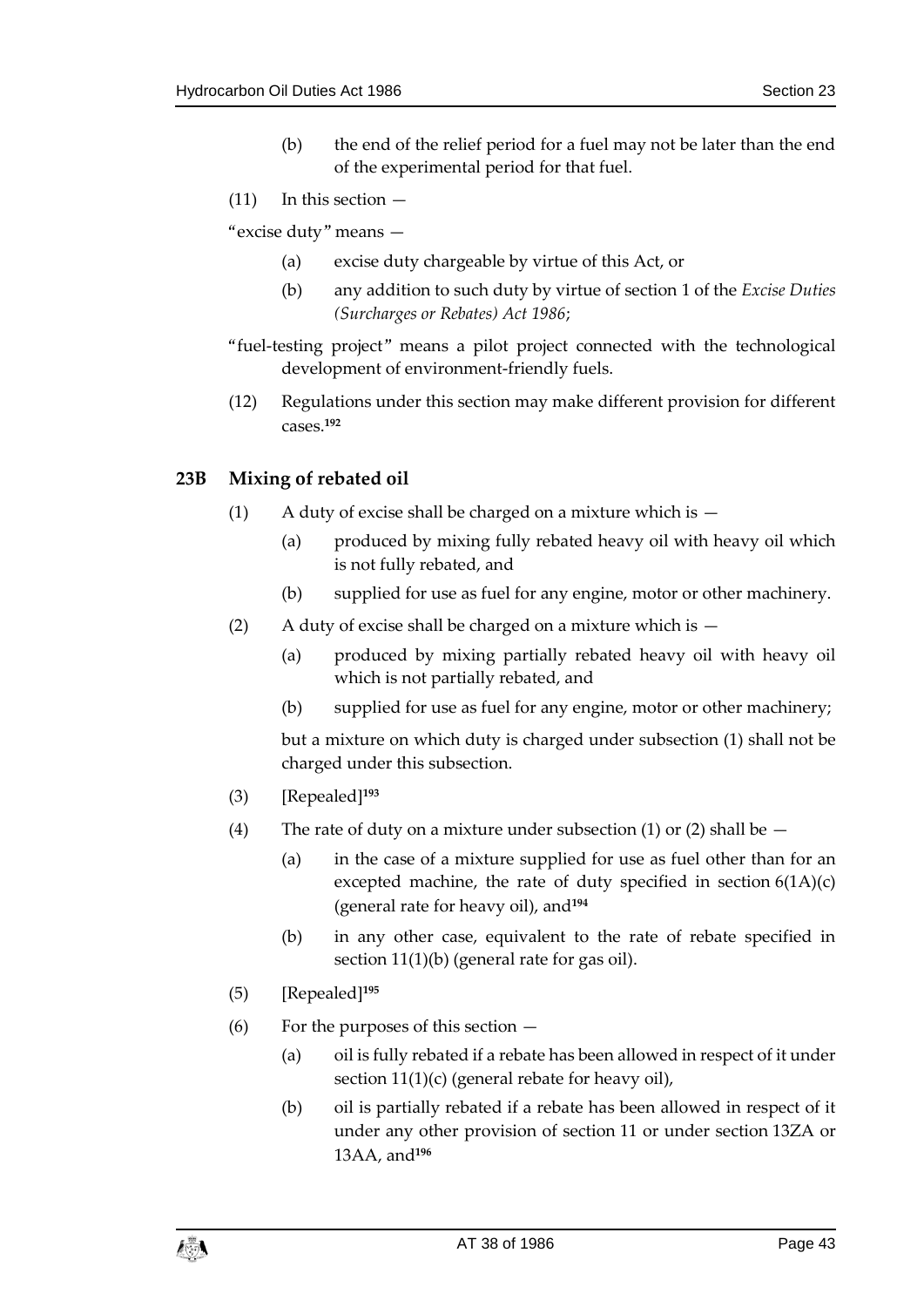- (c) a reference to mixing is a reference to non-approved mixing (within the meaning given by section 20A(5)).
- (7) The person liable to pay duty charged under this section on supply or production of a mixture is the person supplying or producing the mixture.
- (8) Where duty under a provision of this Act has been paid on an ingredient of a mixture, the duty charged under this section shall be reduced by the amount of any duty that the Treasury is satisfied has been paid on the ingredient (but not to a negative amount).
- (9) The Treasury may exempt a person from liability to pay duty under any provision of this Act in respect of production or supply of a mixture of a kind described in subsection  $(1)(a)$  or  $(2)(a)$  if satisfied that  $-$ 
	- (a) the liability was incurred accidentally, and
	- (b) in the circumstances the person should be exempted.**<sup>197</sup>**

## **23C Mixing of rebated oil: supplementary**

- (1) A person who supplies or produces a mixture on which duty is charged under section 23B must notify the Treasury of the supply or production —
	- (a) in advance, or
	- (b) within the period of seven days beginning with the date of supply or production.**<sup>198</sup>**
- (2) [Repealed]**<sup>199</sup>**
- (3) Notification under subsection (1) must be given in such form and in such manner, and must contain such particulars, as the Treasury may direct.**<sup>200</sup>**
- (4) Subject to subsection (7), where it appears to the Treasury  $-$ 
	- (a) that a person has produced or supplied a mixture on which duty is charged under section 23B, and
	- (b) that he is the person liable to pay the duty,

it may assess the amount of duty due from him to the best of its judgement and notify that amount to him or his representative.

- (5) An assessment under subsection (4) shall be treated as if it were an assessment under section 12(1) of the Finance Act 1994 as it has effect in the Island.
- (6) The Treasury may give a direction that a person who is, or expects to be, liable to pay duty charged under section 23B —
	- (a) shall account for duty charged under that section by reference to such periods ("accounting periods") as may be determined by or under the direction;

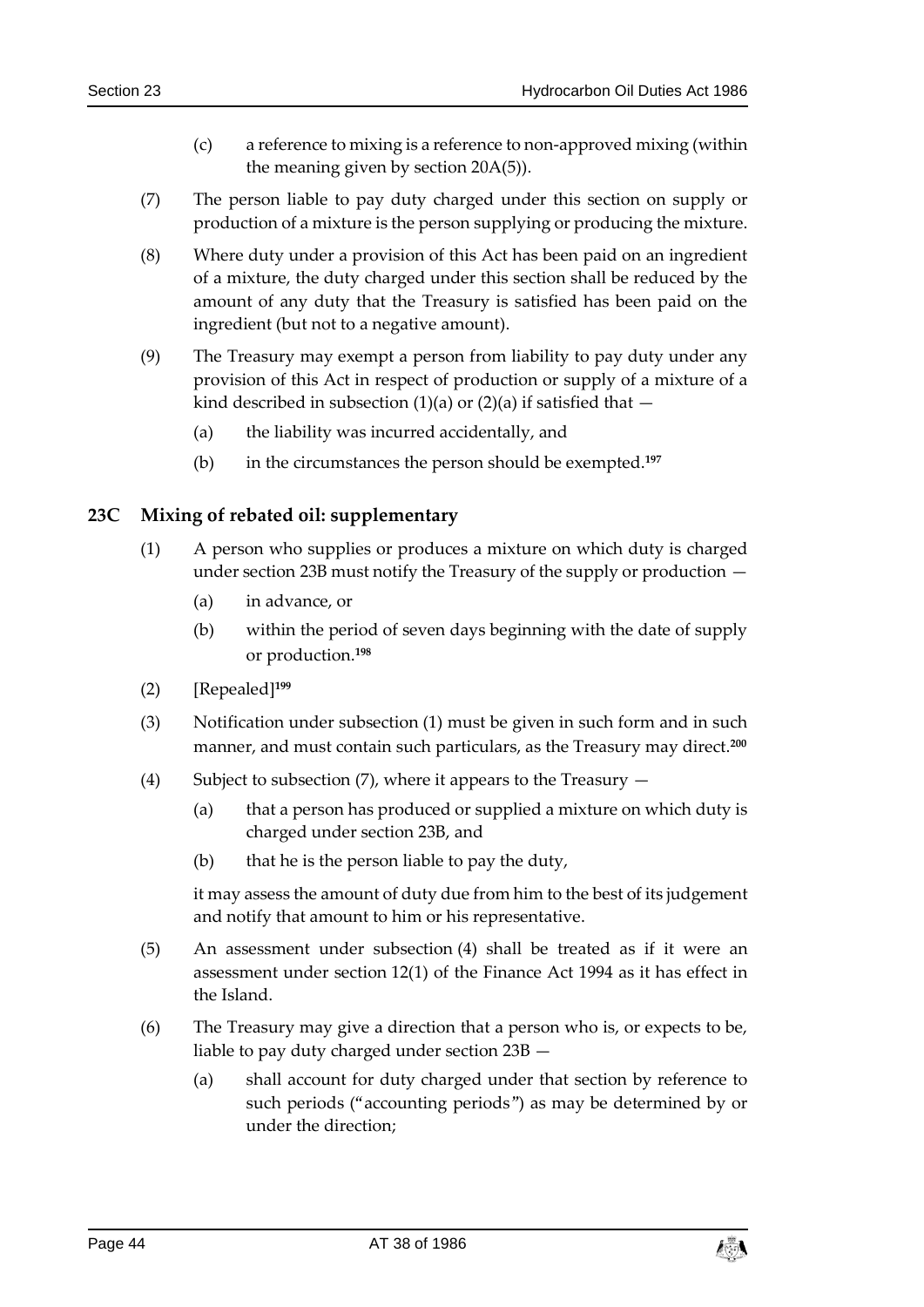- (b) shall a make, in relation to accounting periods, returns in such form and at such times and containing such particulars as may be so determined;
- (c) shall pay duty charged under that section at such times and in such manner as may be so determined.
- (7) The power to make an assessment under subsection (4) does not apply in relation to a person who is for the time being subject to a direction under subsection (6).
- (8) Where any person
	- (a) fails to give a notification which he is required to give under subsection (1), or
	- (b) fails to comply with a direction under subsection (6),

his failure shall attract a penalty under section 9 of the Finance Act 1994 (civil penalties) as it has effect in the Island.**<sup>201</sup>**

## **23CA Prohibition on mixing of aqua methanol**

- (1) Aqua methanol on which duty under section  $6AG(3)(a)$  has been charged must not be mixed with any relevant substance.
- (2) In subsection (1) "relevant substance" means biodiesel, bioethanol, bioblend, bioethanol blend or hydrocarbon oil.
- (3) A person commits an offence under this subsection if
	- (a) the person intentionally uses aqua methanol in contravention of subsection (1); or
	- (b) the person supplies aqua methanol, intending that it will be used in contravention of subsection (1).
- (4) A person guilty of an offence under subsection (3) shall be liable
	- (a) on summary conviction to custody for a term not exceeding 6 months, or to a fine not exceeding £5,000 or 3 times the value of the aqua methanol in question (if greater), or both; or
	- (b) on conviction on information, to custody for a term not exceeding 7 years or a fine, or both.
- (5) Any aqua methanol, or any mixture containing aqua methanol, in respect of which an offence under subsection (3) has been committed shall be liable to forfeiture<sup>202</sup>

# **23CB Mixing of aqua methanol in contravention of prohibition: adjustment of duty**

(1) A duty of excise shall be charged on a mixture which is produced by mixing aqua methanol on which duty under section 6AG(3)(a) of this Act has been charged with a relevant substance.

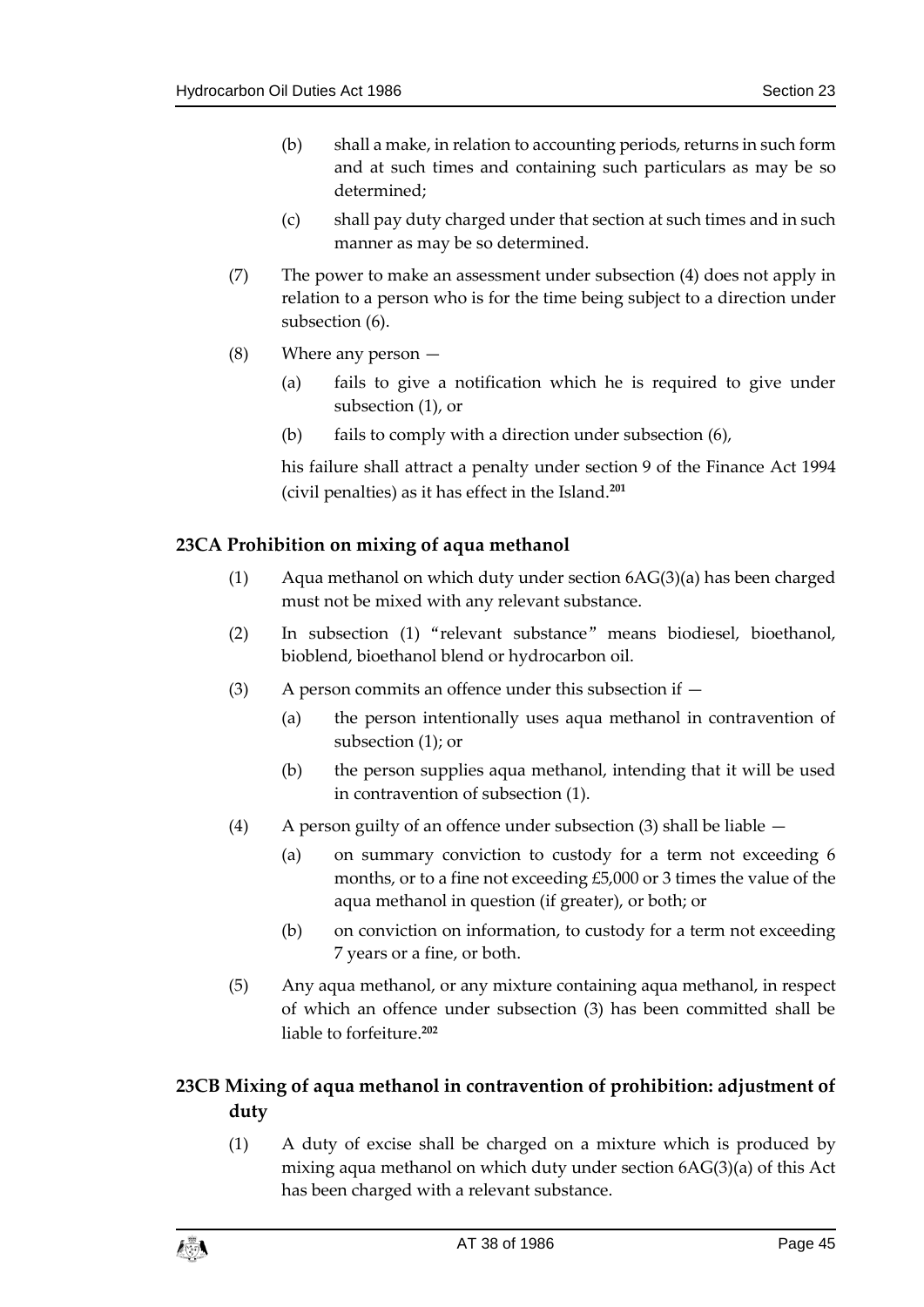- (2) In subsection (1) "relevant substance" means biodiesel, bioethanol, bioblend, bioethanol blend or hydrocarbon oil.
- (3) The rate of duty on a mixture under subsection (1) shall be the rate of duty specified in section  $6(1A)(c)$  (general rate for heavy oil).
- (4) The person liable to pay duty charged under this section on production of a mixture is the person producing the mixture.
- (5) Where it appears to the Treasury
	- (a) that a person ("P") has produced a mixture on which duty is charged under this section; and
	- (b) that  $P$  is the person liable to pay the duty,

it may assess the amount of duty due from P to the best of its judgment and notify that amount to P or P's representative.

- (6) An assessment under subsection (5) shall be treated as if it were an assessment under section 12(1) of the Finance Act 1994 (of Parliament), as it has effect in the Island. 1
- (7) Where duty under a provision of this Act has been paid on an ingredient of a mixture, the duty charged under this section shall be reduced by the amount of any duty which the Treasury is satisfied has been paid on the ingredient (but not to a negative amount).
- (8) The Treasury may exempt a person from liability to pay duty under this section in respect of production of a mixture of a kind described in subsection (1) if satisfied that —
	- (a) the liability was incurred accidentally; and
	- (b) in the circumstances the person should be exempted.**<sup>203</sup>**

## **23D Determination by Treasury of composition of substance**

- (1) The Treasury may, for any prescribed purpose, determine in such way as it considers appropriate the proportion of any substance that is biodiesel or bioethanol.
- (2) In subsection (1) "prescribed purpose" means a purpose, prescribed by regulations made by the Treasury, that relates to any duty under this Act.**<sup>204</sup>**

# **24 Regulations with respect to hydrocarbon oil, petrol substitutes and road fuel gas**

[P1979/5/21]

(1) The Treasury may, with a view to the protection of the revenue, make regulations —

-



<sup>1</sup> 1994 c.9 (of Parliament). Applied in the Island by SD 369/94.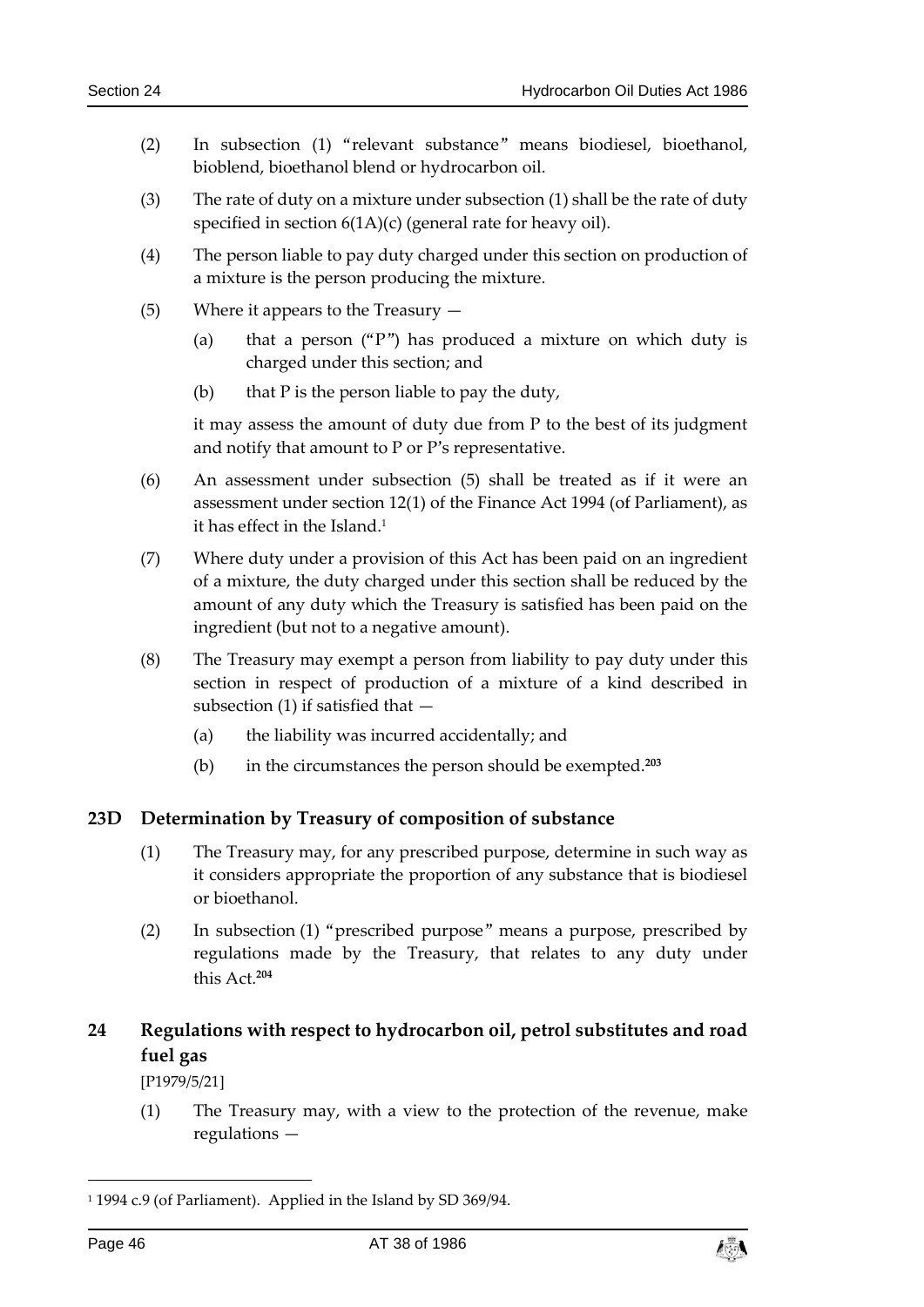- (a) for any of the purposes specified in Part I of Schedule 2 (which relates to hydrocarbon oil);
- (b) [Repealed]**<sup>205</sup>**
- (c) for any of the purposes specified in Part III of that Schedule (which relates to road fuel gas).
- (2) In the case of regulations made for the purposes mentioned in subsection (1)(a), different regulations may be made for different classes of hydrocarbon oil; and the power to make such regulations shall include power to make regulations —
	- (a) regulating the allowance and payment of drawback under or by virtue of section 16; and
	- (b) for making the allowance and payment of drawback by virtue of an order under subsection (2) of section 12, or subsection (3) of section 13AA, subject to such conditions as the Treasury sees fit to impose for the protection of the revenue.**<sup>206</sup>**
- (2A) In the case of regulations made for the purposes mentioned in subsection (1)(b), different regulations may be made for different classes of road fuel gas.**<sup>207</sup>**
- (3) Where any person contravenes any regulation made under this section his contravention shall attract a penalty under section 9 of the Finance Act 1994 (civil penalties), and any goods in respect of which any person contravenes any such regulation shall be liable to forfeiture.**<sup>208</sup>**

# **25 Prohibition on use of fuel substitutes on which duty has not been paid**<sup>209</sup> [P1979/5/22]

- (1) Where any person
	- (a) puts to a chargeable use (within the meaning of section 6A) any liquid which is not hydrocarbon oil; and
	- (b) knows or has reasonable cause to believe that there is duty charged under section 6A on that liquid which has not been paid and is not lawfully deferred,

his putting the liquid to that use shall attract a penalty under section 9 of the Finance Act 1994 (civil penalties), and any goods in respect of which any person contravenes this subsection shall be liable to forfeiture.**<sup>210</sup>**

- (1AA) Where any person
	- (a) puts any biodiesel to a chargeable use (within the meaning of section 6AA), and
	- (b) knows or has reasonable cause to believe that there is duty charged under section 6AA on that biodiesel which has not been paid and is not lawfully deferred,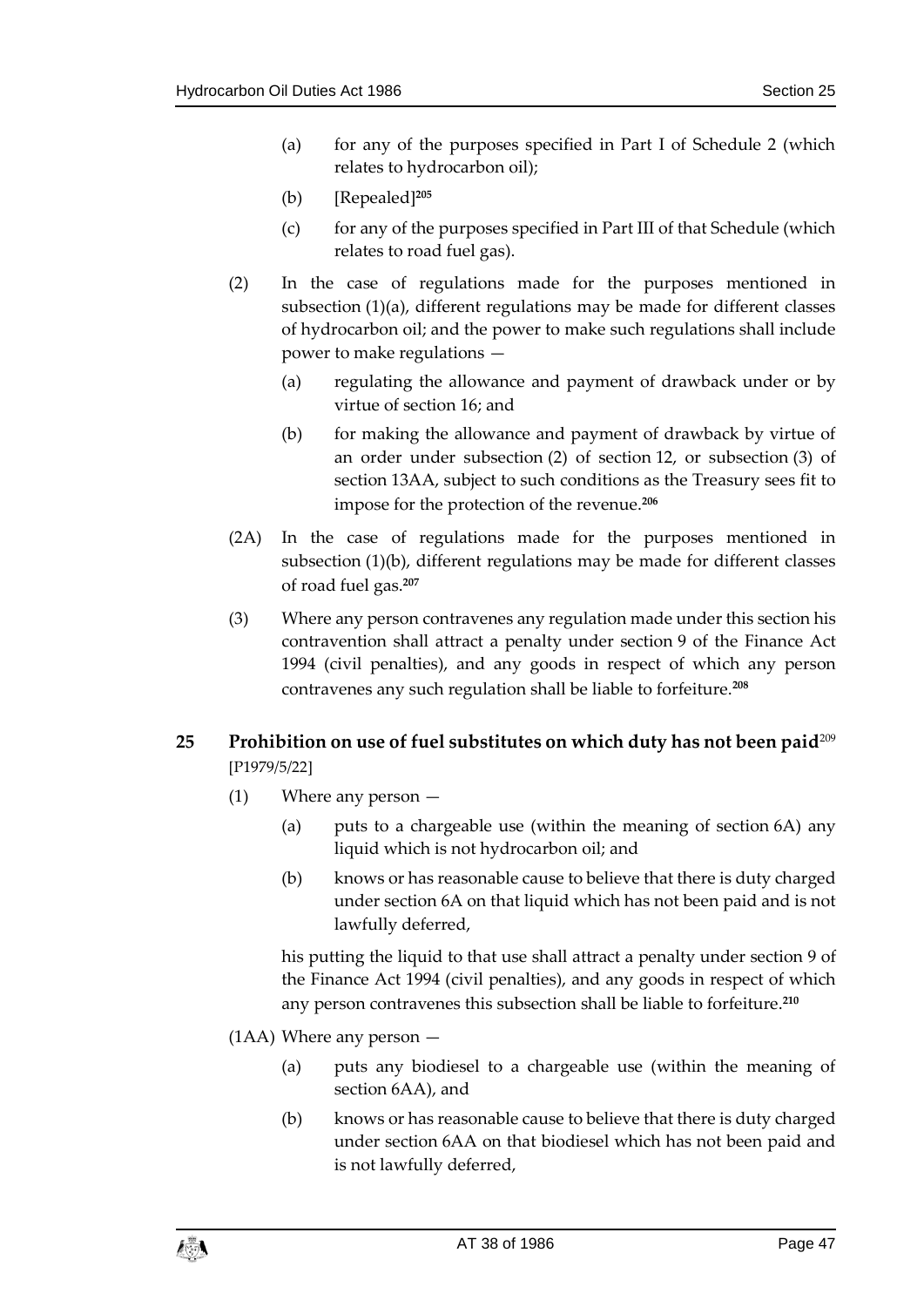his putting the biodiesel to that use shall attract a penalty under section 9 of the Finance Act 1994 (civil penalties), and any goods in respect of which any person contravenes this subsection shall be liable to forfeiture.**<sup>211</sup>**

- (1AB) Where any person
	- (a) puts any bioethanol to a chargeable use (within the meaning of section 6AD), and
	- (b) knows or has reasonable cause to believe that there is duty charged under section 6AD on that bioethanol which has not been paid and is not lawfully deferred,

his putting the bioethanol to that use shall attract a penalty under section 9 of the Finance Act 1994 of Parliament, as it has effect in the Island, and any goods in respect of which a person contravenes this section shall be liable to forfeiture.**<sup>212</sup>**

(1AC) Where any person —

- (a) puts any aqua methanol to a chargeable use (within the meaning of section 6AG); and
- (b) knows or has reasonable cause to believe that there is duty charged under section 6AG on that aqua methanol which has not been paid and is not lawfully deferred,

his or her putting the aqua methanol to that use shall attract a penalty under section 9 of the Finance Act 1994 (civil penalties)<sup>2</sup>, as it has effect in the Island, and any goods in respect of which a person contravenes this section shall be liable to forfeiture.**<sup>213</sup>**

- (1A) Section 10 of the Finance Act 1994 (exception for cases of reasonable excuse) shall not apply in relation to conduct attracting a penalty by virtue of subsection (1), (1AA), (1AB) or (1AC). **214**
- (2) In subsection (1), "liquid" does not include any substance which is gaseous at a temperature of 15°C and under a pressure of 1013.25 millibars.

# **26 Prohibition on use etc of road fuel gas on which duty has not been paid** [P1979/5/23]

- (1) Where any person
	- (a) uses as fuel in; or
	- (b) takes as fuel into,

a road vehicle any road fuel gas on which he knows or has reasonable cause to believe that the excise duty chargeable under section 8 has not been paid his use of the road fuel gas or, as the case may be, his taking it as fuel into that vehicle shall attract a penalty under section 9 of the

-



<sup>2</sup> Section 9 was applied by SD 369/94.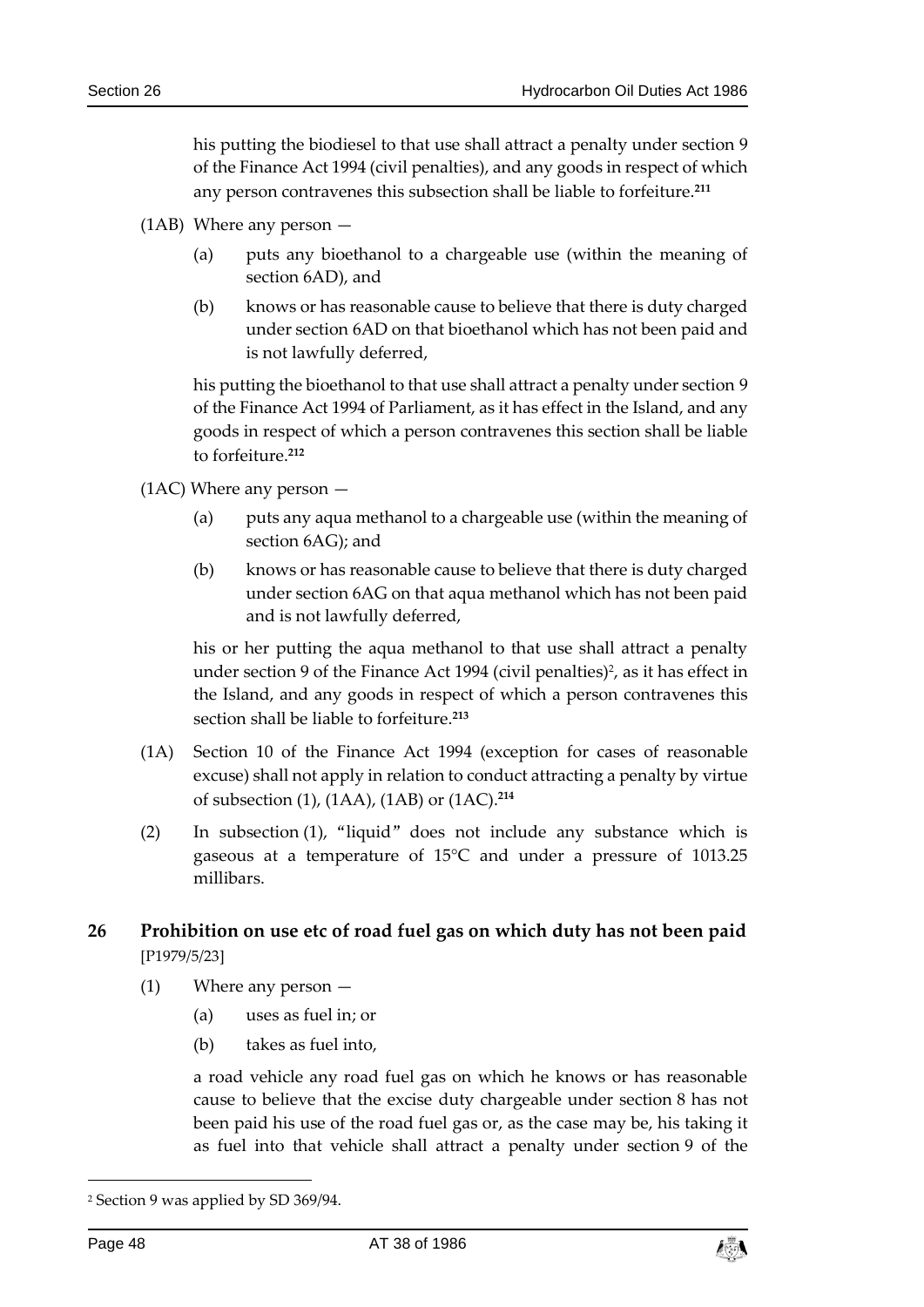Finance Act 1994 (civil penalties), and any goods in respect of which a person contravenes this subsection shall be liable to forfeiture.**<sup>215</sup>**

- (1A) Section 10 of the Finance Act 1994 (exception for cases of reasonable excuse) shall not apply in relation to conduct attracting a penalty by virtue of subsection (1) above.**<sup>216</sup>**
- (1B) Where any person
	- (a) uses as fuel in, or
	- (b) takes as fuel into,

a road vehicle any road fuel gas on which the excise duty chargeable under section 8 has not been paid, the Treasury may assess the amount of that duty as being excise duty due from that person and notify him or his representative accordingly.**<sup>217</sup>**

(2) [Repealed]**<sup>218</sup>**

## **26A Regulation of traders in controlled oil**

- $(1)$  If a revenue trader who is not a registered excise dealer and shipper  $-$ 
	- (a) buys or sells controlled oil in the course of a trade or business, or
	- (b) in the course of a trade or business deals in controlled oil,

his buying or selling, or dealing in the oil shall attract a penalty under section 9 of the Finance Act 1994 (civil penalties).

- (2) Subsection (1) does not apply to the buying of oil by a revenue trader if  $-$ 
	- (a) the oil is for use by the trader, and
	- (b) that use does not involve selling or dealing in hydrocarbon oil.
- (3) Subsection (1) does not apply to the selling of oil by a revenue trader if  $-$ 
	- (a) that oil was for use by the trader,
	- (b) that use did not involve selling or dealing in hydrocarbon oil,
	- (c) that use came to an end before the oil was used, and
	- (d) the oil is sold after the use ends.
- (4) Where a revenue trader who is not a registered excise dealer and shipper is entitled to the possession of any controlled oil, the oil is liable to forfeiture.
- (5) Subsection (4) does not apply to oil if  $-$ 
	- (a) that oil is for use by the revenue trader, and
	- (b) that use does not involve selling or dealing in hydrocarbon oil.
- (6) Subsection (4) does not apply to oil if  $-$ 
	- (a) the oil was for use by the revenue trader,
	- (b) that use did not involve selling or dealing in hydrocarbon oil,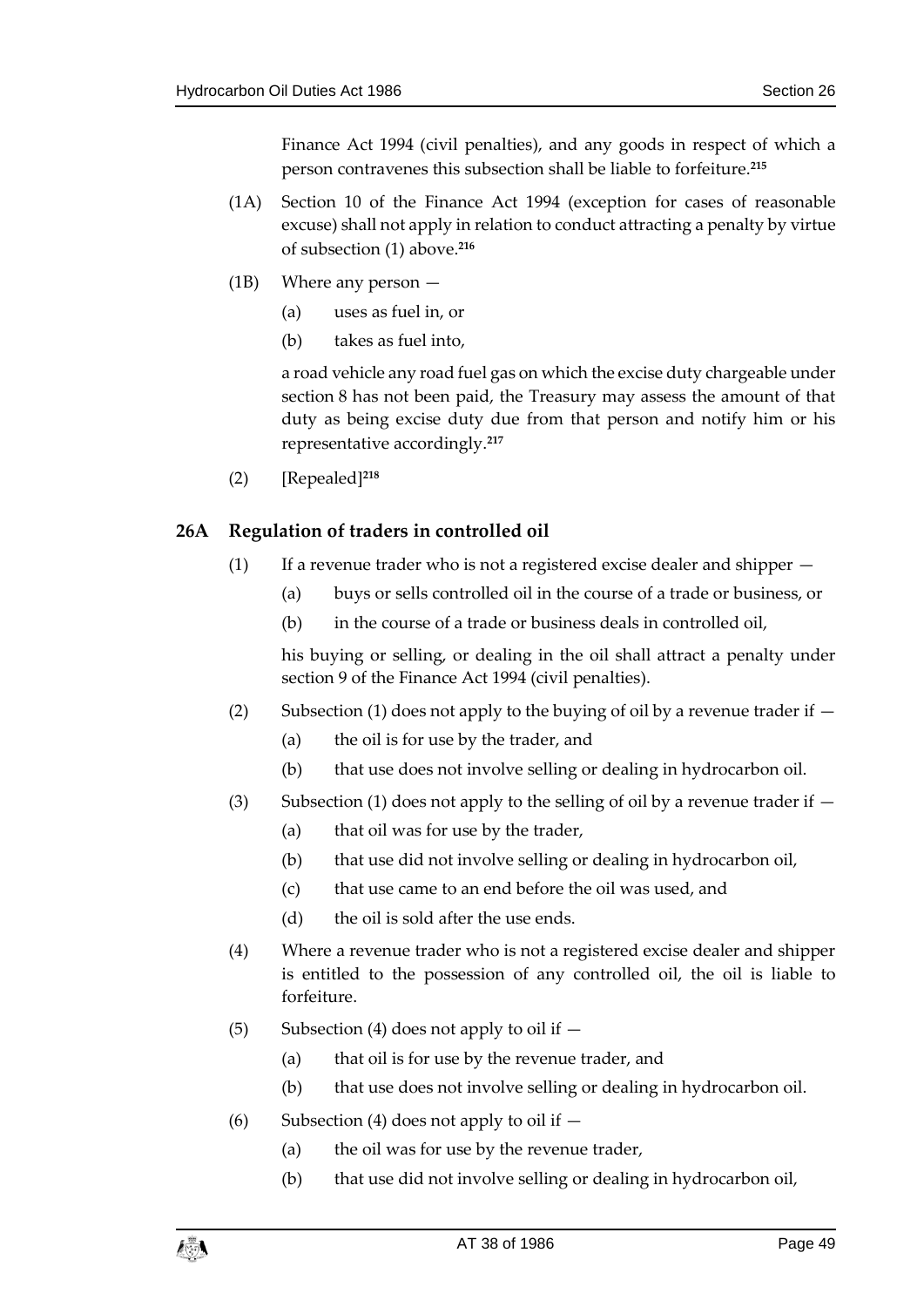- (c) that use has come to an end,
- (d) that use came to an end before the oil was used, and
- (e) the oil is being held pending sale or other disposal.
- (7) Where oil is liable to forfeiture by virtue of subsection  $(4)$ 
	- (a) anything mixed with the oil,
	- (b) any container in which the oil (and anything mixed with it) is kept, and
	- (c) any equipment kept for dispensing the contents of any such container,

is liable to forfeiture.

(8) This section shall have effect from a date to be appointed by order.**<sup>219</sup>**

## **26B Power to provide for exceptions to section 26A**

- (1) The Treasury may by regulations make provision for
	- (a) exceptions by section 26A(1) in addition to those allowed by section  $26A(2)$  and  $(3)$ ;
	- (b) exceptions to section 26A(4) in addition to those allowed by section  $26A(5)$  and  $(6)$ ;
	- (c) exceptions to section 26A(7).
- (2) Regulations under subsection (1) may provide for exceptions allowed by such regulations to have effect subject to conditions —
	- (a) specified by such regulations;
	- (b) specified by the Treasury under such regulations.**<sup>220</sup>**

## **26C Warehousing**

- (1) For the purposes of Part VIII of the *Customs and Excise Management Act 1986* (warehousing) the substances specified in subsection (4) shall be treated as if they were chargeable with duty (and therefore within the scope of section 93(1)(a) or (c) of that Act) whether or not duty is in fact chargeable.
- (2) The Treasury may make regulations under section 94 of that Act (warehousing regulations) that relate to a substance specified in subsection (4).
- (3) In respect of a substance specified in subsection (4) which has been or is to be deposited in an excise warehouse by virtue of subsection (2), the Treasury may —
	- (a) treat the substance, or make provision by regulations for treating the substance, as if duty were chargeable in relation to it by virtue of a specified enactment;

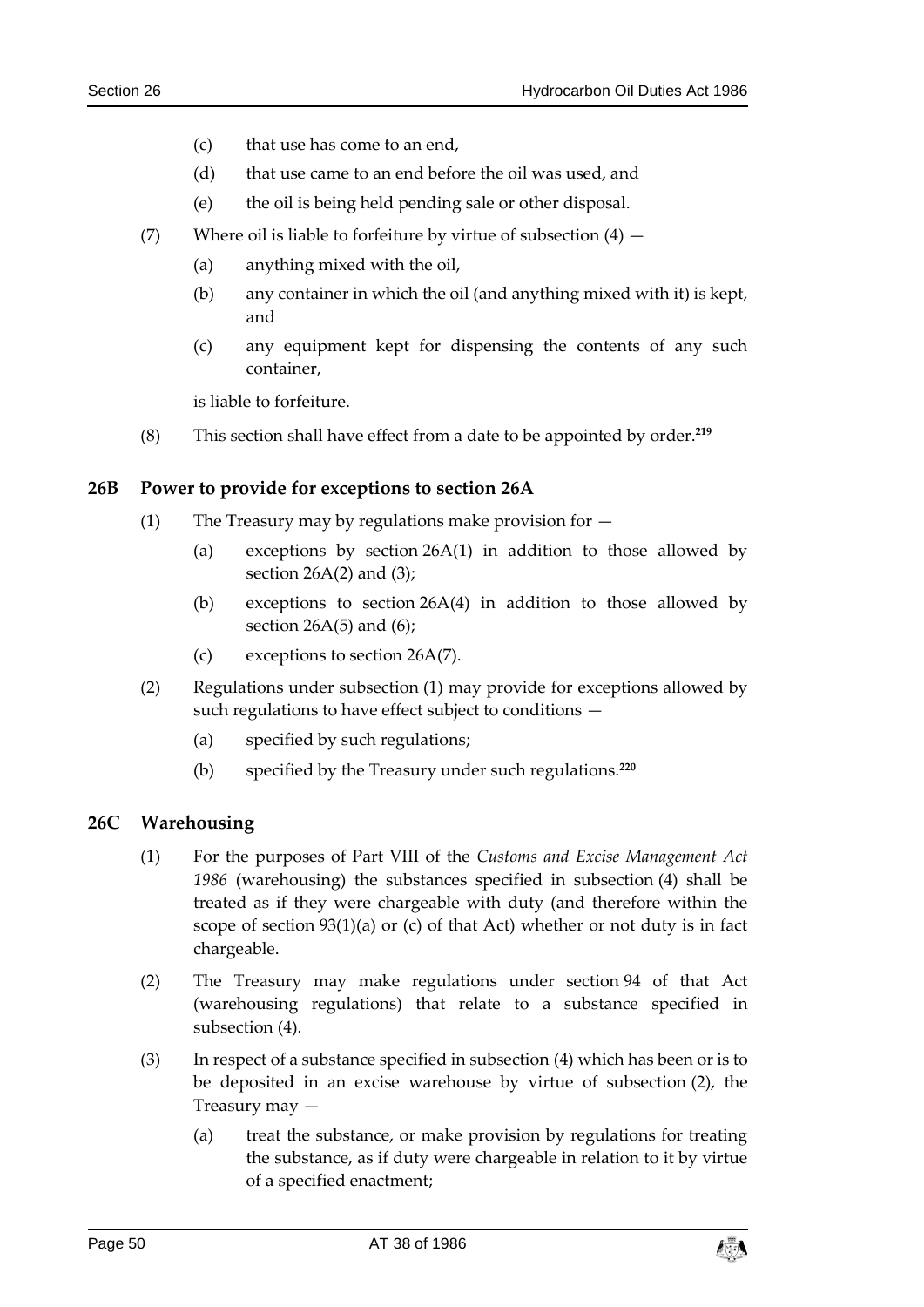- (b) make any regulations, or do any other thing, of a kind that they could make or do (whether or not by virtue of a provision of Part VIII of that Act) in respect of a substance deposited in an excise warehouse under Part VIII of that Act.
- (4) The substances referred to in subsection (1) are
	- (a) petroleum gas,
	- (b) animal fat set aside for use as motor fuel or heating fuel,
	- (c) vegetable fat set aside for use as motor fuel or heating fuel,
	- (d) non-synthetic methanol set aside for use as motor fuel or heating fuel,
	- (da) aqua methanol, **221**
	- (e) biodiesel,
	- (f) a mixture of two or more substances specified in paragraphs (a) to (e), and
	- (g) any other substance specified for the purposes of this section in regulations made by the Treasury.
- (5) In subsection  $(4)$ 
	- (a) "petroleum gas" means any hydrocarbon which
		- (i) is gaseous at a temperature of  $15^{\circ}$ C and under a pressure of 1013.25 millibars, and
		- (ii) is not natural gas (as defined in paragraph  $(b)$ ),
	- (b) "natural gas" means gas with a methane content of not less than 80%,
	- (c) "animal fat" means a triglyceride of animal origin,
	- (d) "vegetable fat" means a triglyceride of vegetable origin, and
	- (e) "non-synthetic methanol" means methyl alcohol of non-synthetic origin.
- (6) Regulations under subsection  $(4)(g)$ 
	- (a) may make provision only if the Treasury thinks it necessary or expedient for a purpose connected with Council Directive 2008/118/EC concerning the general arrangements for excise duty,**<sup>222</sup>**
	- (b) may, in particular, make provision by reference to that Directive or any other Community instrument, and
	- (c) may, in particular, make provision by reference to the purpose for which a substance is intended to be used.**223**

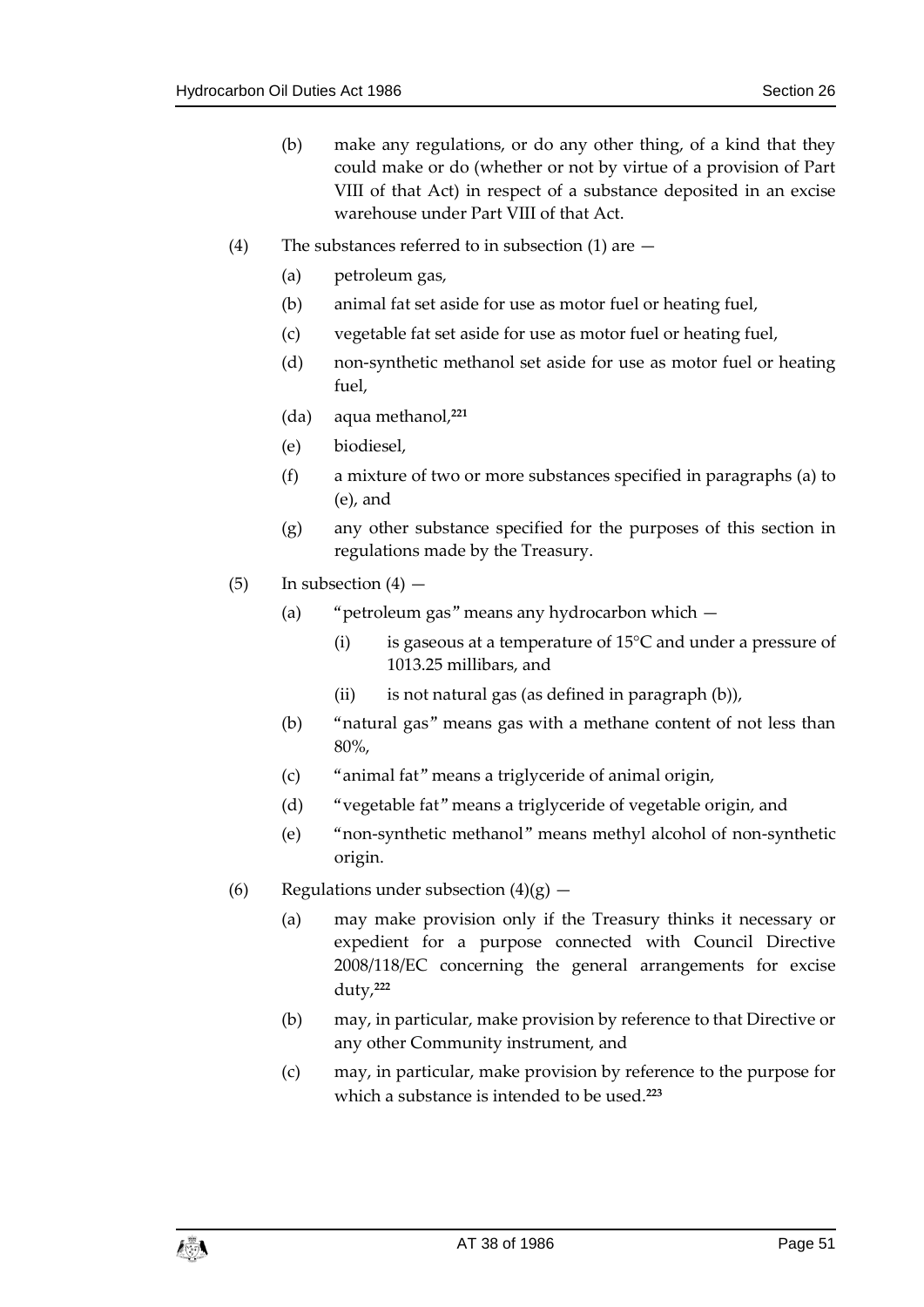## **27 Control of use of duty-free and rebated oil**

[P1979/5/24]

- (1) The Treasury may make regulations for any of the purposes of section 9(1) or (4), any of sections 11 to 14E, section 18, section 20 or section 21, section 23AB, and in particular for the purposes specified in Schedule 3.**<sup>224</sup>**
- (2) The regulations may provide for restricting (whether by reference to locality, the obtaining of a licence from the Treasury or other matters) the cases in which payments to the Treasury under section 12(2), 13ZB(2), 13AA(3) or 14C(3) are to be effective for the purposes of those provisions.**<sup>225</sup>**
- (3) For the purposes of the Customs and Excise Acts 1986, the presence in any hydrocarbon oil, biodiesel or bioblend of a marker which, in regulations made under this section, is prescribed in relation to —
	- (a) oil delivered without payment of duty under section 9; or
	- (b) rebated heavy oil, rebated light oil, rebated biodiesel or rebated bioblend,**<sup>226</sup>**

shall be conclusive evidence that oil has been so delivered or, as the case may be, that the rebate in question has been allowed.**<sup>227</sup>**

- (4) Where any person contravenes any regulation made under this section his contravention shall attract a penalty under section 9 of the Finance Act 1994 (civil penalties), and any goods in respect of which any person contravenes any such regulation shall be liable to forfeiture.**<sup>228</sup>**
- (4A) Where
	- (a) a rebate of duty is allowed on any oil, biodiesel or bioblend, and**<sup>229</sup>**
	- (b) a person contravenes or fails to comply with any requirement which, by virtue of any regulations made under this section, is a condition of allowing the rebate,

the Treasury may assess an amount equal to the rebate as being excise duty due from that person, and notify him or his representative accordingly.**<sup>230</sup>**

- (4B) Where
	- (a) any oil is delivered without payment of duty, and
	- (b) a person contravenes or fails to comply with any requirement which, by virtue of any regulations made under this section, is a condition of allowing the oil to be delivered without payment of duty,

the Treasury may assess an amount equal to the excise duty on like oil at the rate in force at the time of the contravention or failure to comply as being excise duty due from that person, and notify him or his representative accordingly.**231**

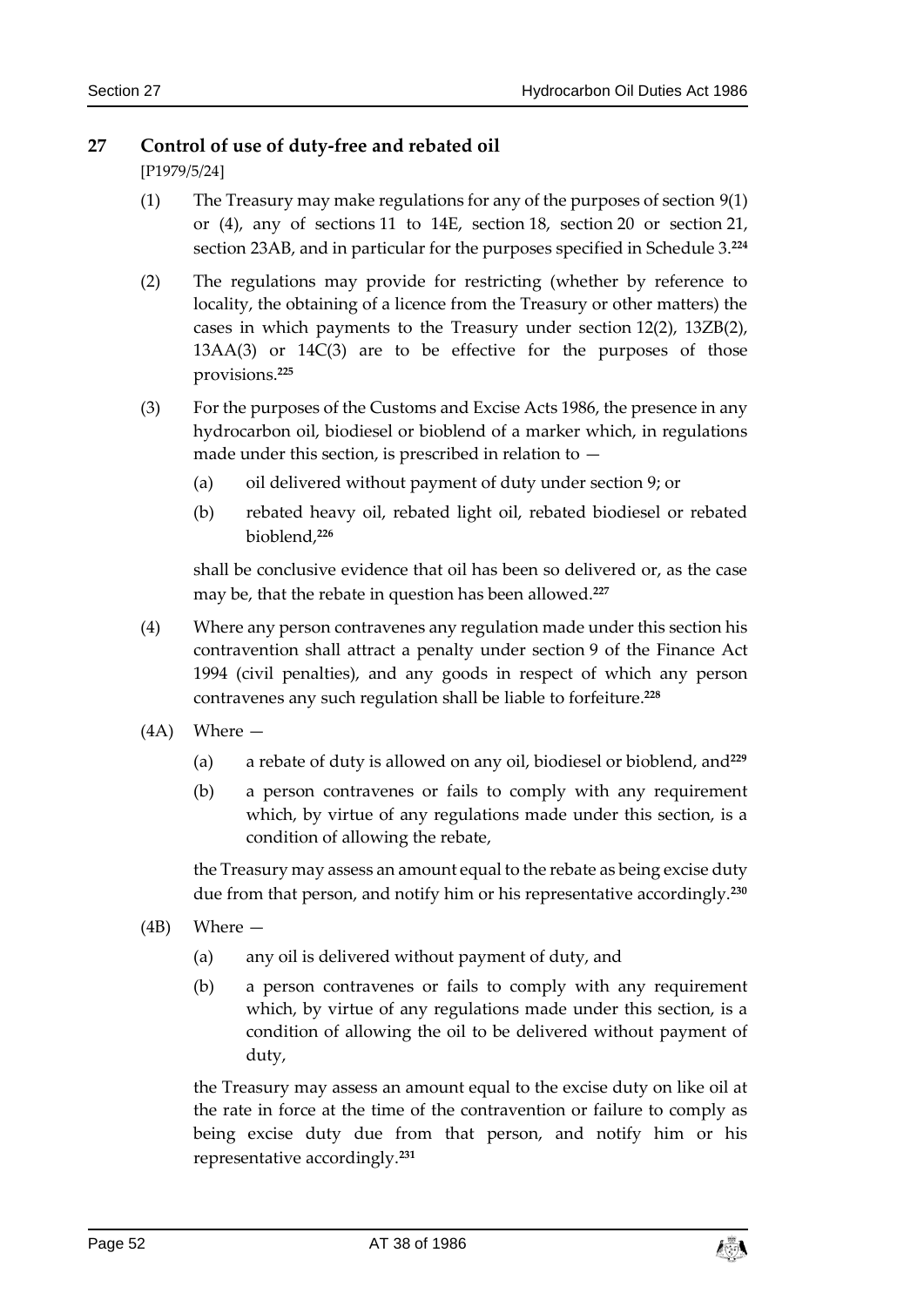- (4C) In a case where subsection (4D) applies, the power of the Treasury under subsection (4A) includes power, if it appears to it to be appropriate, to assess (and notify) an amount less than the amount of the rebate concerned.**<sup>232</sup>**
- (4D) This subsection applies in any case where
	- (a) the Treasury has power to assess (and notify) an amount under subsection (4A) by virtue of a contravention of, or failure to comply with, a requirement such as is mentioned in paragraph 5 of Schedule 3 to this Act, and
	- (b) the marker whose addition is required by the requirement is present at the time of the contravention or failure but in such a proportion that its presence falls to be disregarded by virtue of provision made by regulations under this section for the purpose mentioned in paragraph 7 of that Schedule.**<sup>233</sup>**
- (5) Schedule 4 shall have effect with respect to any sample of hydrocarbon oil, biodiesel or bioblend taken in pursuance of regulations made under this section.**<sup>234</sup>**

# **27AA Registered excise dealers and shippers regulations: special provision for traders in controlled oil**

- (1) For the purposes of section 107B(1)(p) of the Management Act (registered excise dealers and shippers regulations may, in particular, make provision authorised by this section), this section authorises provision —
	- (a) requiring traders in controlled oil to notify prescribed information;
	- (b) requiring traders in controlled oil to make prescribed returns;
	- (c) authorising a trader in controlled oil to carry out or arrange for the carrying out of any prescribed activity falling within section 107B(1)(b) of the Management Act in relation to controlled oil, but subject to prescribed conditions or restrictions;
	- (d) requiring a trader in controlled oil to give security by prescribed means for amounts that may become due from him by way of repayment of rebate;
	- (e) for taking into account, in determining whether a trader in controlled oil has —
		- (i) contravened any provision of registered excise dealers and shippers regulations, or
		- (ii) failed to comply with any prescribed condition, restriction or requirement,

the extent to which the trader has followed guidance issued by the Treasury (including guidance issued after the making of provision under this paragraph referring to it).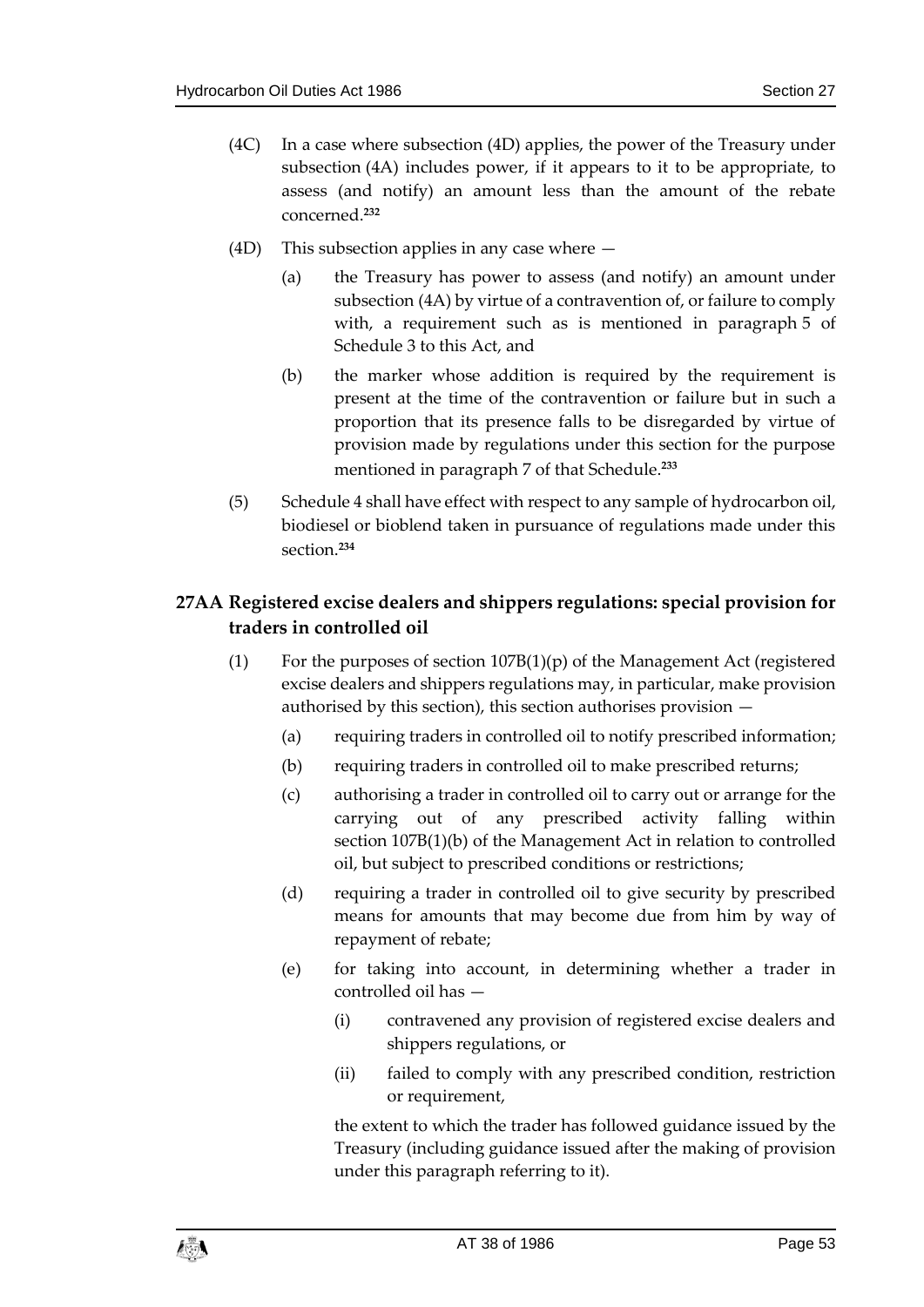(2) In this section  $-$ 

"prescribed" has the meaning given by section 107B(3) of the Management Act;

"trader in controlled oil" means a registered excise dealer and shipper carrying on a trade or business that consists of or includes the dealing in, buying or selling of controlled oil.**<sup>235</sup>**

## **27A Penalties for misuse of marked oil**

- (1) Marked oil shall not be used as fuel other than for an excepted machine. **236**
- (2) For the purposes of this section marked oil is any hydrocarbon oil in which a marker is present which is for the time being designated by regulations made by the Treasury under subsection (3).
- (3) The Treasury may for the purposes of this section designate any marker which appears to it to be used for the purposes of the law of any place (whether within or outside the Isle of Man) for identifying hydrocarbon oil that is not to be used as fuel other than for excepted machines. **237**
- (4) [Repealed]**<sup>238</sup>**
- (5) Where a person uses any hydrocarbon oil in contravention of subsection (1), his use of the oil shall attract a penalty under section 9 of the Finance Act 1994 (civil penalties) (as applied to the Isle of Man).
- (6) If a person who uses any marked oil in contravention of subsection (1) does so in the knowledge that the oil he is using is marked oil, he shall be guilty of an offence and liable —
	- (a) on summary conviction, to a fine of the statutory maximum, or to custody for a term not exceeding 6 months, or to both;
	- (b) on conviction on information, to a fine of any amount, or to a term of custody not exceeding 7 years, or to both.
- (7) Any marked oil which is in a vehicle, vessel, machine or appliance other than an excepted machine shall be liable to forfeiture.**<sup>239</sup>**
- (8) Where in any proceedings relating to this section a question arises as to the nature of any substance present at any time in any hydrocarbon oil —
	- (a) a certificate of the Treasury to the effect that that substance is or was a marker designated for the purposes of this section shall be sufficient, unless the contrary is shown, for establishing that fact; and
	- (b) any document purporting to be such a certificate shall be taken to be one unless it is shown not to be.
- (9) This section does not apply in relation to marked oil
	- (a) the use of which is lawful in accordance with section 12 (rebate not allowed on fuel other than for excepted machines);

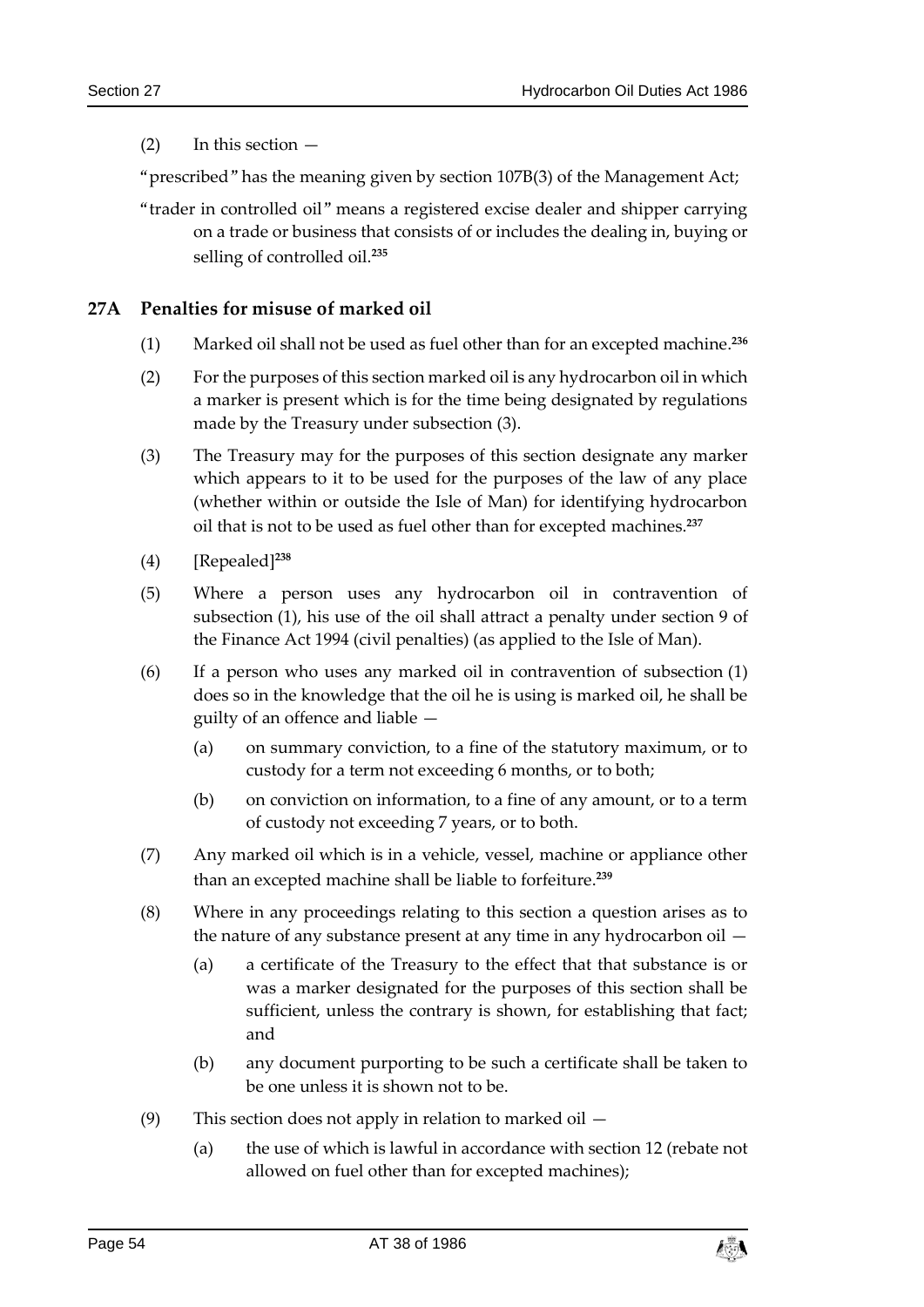- (b) which, on or after 1 April 2022, is taken into a vehicle, vessel, machine or appliance that is not an excepted machine in accordance with the law of a place outside the Island and United Kingdom; or
- (c) which is used or taken in as mentioned in section 14E (rebated heavy oil and bioblend: private pleasure craft).**<sup>240</sup> <sup>241</sup>**

## *Supplementary*

## **28 Public documents**

- (1) Without prejudice to subsection (2), the Treasury may by order amend the rate of any duty chargeable, and any rebate of duty allowable, under this Act.
- (2) Section 180 of the Management Act (Tynwald procedure, application of legislation, power to amend and date of commencement) shall have effect in relation to this Act as it has in relation to that Act and for this purpose, the references in that section to "section 190" and "the *Customs and Excise Management Act 1979*" shall be construed as references to "section 32" and "the *Hydrocarbon Oil Duties Act 1979*" respectively.

## **29 Directions**

[P1979/5/26]

Directions given under any provision of this Act may make different provisions for different circumstances and may be varied or revoked by subsequent directions thereunder.

## **30 Interpretation**

[P1979/5/27]

 $(1)$  In this Act —

"**aqua methanol**" has the meaning given by section 2AC;**<sup>242</sup>**

"**aviation gasoline**" has the meaning given by section 1(8A);**<sup>243</sup>**

"**bioblend**" has the meaning given by section 6AB(2);**<sup>244</sup>**

"**biodiesel**" has the meaning given by section 2AA;**<sup>245</sup>**

"**bioethanol**" has the meaning given by section 2AB;**<sup>246</sup>**

"**bioethanol blend**" has the meaning given by section 6AE(2);**<sup>247</sup>**

- "**controlled oil**" means hydrocarbon oil in respect of which a rebate has been allowed under section 11(1)(b), (ba) or (c) or 13AA or biodiesel or bioblend in respect of which a rebate has been allowed under section 14A or 14B;**<sup>248</sup>**
- "**excepted machine**" means a vehicle, vessel or appliance that is of a description given in Schedule 5A; **249**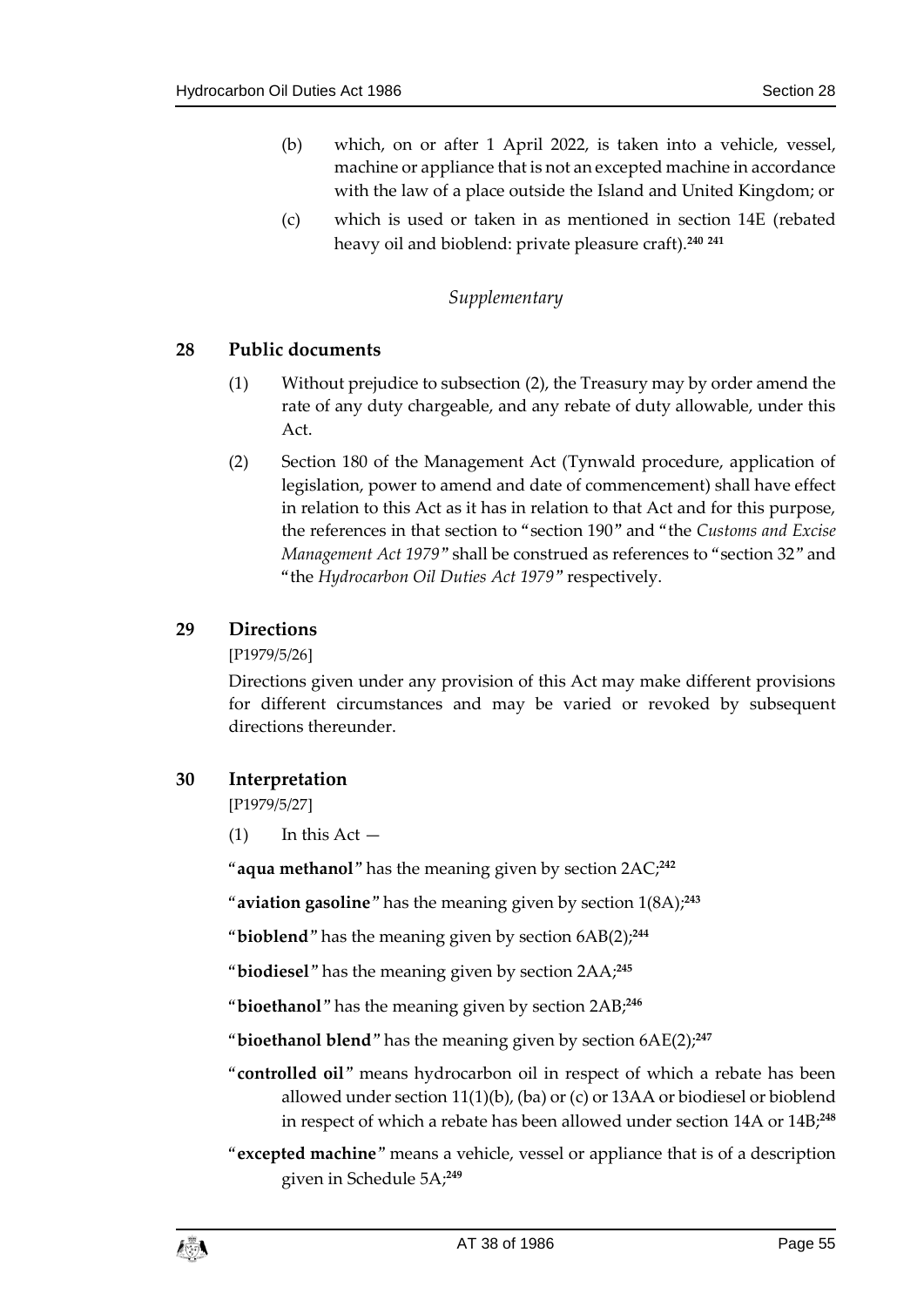"**excepted vehicle**" [Repealed]**<sup>250</sup>**

"**the Finance Act 1994**" means the Finance Act 1994, an Act of Parliament, as it has effect in the Island;**<sup>251</sup>**

"**gas oil**" has the meaning given by section 1(5);**<sup>252</sup>**

"**heavy oil**" has the meaning given by section 1(4);

"**higher octane unleaded petrol**" [Repealed]**<sup>253</sup>**

"**hydrocarbon oil**" has the meaning given by section 1(2);

"**kerosene**" has the meaning given by section 1(9);**<sup>254</sup>**

"**light oil**" has the meaning given by section 1(3);

"**the Management Act**" means the *Customs and Excise Management Act 1986*;

"**public authority**" has the meaning given in section 6 of the *Freedom of Information Act 2015*; **255**

"**petrol substitute**" [Repealed]

"**power methylated spirits**" [Repealed]**<sup>256</sup>**

"**rebate**" means rebate of duty under section 11, 13ZA, 13AA, 14, 14A, 14B or 23AB, but excludes supplementary rebate of duty under section 15, and "**rebated**" has a corresponding meaning;**<sup>257</sup>**

"**refinery**" means any premises which —

- (a) are approved by the Treasury for the treatment of hydrocarbon oil; or
- (b) are approved by it for the production of energy for use in the treatment of hydrocarbon oil at premises approved under paragraph (a) or in the production of hydrocarbon oil at other premises used for the production of such oil,

and the Treasury may approve any premises under paragraph (b) if it appears to it that more than one-third of the energy will be produced for such use as is mentioned in that paragraph;

"**road fuel gas**" has the meaning given by section 5;

- "**road vehicle**" means a vehicle constructed or adapted for use on roads, but does not include any vehicle that is an excepted machine. **258**
- "**sulphur-free diesel**" [Repealed]**<sup>259</sup>**

"**sulphur-free petrol**" [Repealed]**<sup>260</sup>**

"**ultra low sulphur diesel**" [Repealed]**<sup>261</sup>**

"**ultra low sulphur petrol**" [Repealed]**<sup>262</sup>**

"**unleaded petrol**" has the meaning given by section 1(8).**<sup>263</sup>**

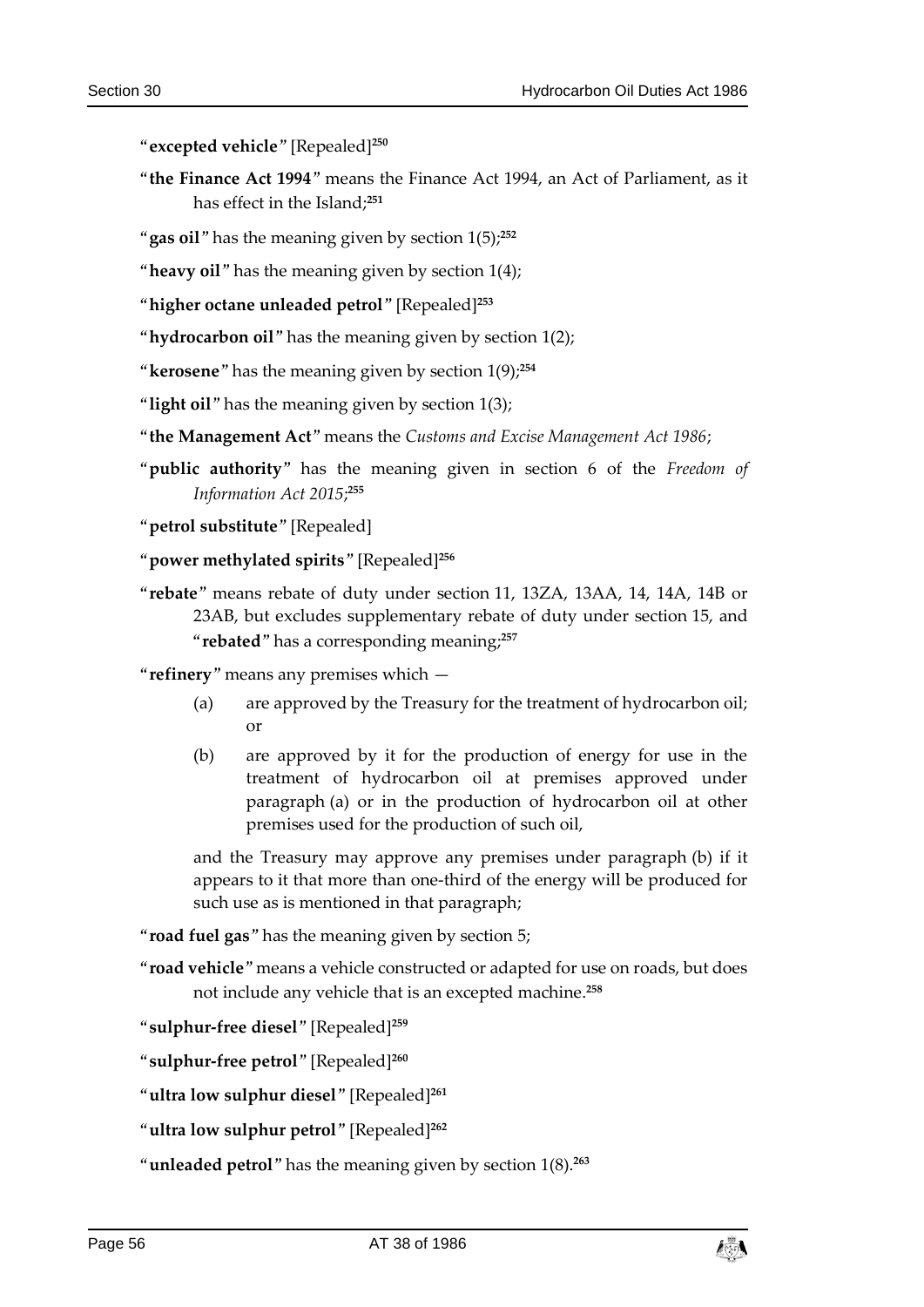- (1ZA) For the purposes of this Act, a substance is used as fuel for a vehicle, vessel, machine or appliance if (and only if) it is used as fuel for  $-$ 
	- (a) the engine provided for propelling the vehicle or vessel, or, as the case may be, for powering the machine or appliance;
	- (b) in relation to an appliance that contains a furnace or boiler for use in a heating system, that furnace or boiler; or
	- (c) an engine, furnace or boiler which draws fuel from the same supply as an engine or, as the case may be, furnace or boiler within paragraph (a) or (b).**<sup>264</sup>**
- (1ZB) For those purposes, a substance is taken into a vehicle, vessel, machine or appliance as fuel, or as an additive or extender in any fuel, if (and only if) it is taken into the vehicle, vessel, machine or appliance as part of the supply—
	- (a) from which the engine provided for propelling the vehicle or vessel or, as the case may be, for powering the machine or appliance, draws fuel; or
	- (b) in relation to an appliance that contains a furnace or boiler for use in a heating system, from which the furnace or boiler draws fuel. **265**
- (1ZC) For those purposes, the following persons are liable for a substance being taken into a vehicle, vessel, machine or appliance, or into the fuel supply of an engine, furnace or boiler —
	- (a) the person who has charge of the vehicle, vessel machine or appliance, or of the engine, furnace or boiler at the time the substance is taken in, and**<sup>266</sup>**
	- (b) the owner of the vehicle, vessel, machine or appliance, or of the engine, furnace or boiler at that time (or, if another person is entitled to possession of it at that time, that other person).**<sup>267</sup> <sup>268</sup>**
- (1ZD) Subsection (1ZC) applies in relation to storage tanks as it applies in relation to vehicles, vessels, machines or appliances. **269**
- (2) If in the case of any premises which the Treasury can approve under paragraph (b) of the definition of "refinery" in subsection (1) it appears to it appropriate to do so, it may direct that the provisions of this Act (other than that definition) shall apply to them as if, instead of being a refinery, they were other premises used for the production of hydrocarbon oil.
- (2A) The Treasury may by order amend Schedule 5A (excepted vehicles) to this Act so as to  $-$ 
	- (a) add a class of excepted machine; **270**
	- (b) remove a class of excepted machine; or**<sup>271</sup>**
	- (c) redefine a class of excepted machine. **272 273**
- (2B) Section 2A(2) and (3) shall apply to an order under subsection (2A).**<sup>274</sup>**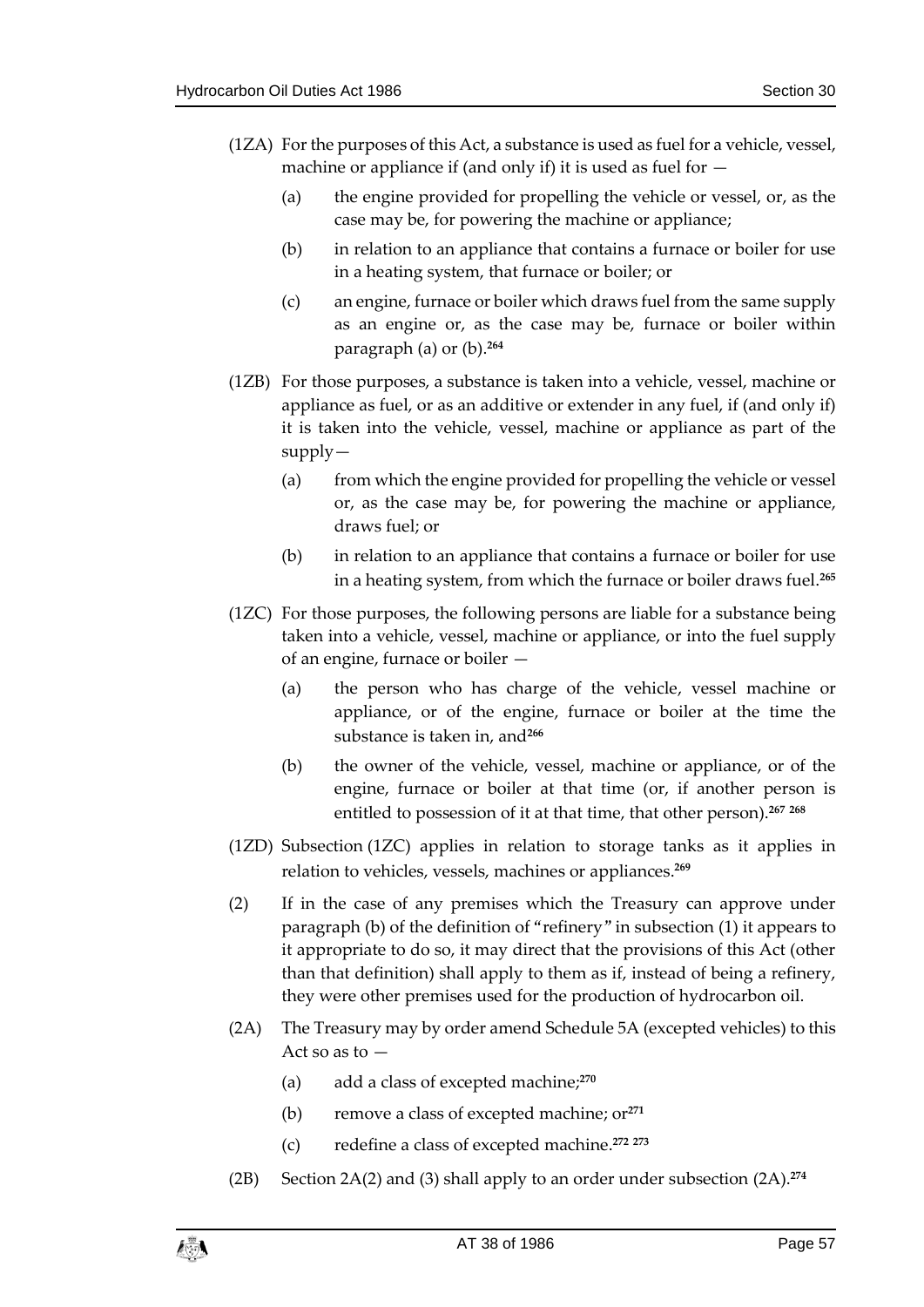- (3) This Act and the other Acts included in the Customs and Excise Acts 1986 shall be construed as one Act but where a provision of this Act refers to this Act that reference is not to be construed as including a reference to any of the others.
- (4) Any expression used in this Act or in any instrument made under this Act to which a meaning is given by any other Act included in the Customs and Excise Acts 1986 has, except where the context otherwise requires, the same meaning in this Act or in any such instrument as in that Act; and for ease of reference the Table below indicates the expressions used in this Act to which a meaning is given by any other such Act —

#### *Management Act*

"container"

"the Customs and Excise Acts 1986"

"excise warehouse"

"goods"

"hovercraft"

"Manx waters"**<sup>275</sup>**

"occupier"

"officer" and "proper" in relation to an officer

"pipe-line"

"port"

"registered excise dealer and shipper"

"representative"

"revenue trader"

"ship"

"shipment"

"stores"

"warehouse"

*Alcoholic Liquor Duties Act 1986*

"spirits". **276**

#### **31 Consequential amendments and transitional provisions**

[P1979/5/28]

(1) The enactments specified in Schedule 6 shall be amended in accordance with the provisions of that Schedule.

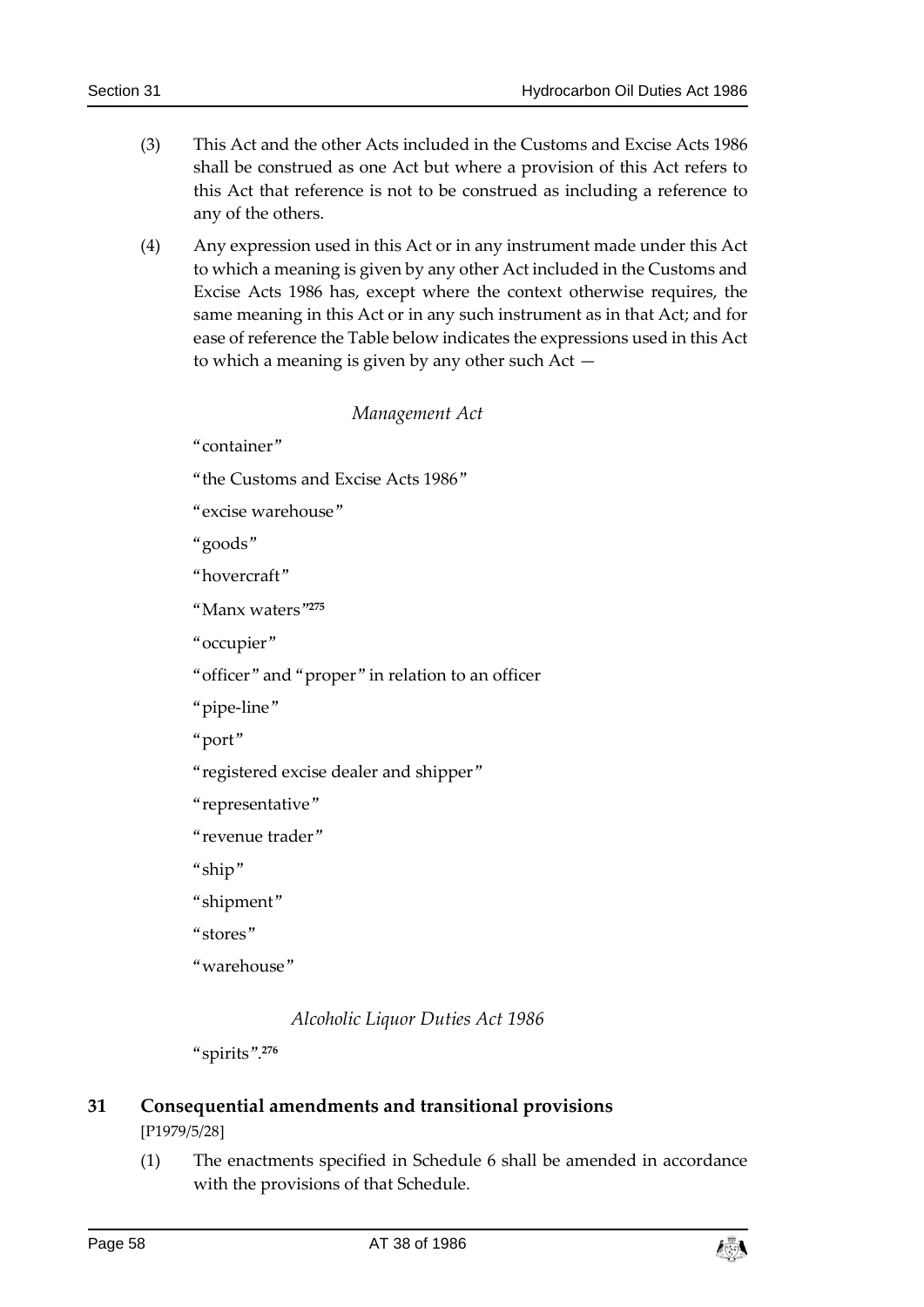- (2) [Repealed]**<sup>277</sup>**
- (3) Any resolution of Tynwald which was in force immediately before this Act came into operation and which allowed a supplementary rebate on any hydrocarbon oil used in the Island, shall have effect as if it were an order made by the Treasury under section 15 and may be modified or revoked accordingly.

## **32 Citation and commencement**

- (1) This Act may be cited as the Hydrocarbon Oil Duties Act 1986 and is included in the Acts which may be cited as the Customs and Excise Acts 1986.
- (2) This Act shall come into operation on such day as the Treasury may by order appoint, and different days may be appointed for different purposes and different provisions.**278**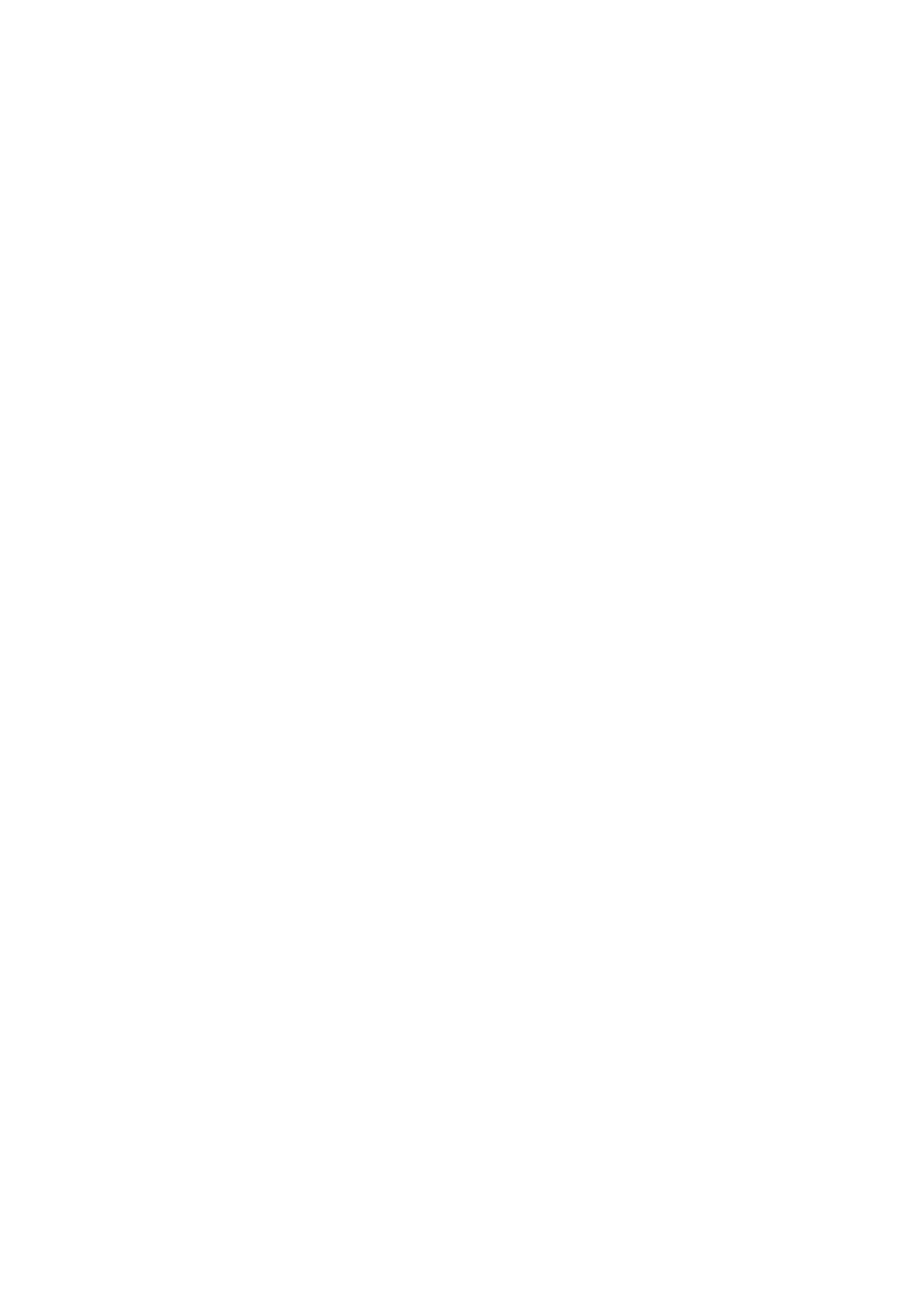#### **SCHEDULE 1**

## **MEANING OF "HORTICULTURAL PRODUCE" FOR PURPOSES OF RELIEF UNDER SECTION 18**

Section 18(6)

In section 18 of this Act "horticultural produce" means —

- (a) fruit;
- (b) vegetables of a kind grown for human consumption, including fungi, but not including maincrop potatoes or peas grown for seed, for harvesting dry or for vining;
- (c) flowers, pot plants and decorative foliage;
- (d) herbs;
- (e) seeds other than pea seeds, and bulbs and other material, being seeds, bulbs or material for sowing or planting for the production  $of -$ 
	- (i) fruit,
	- (ii) vegetables falling within paragraph (b),
	- (iii) flowers, plants or foliage falling within paragraph (c), or
	- (iv) herbs,

or for reproduction of the seeds, bulbs or other material planted; or

(f) trees and shrubs, other than trees grown for the purpose of afforestation;

but does not include hops.

#### **SCHEDULE 2**

#### **SUBJECTS FOR REGULATIONS UNDER SECTION 24**

Section 24(1)

# **PART I – HYDROCARBON OIL**

1. Prohibiting the production of hydrocarbon oil or any description of hydrocarbon oil except by a person holding a licence.

2. Fixing the date of expiration of any such licence.

3. Regulating the production, storage and warehousing of hydrocarbon oil or any description of hydrocarbon oil and the removal of any such oil to or from premises used for the production of any such oil.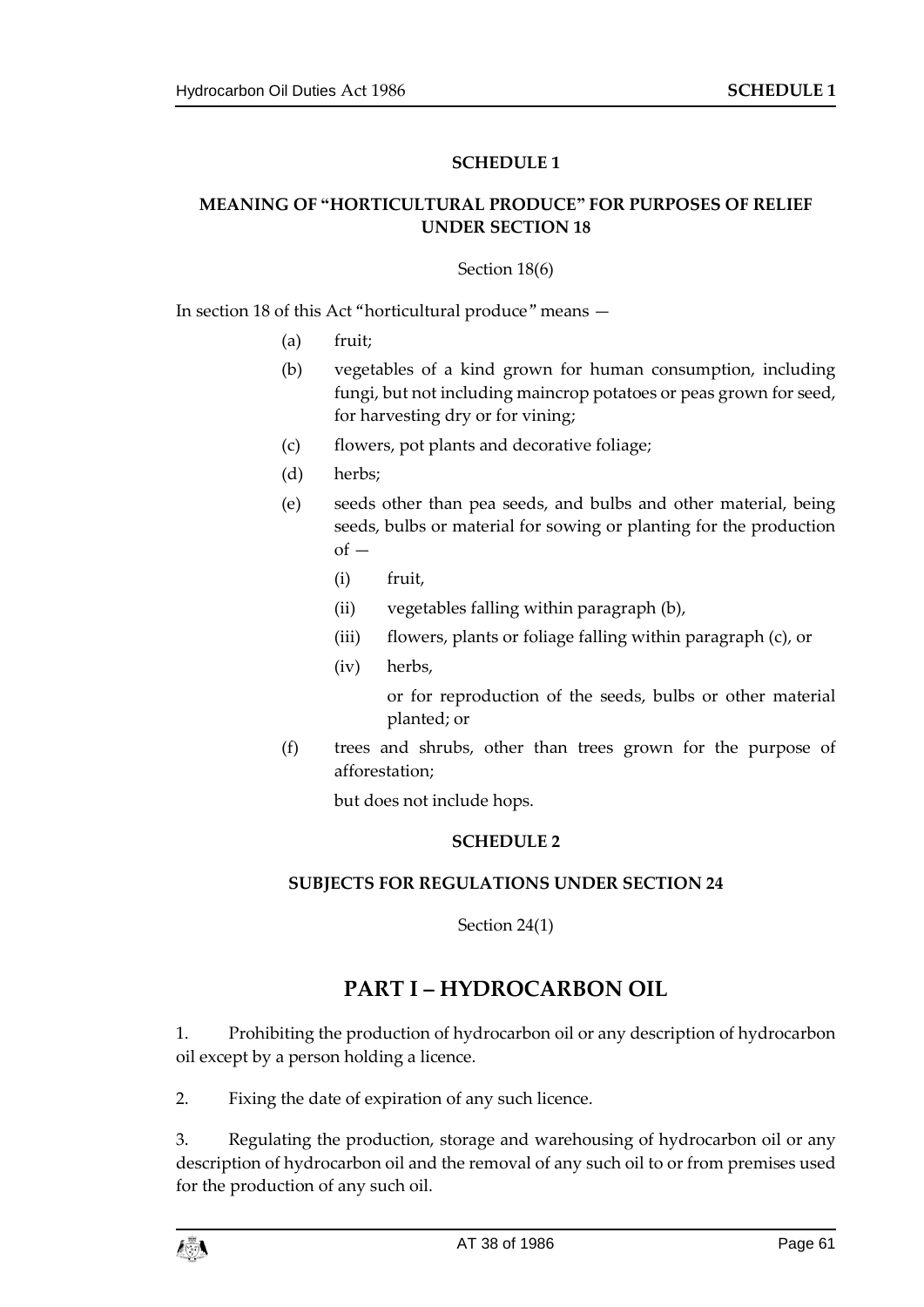4. Prohibiting the refining of hydrocarbon oil elsewhere than in a refinery.

5. Prohibiting the incorporation of gas in hydrocarbon oil elsewhere than in a refinery.

6. Regulating the use and storage of hydrocarbon oil in a refinery.

7. Regulating or prohibiting the removal to a refinery of hydrocarbon oil in respect of which any rebate has been allowed.

8. Regulating the removal of imported hydrocarbon oil to a refinery without payment of the excise duty on such oil.

9. Making provision for securing payment of the excise duty on any imported hydrocarbon oil received into a refinery.

10. Relieving from the excise duty chargeable on hydrocarbon oil produced in the Island any such oil intended for exportation or shipment as stores.

11. [Repealed]**<sup>279</sup>**

12. Conferring power to require information relating to the supply or use of aviation gasoline to be given by producers, dealers or users.

13. Requiring producers and users of and dealers in aviation gasoline to keep and produce records in relation to aviation gasoline.

14. Generally for securing and collecting the excise duty chargeable on hydrocarbon oil.

# **PART II**<sup>280</sup>

# **PART III – ROAD FUEL GAS**

20. Prohibiting the production of gas, and dealing in gas on which the excise duty has not been paid, except by persons holding a licence.

21. Fixing the date of expiration of any such licence.

22. Regulating the production, dealing in, storage and warehousing of gas and the removal of gas to and from premises used therefor.

23. Requiring containers for gas to be marked in the manner prescribed by the regulations.

24. Conferring power to require information relating to the supply or use of gas and containers for gas to be given by producers of and dealers in gas, and by the person

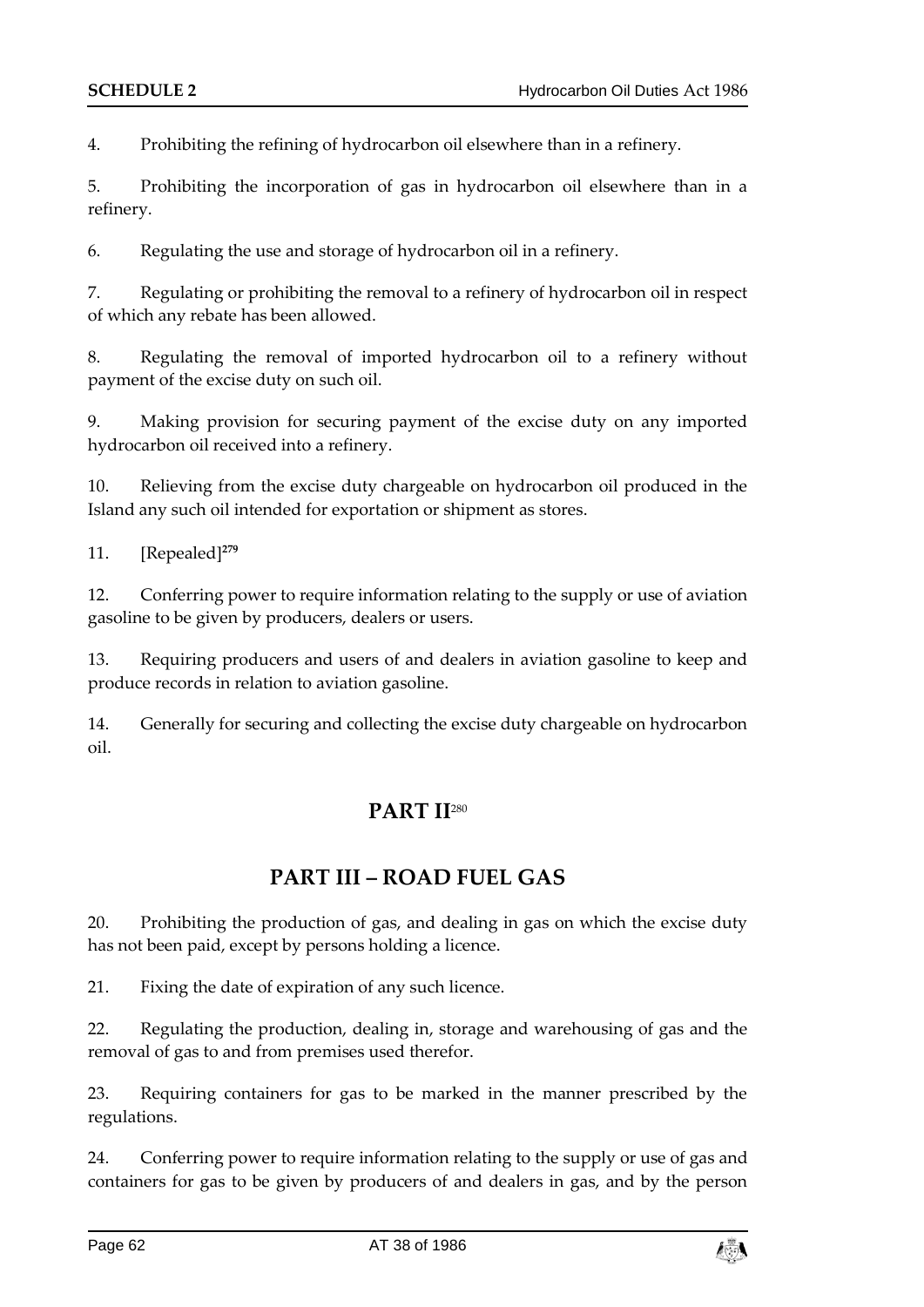owning or possessing or for the time being in charge of any road vehicle which is constructed or adapted to use gas as fuel.

25. Requiring a person owning or possessing a road vehicle which is constructed or adapted to use gas as fuel to keep such accounts and records in such manner as may be prescribed by the regulations, and to preserve such books and documents relating to the supply of gas to or by him, or the use of gas by him, for such period as may be so prescribed.

26. Requiring the producing of books or documents relating to the supply or use of gas or the use of any road vehicle.

27. Authorising the entry and inspection of premises (other than private dwellinghouses) and the examination of road vehicles, and authorising, or requiring the giving of facilities for, the inspection of gas found on any premises entered or on or in any road vehicle.

28. Generally for securing and collecting the excise duty.

29. In this Part "**the excise duty**" means the excise duty chargeable under section 8 on gas, and "**gas**" means road fuel gas.

#### **SCHEDULE 2A**<sup>281</sup>

#### **SCHEDULE 3**

#### **SUBJECTS FOR REGULATIONS UNDER SECTION 27**

#### Section 27(1)

## *As to grant of relief*

1. Regulating the approval of persons for purposes of section 9(1) or (4) or 14(1), whether individually or by reference to a class, and whether in relation to particular descriptions of oil or generally; enabling approval to be granted subject to conditions and providing for the conditions to be varied, or the approval revoked, for reasonable cause.

2. Enabling permission under section 9(1) to be granted subject to conditions as to the giving of security and otherwise.

3. Requiring claims or applications for repayment under section 9(4), 17, 18, 20 or 21 to be made at such times and in respect of such periods as are prescribed; providing that no such claim or application shall lie where the amount to be paid is less than the prescribed minimum; and preventing, where a claim or application can be made under section 9(4) or 20, the payment of drawback.**<sup>282</sup>**

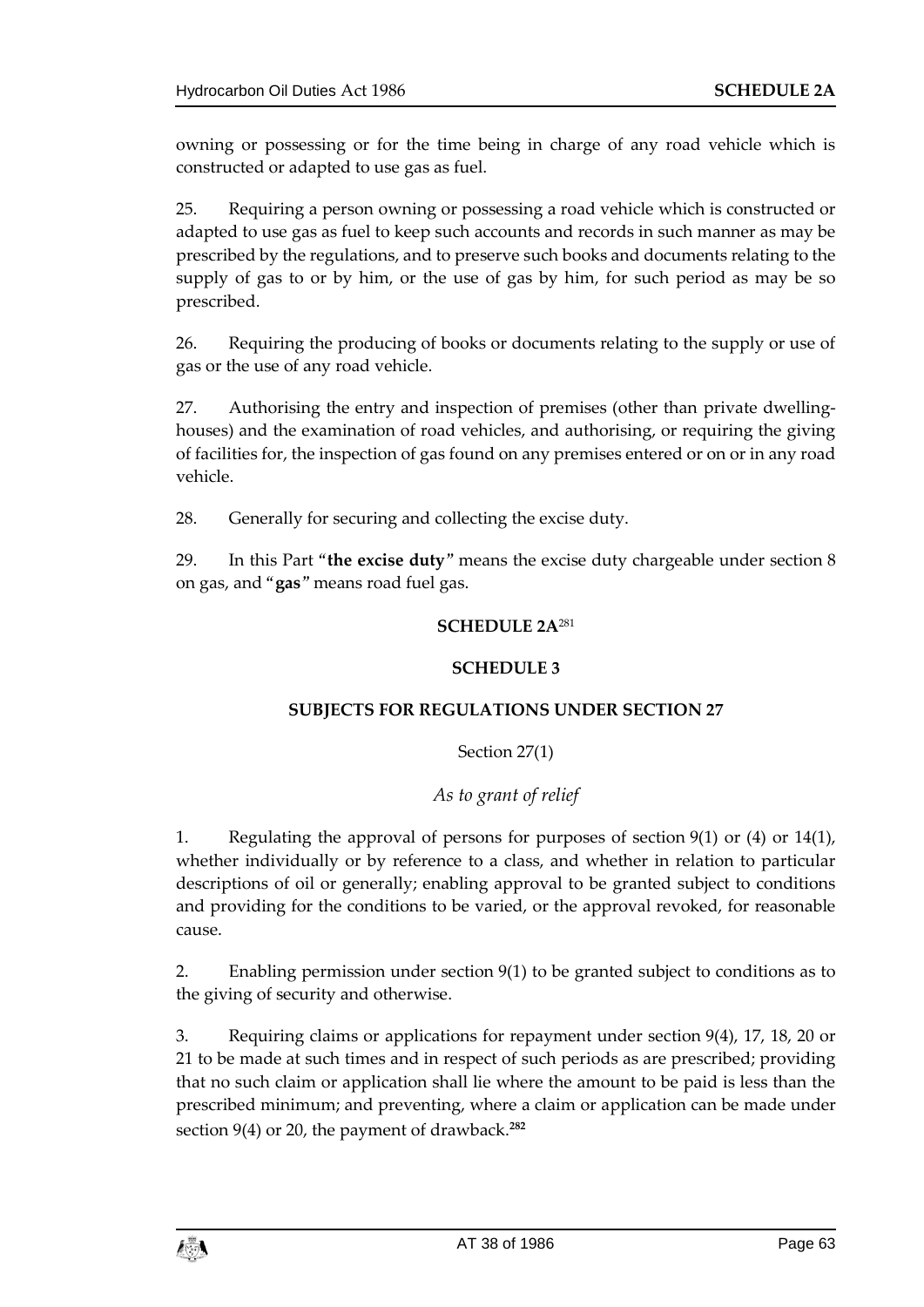## *As to mixing of oil*

4. Imposing restrictions on the mixing with other oil of any rebated oil or oil delivered without payment of duty.

## *As to marking of oil*

5. Requiring as a condition of allowing rebate on, or delivery without payment of duty of, any oil (subject to any exceptions provided by or under the regulations) that there shall have been added to that oil, at such times, in such manner and in such proportions as may be prescribed, one or more prescribed markers, with or without a prescribed colouring substance (not being a prescribed marker), and that a declaration to that effect is furnished.

6. Prescribing the substances which are to be used as markers.

7. Providing that the presence of a marker shall be disregarded if the proportion in which it is present is less than that prescribed for the purposes of this paragraph.

8. Prohibiting the addition to any oil of any prescribed marker or prescribed colouring substance except in such circumstances as may be prescribed.

9. Prohibiting the removal from any oil of any prescribed marker or prescribed colouring substance.

10. Prohibiting the addition to oil of any substance, not being a prescribed marker, which is calculated to impede the identification of a prescribed marker.

11. Regulating the storage or movement of prescribed markers.

12. Requiring any person who adds a prescribed marker to any oil to keep in such manner and to preserve for such period as may be prescribed such accounts and records in connection with his use of that marker as may be prescribed, and requiring the production of the accounts and records.

13. Requiring, in such circumstances or subject to such exceptions as may be prescribed, that any drum, storage tank, delivery pump or other container or outlet which contains any oil in which a prescribed marker is present shall be marked in the prescribed manner to indicate that the oil is not to be used as road fuel or for any other prohibited purpose.

14. Requiring any person who supplies oil in which a prescribed marker is present to deliver to the recipient a document containing a statement in the prescribed form to the effect that the oil is not to be used as road fuel or for any other prohibited purpose.

15. Prohibiting the sale of any oil the colour of which would prevent any prescribed colouring substance from being readily visible if present in the oil.

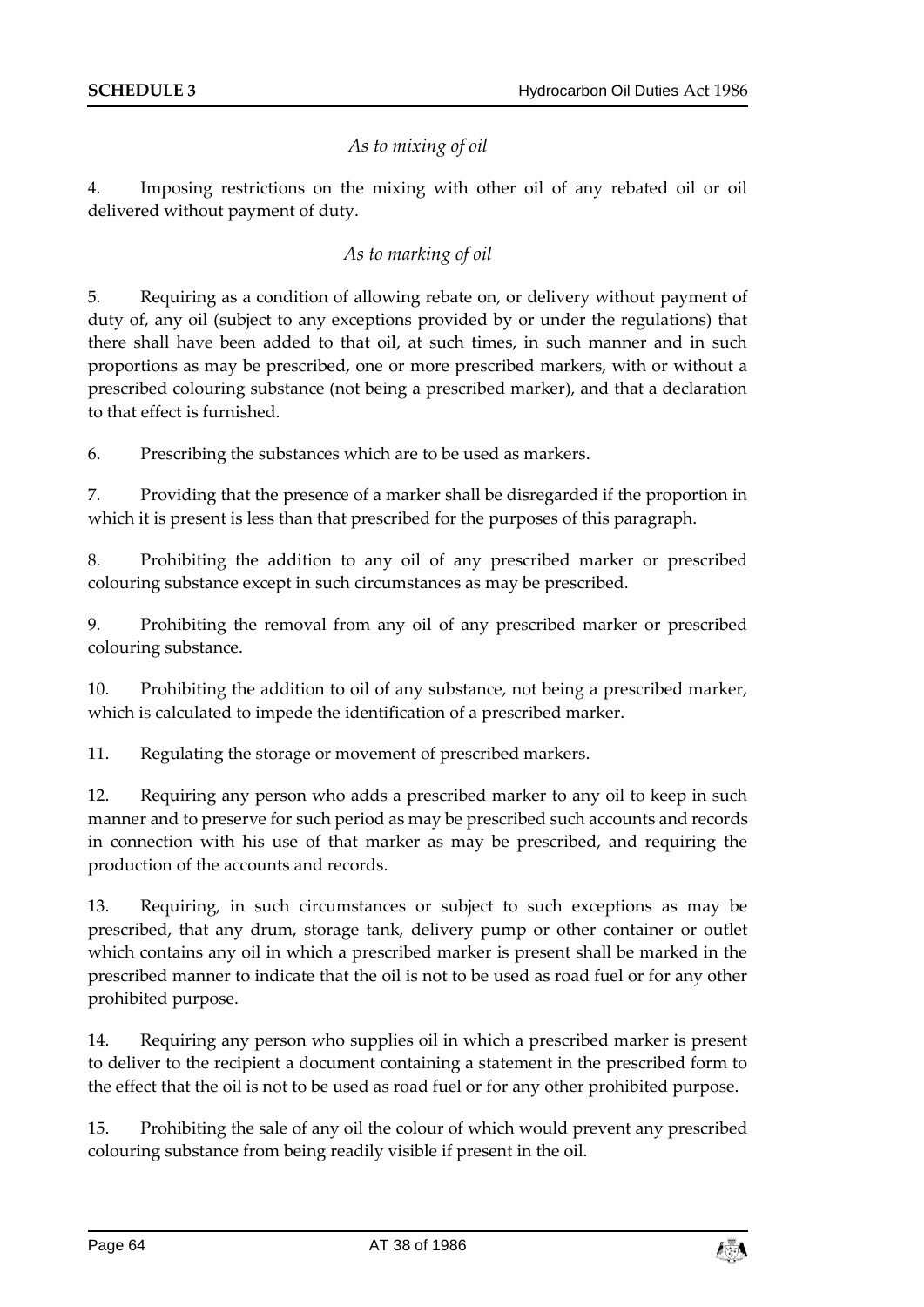16. Prohibiting the importation of oil in which any prescribed marker, or any other substance which is calculated to impede the identification of a prescribed marker, is present.

*As to control of storage, supply etc. of oil, entry of premises etc.*

17. Regulating the storage or movement of oil.

18. Restricting the supply of oil in respect of which rebate has been allowed and not repaid or on which excise duty has not been paid.

19. Prohibiting the use of aviation gasoline otherwise than as a fuel for aircraft.

20. Prohibiting the taking of aviation gasoline into fuel tanks for engines other than aircraft engines.

21. Requiring a person owning or possessing a vehicle, vessel, machine or appliance which is constructed or adapted to use heavy oil as fuel to keep such accounts and records in such manner as may be prescribed, and to preserve such books and documents relating to the supply of heavy oil to or by him, or the use of heavy oil by him, for such period as may be prescribed.**<sup>283</sup>**

22. Requiring the production of books or documents relating to the supply or use of oil or the use of any vehicle, vessel, machine or appliance. **284**

23. Authorising the entry and inspection of premises (including places of any description, and in particular tents or moveable structures, other than private dwellinghouses) and the examination of vehicles, vessels, machines or appliances, and authorising, or requiring the giving of facilities for, the inspection of oil found on any premises entered or on or in any vehicle, vessel, machine or appliance and the taking of samples of any oil inspected.**<sup>285</sup>**

#### *Interpretation*

24. In this Schedule —

"**oil**" means hydrocarbon oil;

"**prescribed**" means prescribed by regulations made under section 27.**<sup>286</sup>**

#### **SCHEDULE 4**

#### **SAMPLING**

Section 23A(6) and 27(5)

1. The person taking a sample —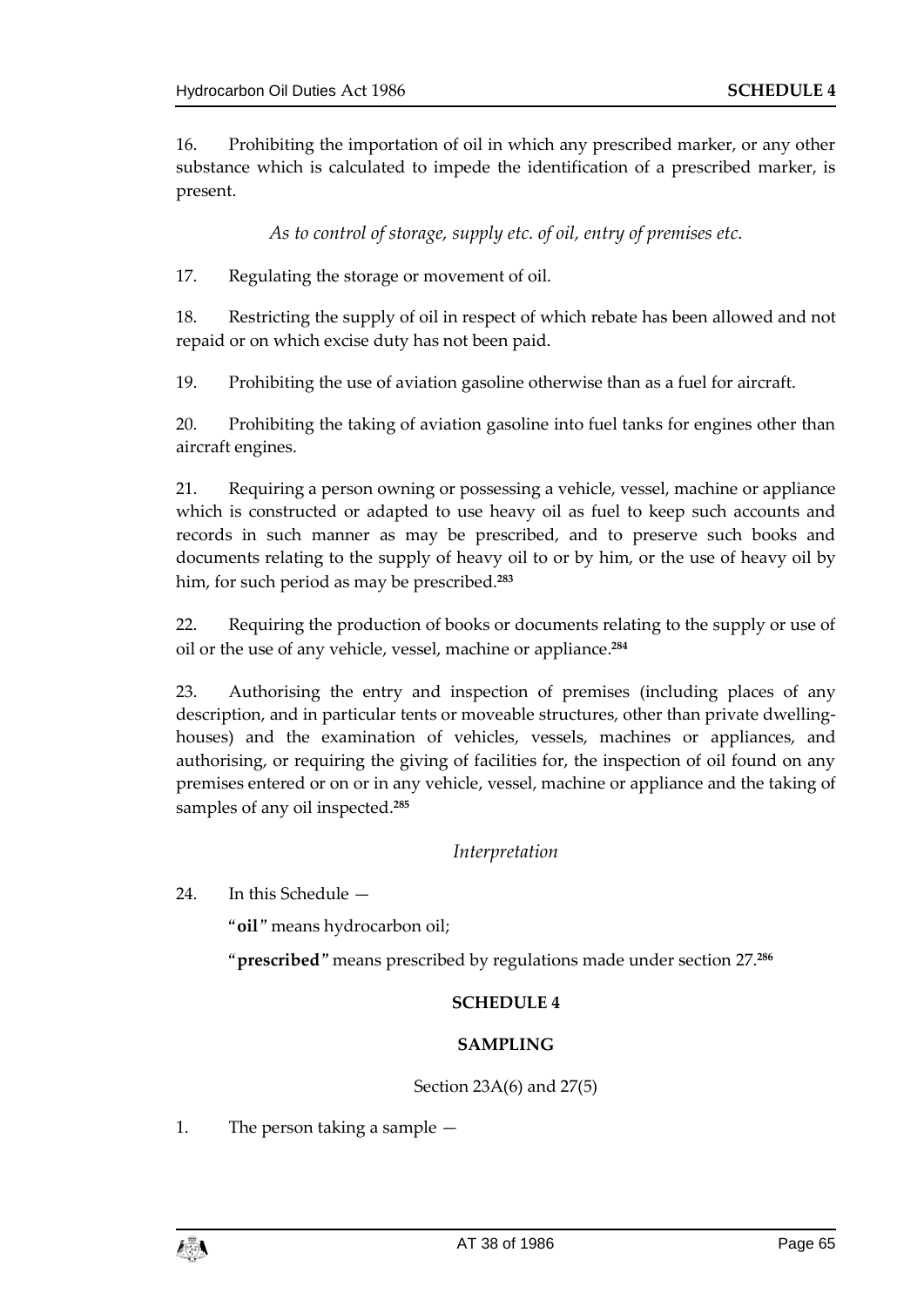- (a) if he takes it from a motor vehicle, shall if practicable to do so in the presence of a person appearing to him to be the owner or person for the time being in charge of the vehicle;
- (b) if he takes the sample on any premises but not from a motor vehicle, shall if practicable take it in the presence of a person appearing to him to be the occupier of the premises or for the time being in charge of the part of the premises from which it is taken.
- 2. (1) The result of an analysis of a sample shall not be admissible  $-$ 
	- (a) in criminal proceedings under the Customs and Excise Acts 1986; or
	- (b) on behalf of the Treasury in any civil proceedings under those Acts, unless the analysis was made by an authorised analyst and the requirements of paragraph 1 (where applicable) and of the following provisions of this paragraph have been complied with.

(2) The person taking a sample must at the time have divided it into three parts (including the part to be analysed), marked and sealed or fastened up each part, and —

- (a) delivered one part to the person in whose presence the sample was taken in accordance with paragraph 1, if he requires it; and
- (b) retained one part for future comparison.

(3) Where it was not practicable to comply with the relevant requirements of paragraph 1, the person taking the sample must have served notice on the owner or person in charge of the vehicle or, as the case may be, the occupier of the premises informing him that the sample has been taken and that one part of it is available for delivery to him, if he requires it, at such time and place as may be specified in the notice.

3. (1) Subject to sub-paragraph (2), in any such proceedings as are mentioned in paragraph 2(1) a certificate purporting to be signed by an authorised analyst and certifying the presence of any substance in any sample as may be specified in the certificate shall be evidence, of the facts stated in it.**<sup>287</sup>**

(2) Without prejudice to the admissibility of the evidence of the analyst such a certificate shall not be admissible as evidence —

- (a) unless a copy of it has, not less than 7 days before the hearing, been served by, or on behalf of, the prosecutor or, in the case of civil proceedings, the Treasury on all other parties to the proceedings; or
- (b) if any of those other parties, not less than 3 days before the hearing or within such further time as the court may in special circumstances allow, serves notice on the prosecutor, or as the case may be, the Treasury requiring the attendance at the hearing of the person by whom the analysis was made.

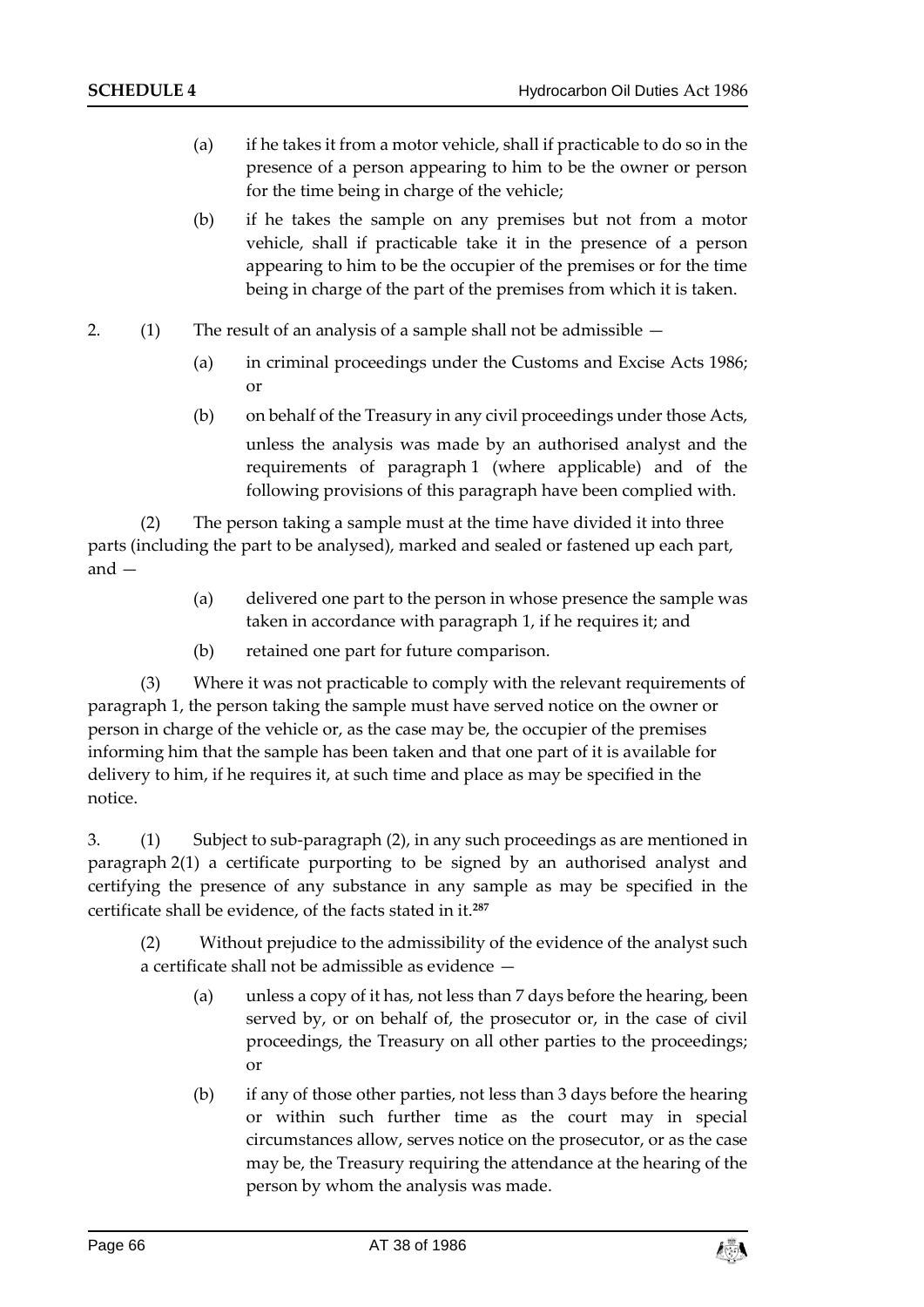4. (1) Any notice required or authorised to be given under this Schedule shall be in writing.

(2) Any such notice shall be deemed, unless the contrary is shown, to have been received by a person if it is shown to have been left for him at his last-known residence or place of business in the Island.

(3) Any such notice may be given by post, and the letter containing the notice may be sent to the last-known residence or place of business in the Island of the person to whom it is directed.

(4) Any such notice given to the secretary or clerk of a company or body of persons (incorporated or unincorporated) on behalf of the company or body shall be deemed to have been given to the company or body; and for the purpose of the foregoing provisions of this paragraph any such company or body of persons having an office in the Island shall be treated as resident at that office or, if it has more than one, at the registered or principal office.

(5) Where any such notice is to be given to any person as the occupier of any land, and it is not practicable after reasonable inquiry to ascertain —

- (a) what is the name of any person being the occupier of the land; or
- (b) whether or not there is a person being the occupier of the land,

the notice may be addressed to the person concerned by any sufficient description of the capacity in which it is given to him.

(6) In any case to which sub-paragraph (5) applies, and in any other case where it is not practicable after reasonable inquiry to ascertain an address in the Island for the service of a notice to be given to a person as being the occupier of any land, the notice shall be deemed to have been received by the person concerned on being left for him on the land, either in the hands of a responsible person or conspicuously affixed to some building or object on the land.

(7) Sub-paragraphs (2) to (6) shall not affect the validity of any notice duly given otherwise than in accordance with those sub-paragraphs.

- 5. In this Schedule "**authorised analyst**" means
	- (a) the public analyst or a person acting under his direction; or
	- (b) any chemist authorised by the Treasury to make analyses for the purposes of this Schedule.

6. References in this Schedule to the taking of a sample or to a sample shall be construed respectively as references to the taking of a sample in pursuance of regulations under section 23A or 27 and to a sample so taken.**<sup>288</sup>**

7. This Schedule shall have effect in its application to a vehicle, vessel, machine or appliance of which a person other than the owner is, or is for the time being, entitled to possession as if for references to the owner there were substituted references to the person entitled to possession.**289**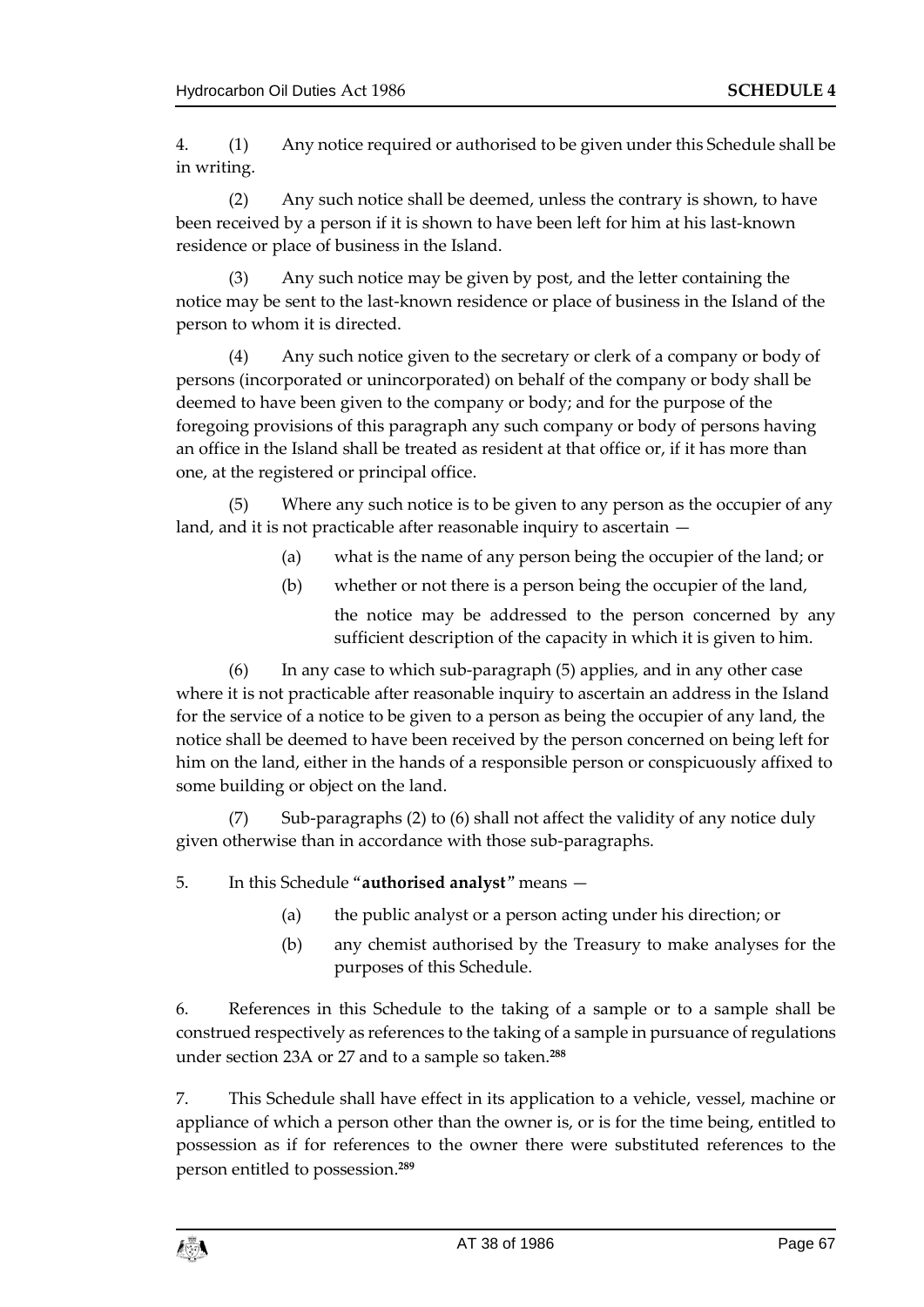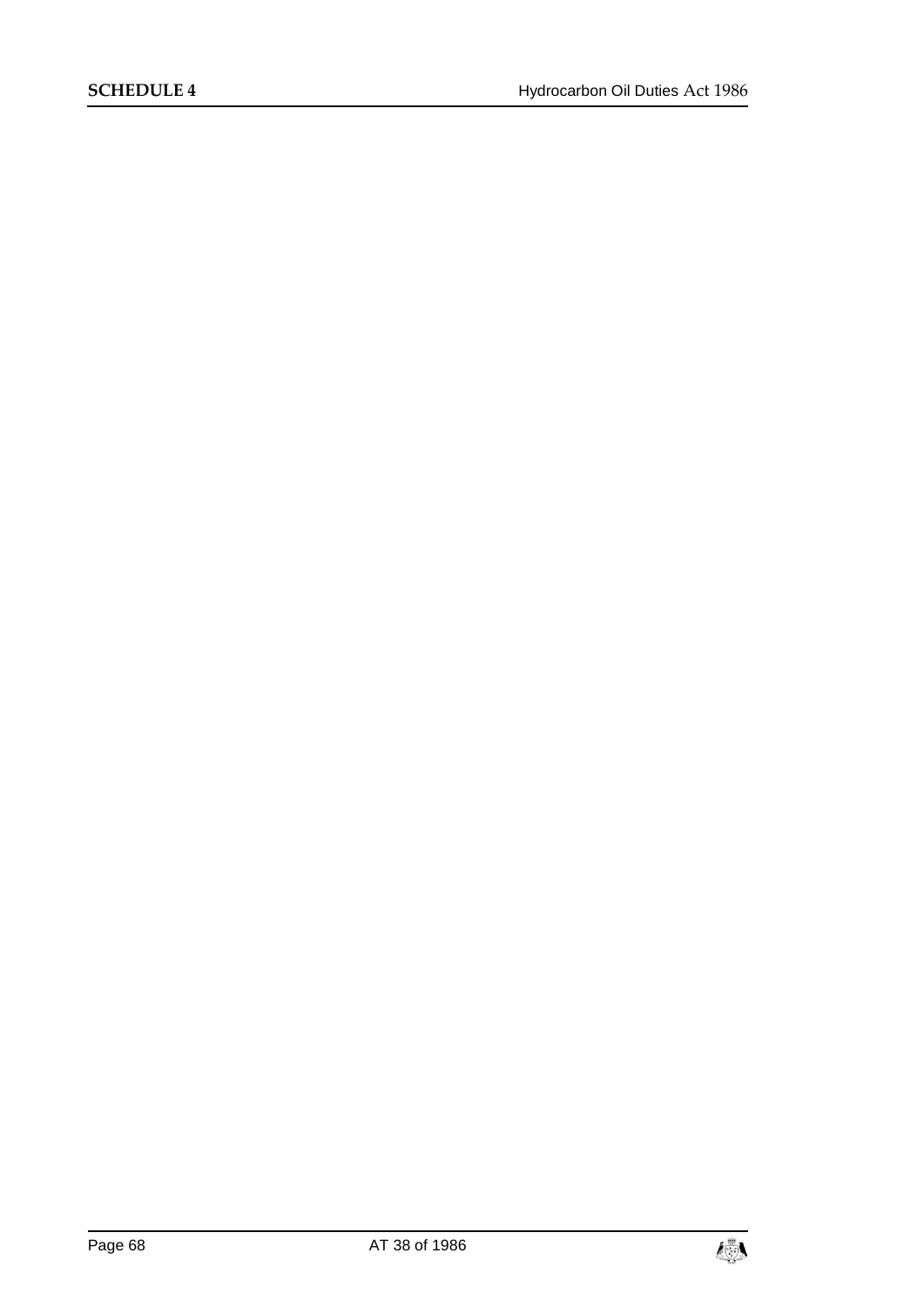## **SCHEDULE 5** 290

#### **SCHEDULE 5A**

#### **EXCEPTED MACHINES**

Section 30(1)

1 Any vehicle, vessel, machine or appliance of one of the following descriptions is an "excepted machine" for the purposes of this Act.

#### *Agricultural vehicles*

- 2 (1) An agricultural vehicle at a time when it is used for
	- (a) purposes relating to agriculture, horticulture, pisciculture or forestry;
	- (b) cutting verges bordering public roads;
	- (c) cutting hedges or trees bordering public roads or bordering verges which border public roads; or
	- (d) clearing or otherwise dealing with frost, ice, snow or flooding,

including when it is going to or from the place where it is to be or has been used for any of those purposes.

- (2) An agricultural vehicle that is primarily kept for use within sub-paragraph (1) at a time when it is used for any other purpose on private land where it is ordinarily kept.
- (3) An agricultural vehicle kept and used on a golf course or on land maintained by a community amateur sports club.
- (4) An agricultural vehicle used in any other circumstances provided
	- (a) it is not being used on a public road; and
	- (b) it uses fuel gas for fuel.
- (5) In this paragraph, "an agricultural vehicle" means
	- (a) a tractor;
	- (b) a vehicle designed and constructed primarily for use otherwise than on roads which —
		- (i) has a revenue weight not exceeding 1,000 kilograms; and
		- (ii) is designed and constructed to seat only the driver;
	- (c) an exempt vehicle and for these purpose "exempt vehicle" has the same meaning as in paragraph 20A of Schedule 2 to the Vehicle Excise and Registration Act 1994<sup>3</sup> (of Parliament) (vehicles used between different parts of land);

1

<sup>3</sup> c.22 of 1994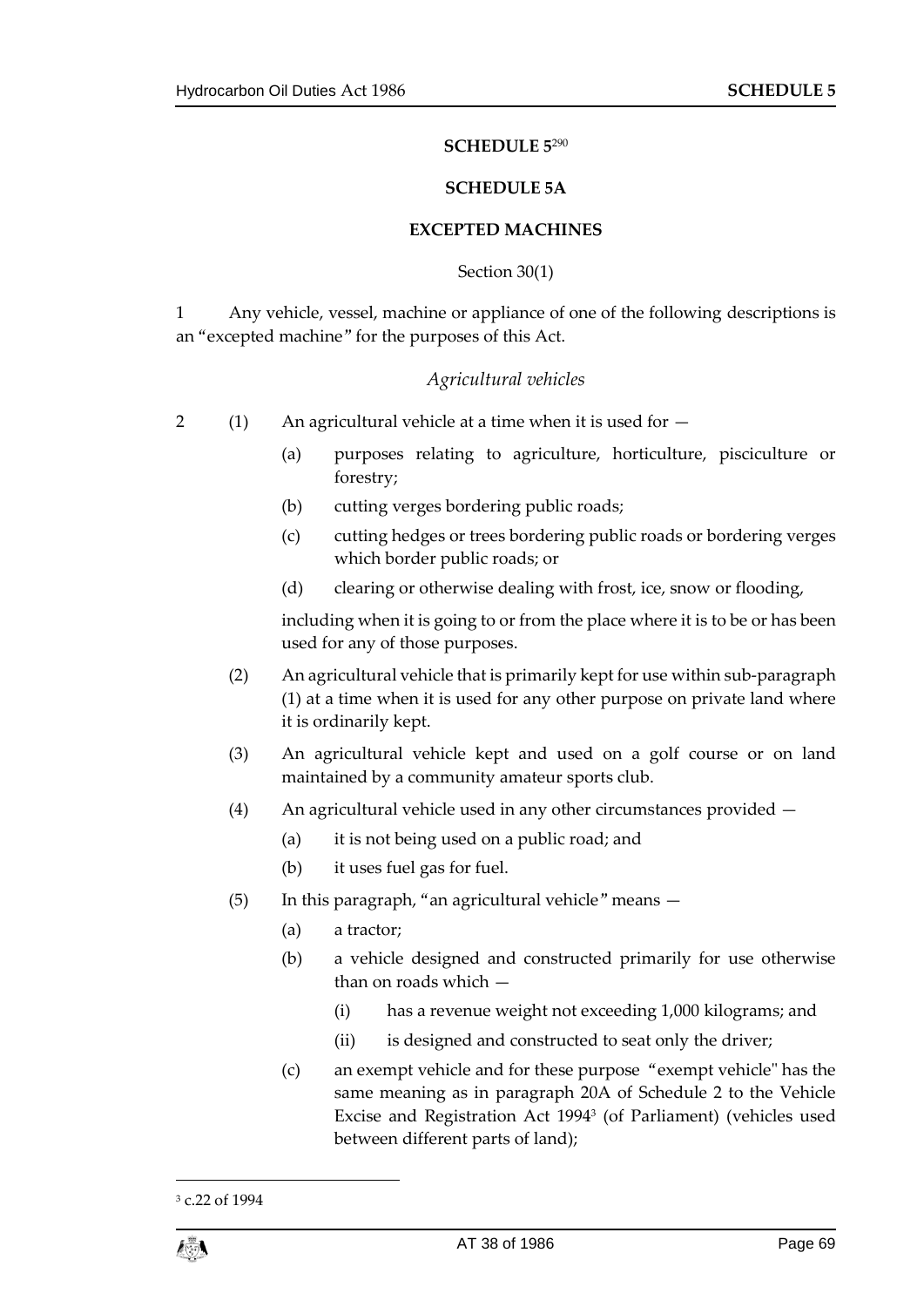(d) any other vehicle that is used for the conveyance of machinery that is built into or permanently attached to the vehicle, provided that the machinery is used in the processing or handling or agricultural, horticultural, piscicultural or forestry produce or materials.

#### *Special vehicles*

- 3 (1) A special vehicle at a time when it is used
	- (a) for purposes relating to agriculture, horticulture, pisciculture or forestry, including when it is going to or from the place where it is to be or has been used for such purposes;
	- (b) on a golf course or on land maintained by a community amateur sports club; or
	- (c) to go to, or from, a golf course or land maintained by a community amateur sports club to be used, or after being used, on the golf course or land.
	- (2) A special vehicle used in any other circumstances provided it uses fuel gas for fuel.
	- (3) In this paragraph, a "special vehicle" is a vehicle of any weight but otherwise designed, constructed and used as mentioned in Part 4 of Schedule 1 to the Vehicle Excise and Registration Act 1994 (of Parliament).

#### *Unlicensed vehicles*

- 4 (1) An unlicensed vehicle at a time when it is used
	- (a) for purposes relating to agriculture, horticulture, pisciculture or forestry;
	- (b) on a golf course or on land maintained by a community amateur sports club; or
	- (c) on land occupied by a travelling fair or travelling circus.
	- (2) An unlicensed vehicle used in any other circumstances provided it uses fuel gas for fuel.
	- (3) In this paragraph, "unlicensed vehicle" means a vehicle $-$ 
		- (a) in respect of which the licence has not been renewed under the Licensing and Registration of Vehicles Act 1985; and
		- (b) that is not used or kept on a public road.

#### *Trains etc*

5 Any vehicle designed to be operated on a railway within the meaning of section 67(1) of the Transport and Works Act 1992 (of Parliament)<sup>4</sup>.

-



<sup>4</sup> c.42 of 1992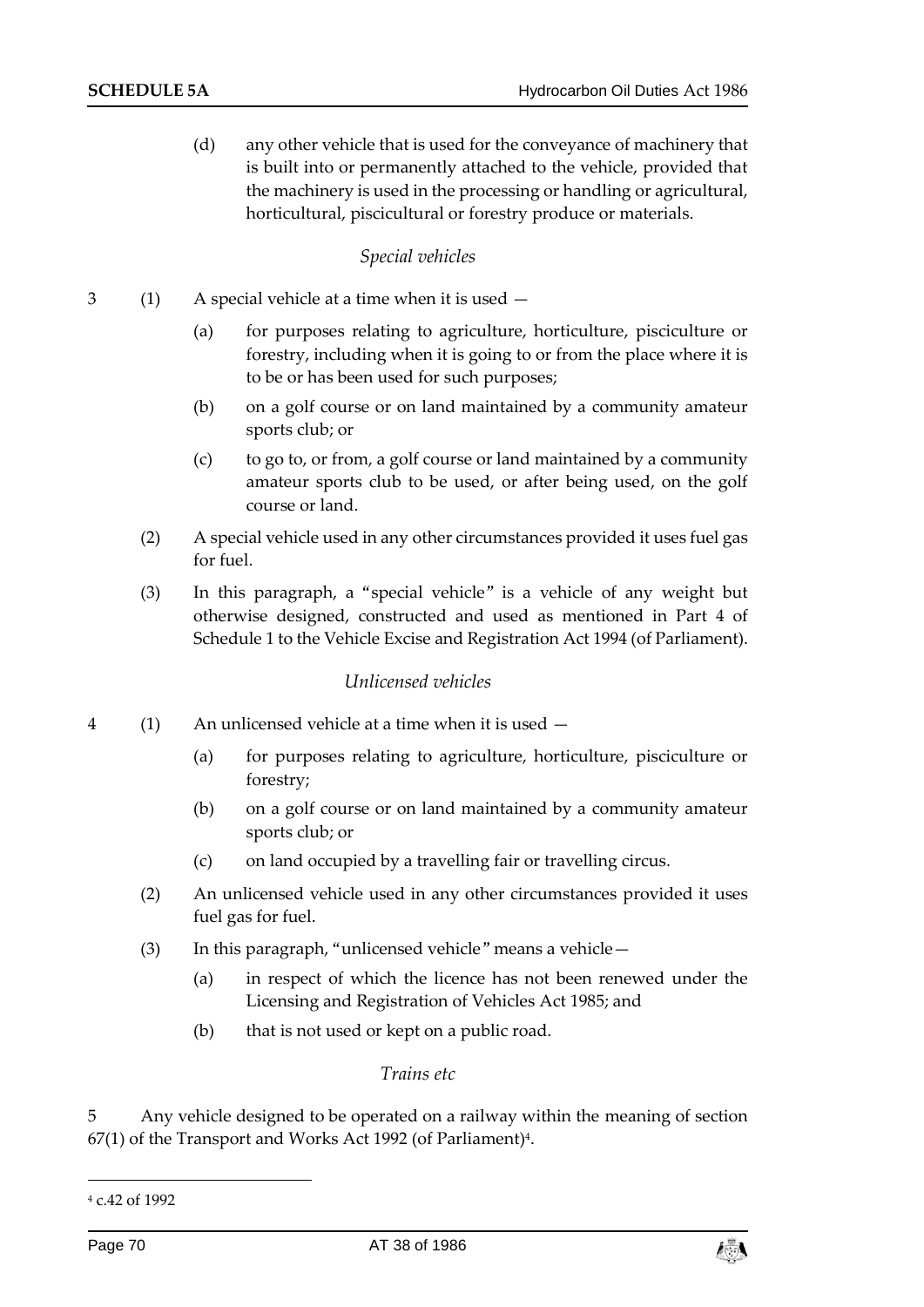#### *Vessels*

- 6 (1) Any vessel other than a vessel that is a private pleasure craft.
	- (2) Any machine or appliance that is permanently on a vessel within subparagraph (1).
	- (3) Any machine or appliance that is permanently on a private pleasure craft but that draws fuel from a supply other than the supply from which the engine provided for propelling the private pleasure craft draws fuel.

#### *Mowing machines*

- 7 A machine designed only for mowing grass at a time when it is used on
	- (a) land maintained for purposes relating to agriculture, horticulture, pisciculture or forestry;
	- (b) a golf course or land maintained by a community amateur sports club;
	- (c) land occupied by a travelling fair or travelling circus.

#### *Other machines or appliances*

8 (1) A machine or appliance that is not a vehicle or vessel at a time when it is used —

- (a) for purposes relating to agriculture, horticulture, pisciculture or forestry;
- (b) for any purpose on land where it is kept and used for purposes relating to agriculture, horticulture, pisciculture or forestry;
- (c) on a golf course or on land maintained by a community amateur sports club;
- (d) to operate or maintain equipment in a travelling fair or travelling circus;
- (e) for heating , or to generate electricity, for premises that are not used for commercial purposes;
- (f) for heating of premises that are used for commercial purposes provided that it uses kerosene for fuel.
- (2) For the purposes of sub-paragraph (1)(e), caravans used for the accommodation of those who travel with a travelling fair or travelling circus are to be treated as premises that are not used for commercial purposes.
- 9 (1) In this Schedule —

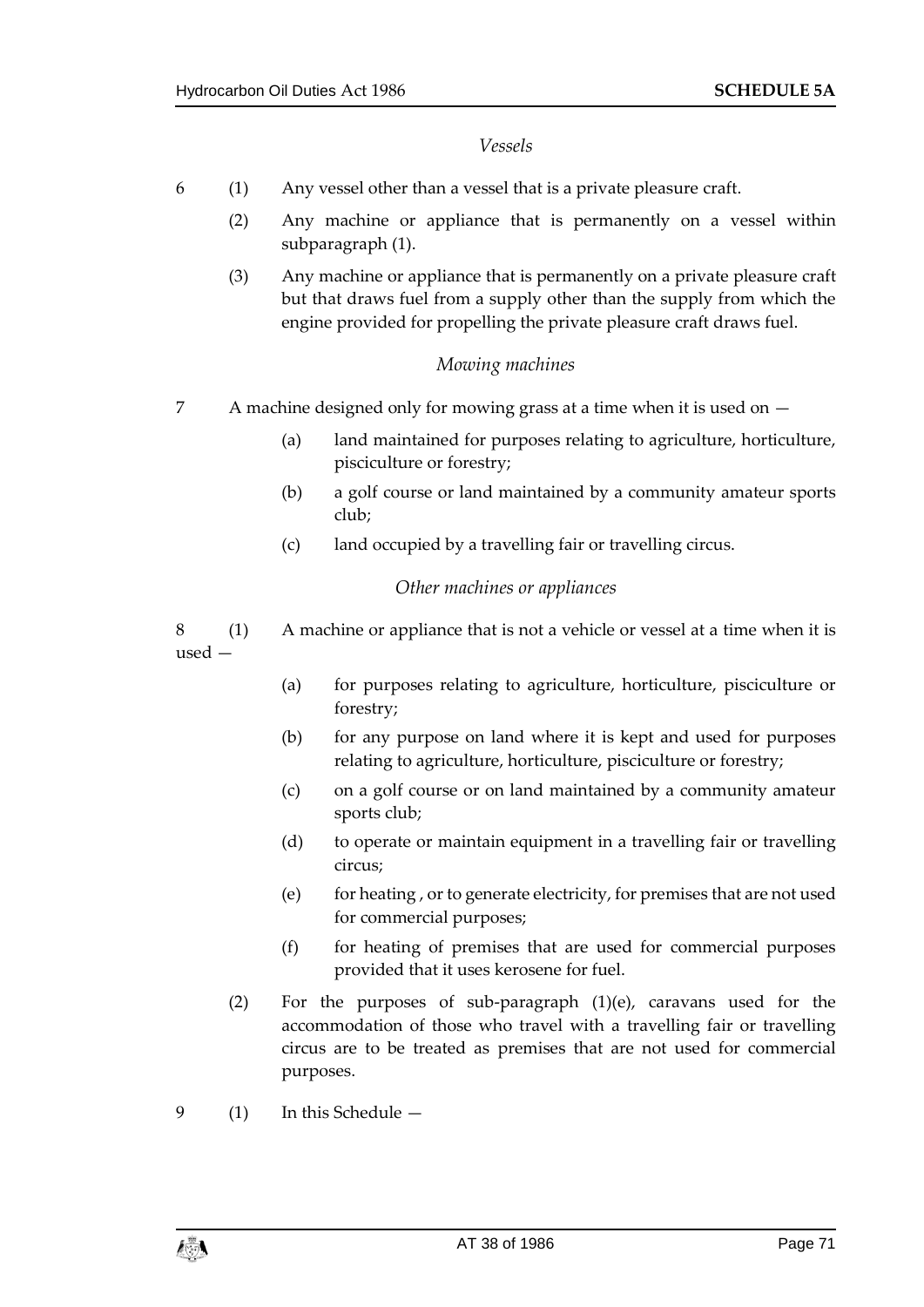- "**caravan**" has the meaning given by section 29(1) of the Caravan Sites and Control of Development Act 1960 (of Parliament)<sup>5</sup>;
- "**community amateur sports club**" means a club that meets the following three conditions.
- (1) The club is, and is required by its constitution to be, a club which-
	- (a) is open to the whole community (see Section 659 of Corporation Tax 2010<sup>6</sup> , of Parliament);
	- (b) is organised on an amateur basis (see Section 660 of Corporation Tax 2010, of Parliament);
	- (c) has as its main purpose the provision of facilities for, and the promotion of participation in one or more sports.
- (2) The club is established in the Island and the facilities that it provides for sports are all located in the Island; and
- (3) The clubs taxable income does not exceed £100,000 in any 12 month period (see Section 120 of Income Tax Act 1970<sup>7</sup> ).
- "**fair**" means a fair consisting wholly or principally of the provision of amusements;
- "**fuel gas**" means any substance which would be road fuel gas within the meaning given by section 5(1) if it were for use as fuel in a road vehicle;

"**golf course**" includes driving range (whether or not on the site of a golf course).

- (2) In this Schedule, references to a vehicle being used
	- (a) on a golf course; or
	- (b) on land maintained by a community amateur sports club,

include references, when two parts of the golf course or land are on either side of a road, to the vehicle going between the two parts by the shortest practicable route.

- (3) In this schedule, a fair or circus is a travelling fair or circus if  $-$ 
	- (a) it is provided or operated wholly or principally by persons who travel from place to place for the purpose of providing or operating fairs or circuses;
	- (b) it is fully dismantled at least once a year; and
	- (c) the persons who provide or operate it are able to demonstrate that, when the fair or circus is dismantled, it is capable of being transported to another location.

-



<sup>5</sup> c.62 of 1960 (of Parliament)

<sup>6</sup> c.4 of 2010 (of Parliament)

<sup>7</sup> c.3 of 1970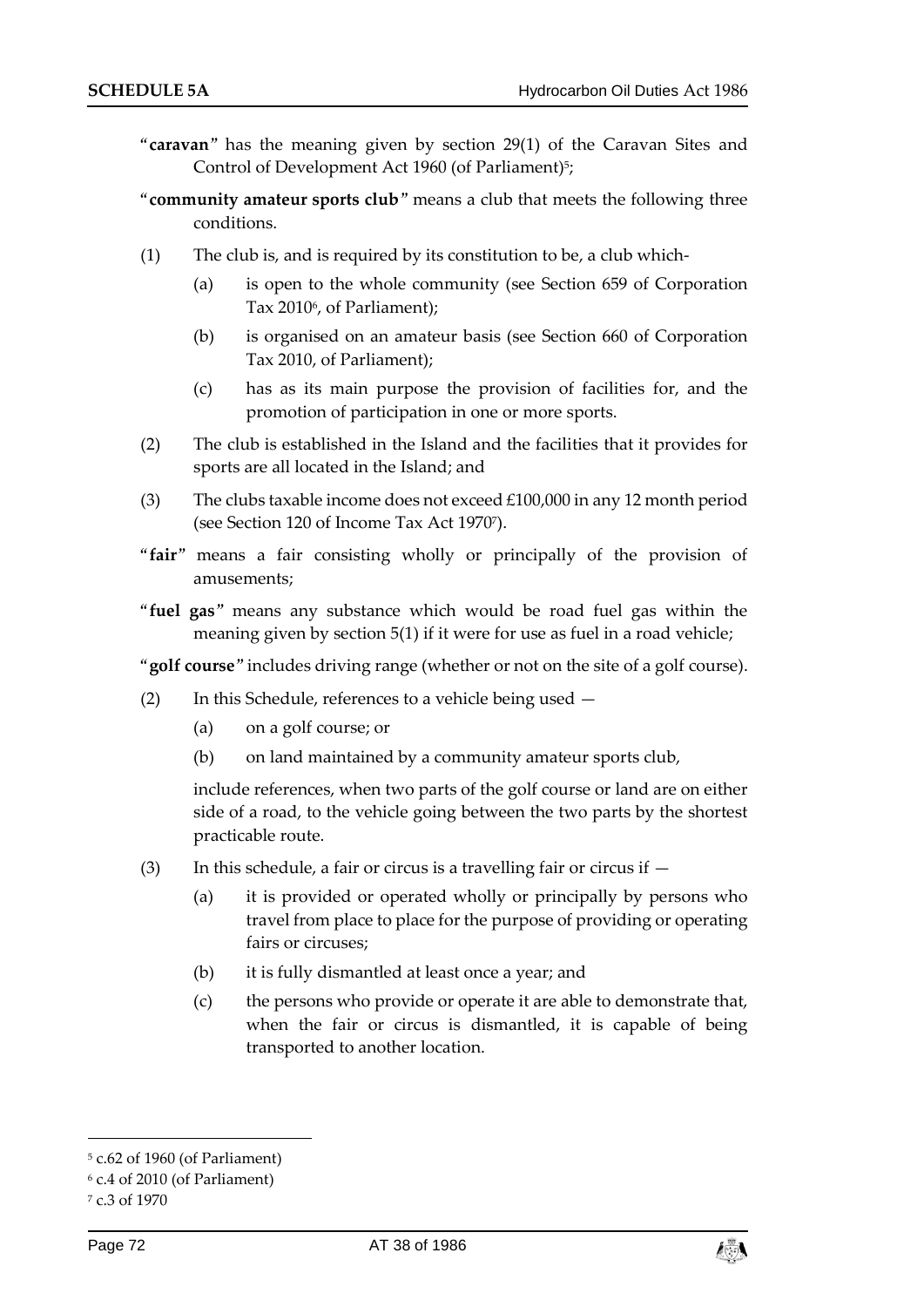#### **SCHEDULE 6**

### **AMENDMENT OF ENACTMENTS**

Section 31(1)**<sup>291</sup>**

**SCHEDULE 7** 292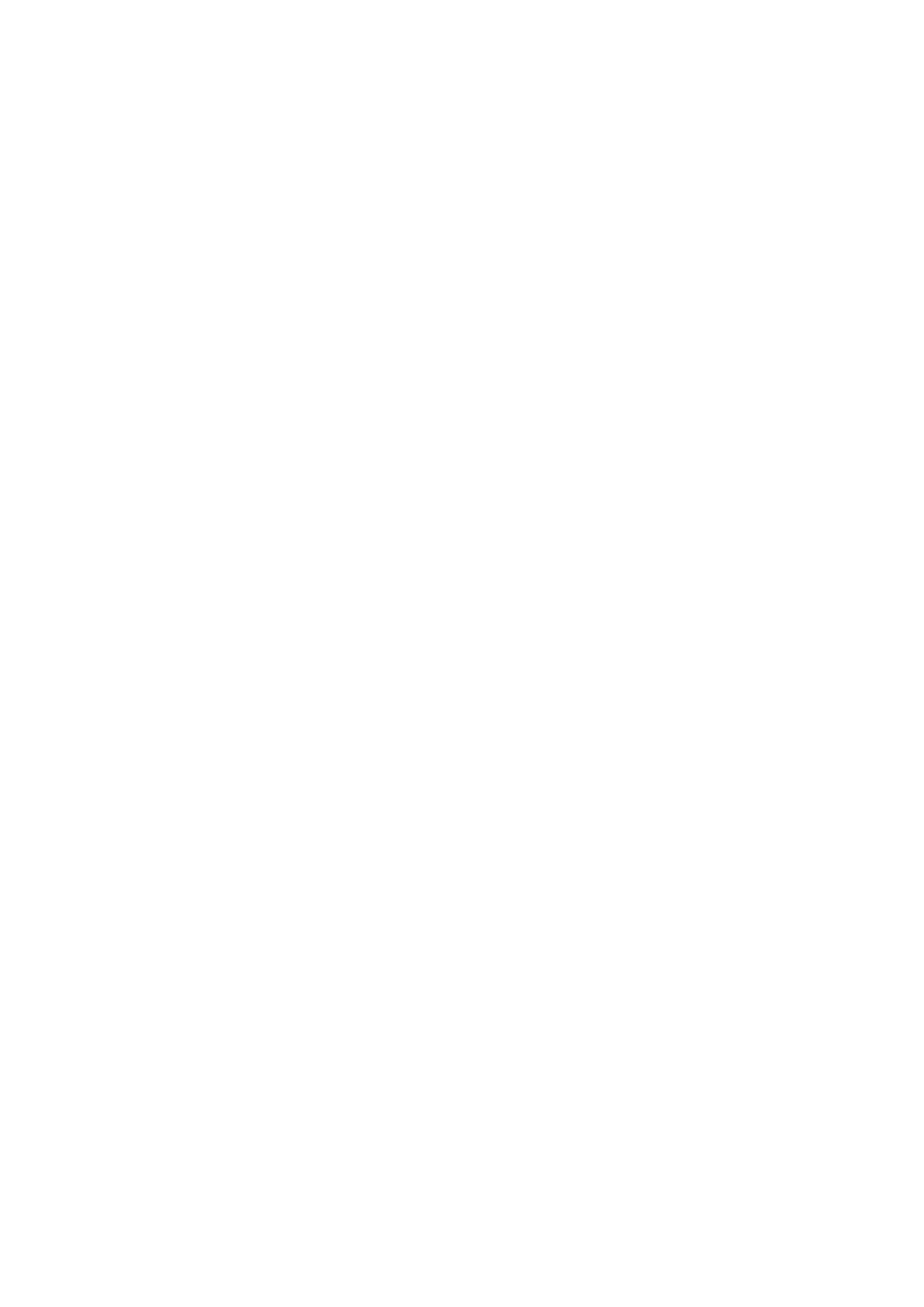# **ENDNOTES**

# **Table of Legislation History**

| Legislation | Year and No | Commencement |
|-------------|-------------|--------------|
|             |             |              |
|             |             |              |
|             |             |              |
|             |             |              |

### **Table of Renumbered Provisions**

| Original | Current |
|----------|---------|
|          |         |
|          |         |
|          |         |
|          |         |

### **Table of Endnote References**

 $\overline{a}$ 

```
12 S 2AA inserted by SD521/02.
```

```
13 S 2AB inserted by SD566/04.
```

```
14 S 2AC inserted by SD2016/0269, effective in relation to supplies made on or after 
01/10/2016.
```
- Para (za) inserted by SD640/08.
- Para (a) substituted by SD201/08.
- Para (b) substituted by SD201/08.

- Para (d) repealed by SD201/08.
- Para (e) repealed by SD201/08.

Subs (1) amended by SD201/08.

Subs (5) added by SD445/97.

Subs (6) repealed by SD640/08.

Subs (6A) inserted by SD173/05 and repealed by SD640/08.

Subs (7) repealed by SD640/08.

Subs (7A) inserted by SD173/05 and repealed by SD640/08.

Subs (8) substituted by SD173/05 and amended by SD640/08.

Subs (8A) inserted by SD640/08.

Original subs (9) repealed by SD521/02. Subs (9) added by SD201/08.

Subs (1A) repealed by SD521/02.

Subs (5) repealed by SD391/93.

 Para (ba) inserted by SD2016/0269, effective in relation to supplies made on or after 01/10/2016.

Para (c) substituted by SD201/08.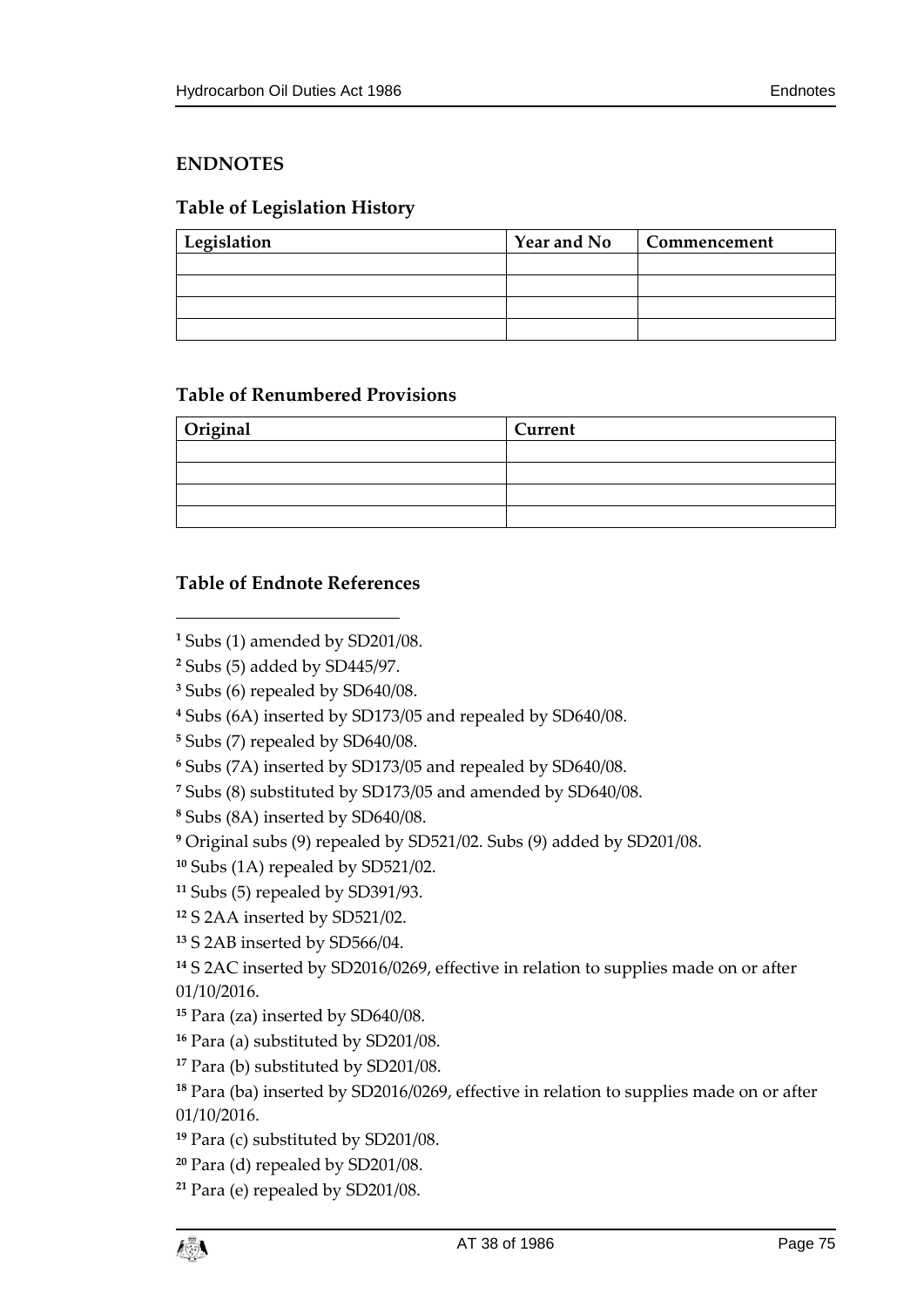Subss (1A) and (1B) inserted by SD521/02 and repealed by SD201/08.

Subs (1C) inserted by SD566/04.

S 2A inserted by SD542/00.

Subs (1) amended by SD566/04.

Subs (2) amended by SD521/02 and by SD566/04.

Subs (3) amended by SD521/02 and by SD566/04.

Subs (4) substituted by SD566/04.

S4 substituted by SD391/93. Subs (6) substituted by SD566/04.

Subs (2) added by SD173/05.

S 5A inserted by SD391/93.

Subs (1) amended by SD445/97 and by SD640/08.

Para (a) amended by SD188/11 effective 6 p.m. 23/3/2011.

 Para (aa) inserted by SD338/09 and amended by SD188/11 effective 6 p.m. 23/3/2011 and by SD2021/0123.

Para (b) amended by SD188/11 effective 6 p.m. 23/3/2011.

 Subs (1A) substituted by SD201/08. Para (c) amended by SD188/11 effective 6 p.m. 23/3/2011.

Subs (2A) repealed by GC116/90.

Subss (3) and (4) repealed by SD640/08.

 Note: The provisions of section 6AA are subject to the provisions of paragraph 2(4) and (5) of SD521/02.

Para (aa) inserted by SD2022/0095.

Para (b) amended by SD2022/0095.

Para (c) added by SD566/04.

Subs (3) amended by SD247/10.

S 6AA inserted by SD521/02. Subs (4) added by SD201/08.

 Note: The provisions of section 6AB are subject to the provisions of paragraph 2(4) and (5) of SD521/02.

Subs (3) substituted by SD247/10.

Subs (4) repealed by SD247/10.

Subs (4A) inserted by SD201/08 and amended by SD2022/0095.

Subs (5) repealed by SD247/10.

S 6AB inserted by SD521/02.

 Note: The provisions of section 6AC are subject to the provisions of paragraph 2(4) and (5) of SD521/02.

S 6AC inserted by SD521/02.

 S 6AD inserted by SD566/04 (as amended by SD903/04), with saving. Subs (3) amended by SD247/10.

Subs (3) substituted by SD247/10.

Subss (4) and (5) repealed by SD247/10.

S 6AE inserted by SD566/04, with saving.

S 6AF inserted by SD566/04.

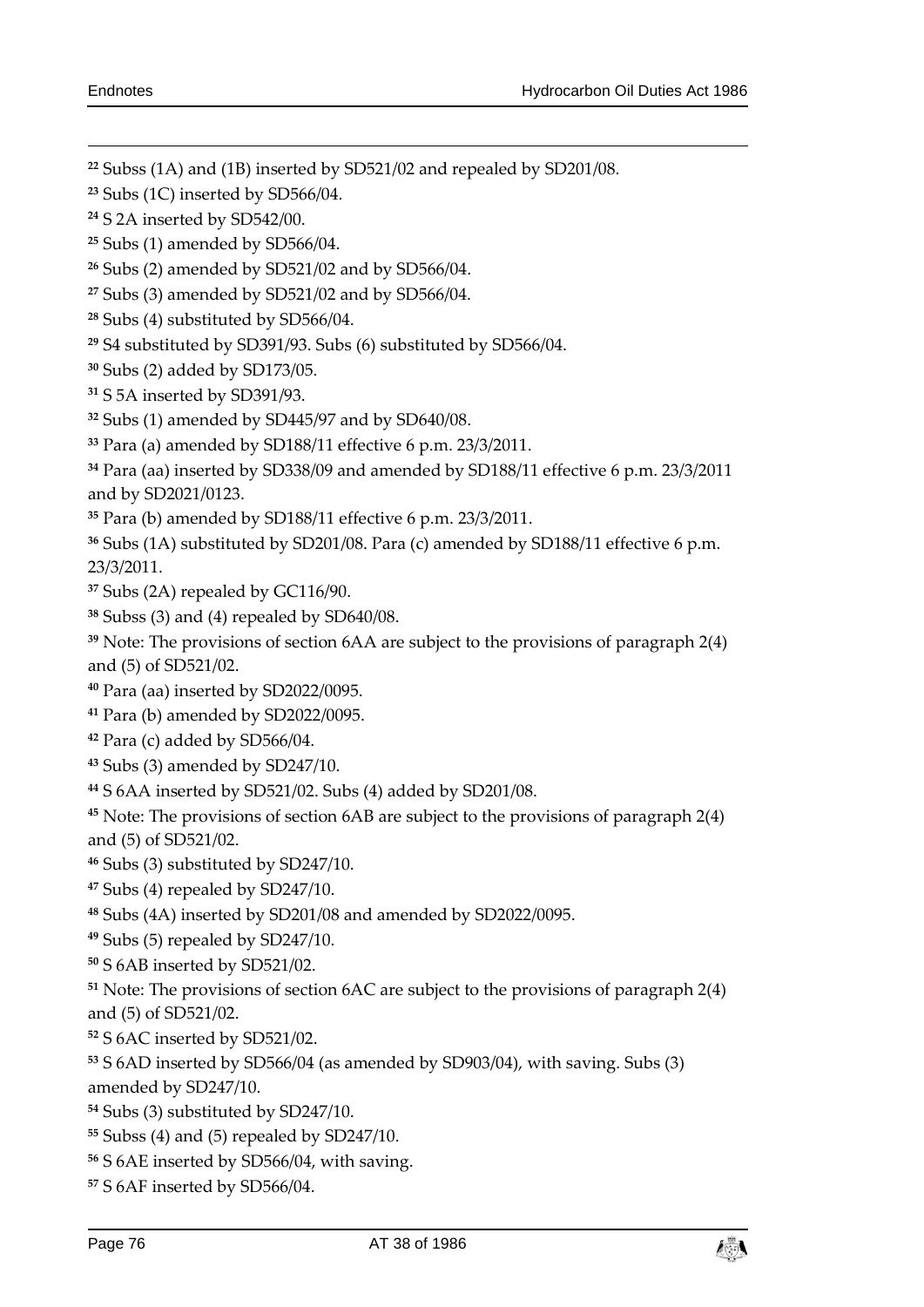S 6AG inserted by SD2016/0269, effective in relation to supplies made on or after 01/10/2016.

 S 6AH inserted by SD2016/0269, effective in relation to supplies made on or after 01/10/2016.

 Para (f) inserted by SD2016/0269, effective in relation to supplies made on or after 01/10/2016.

Subs (1) amended by SD566/04.

Para (aa) inserted by SD2022/0095.

Para (b) substituted by SD566/04 and amended by SD2022/0095

Subs (2A) inserted by SD542/00.

Subs (5) amended by SD521/02.

Para (a) amended by SD521/02 as amended by SD569/03.

S 6A inserted by SD391/93.

S 7 repealed by SD391/93.

Subs (2) amended by SD201/08.

Para (a) amended by SD188/11 effective 23/3/2011.

 Subs (3) substituted by SD173/05. Para (b) amended by SD188/11 effective 6 p.m. 23/3/2011.

Subs (4) repealed by SD201/08.

Subs (2) substituted by SD84/93.

Subs (3) repealed by SD84/93.

Para (b) repealed by SD84/93.

Subs (3) amended by SD460/94 and by SD226/97.

Subs (4) amended by SD460/94.

Para (b) amended by GC271/88.

Subs (8) repealed by SD201/08.

Para (a) amended by SD188/11 effective 6 p.m. 23/3/2011.

Para (b) amended by SD188/11 effective 6 p.m. 23/3/2011.

Para (ba) inserted by SD445/97 and repealed by SD201/08 and by SD640/08.

 Subs (1) amended by SD607/96, by SD640/08 and by SD648/09. Para (c) amended by SD445/97.

Definition of "gas oil" repealed by SD445/97.

Subs (3) added by SD542/00.

Subs (4) added by SD542/00.

Subs (5) added by SD542/00.

Subs (6) added by SD521/02 and amended by SD566/04.

S 12 heading amended by SD2022/0095.

Subs (1) amended by SD521/02 and by SD2022/0095.

Para (a) substituted by SD23020/0095.

Para (b) substituted by SD23020/0095.

Subs (2) amended by SD607/96, by SD521/02 and by SD640/08.

Subs (2A) inserted by SD2022/0095.

Subs (3) repealed by SD201/08.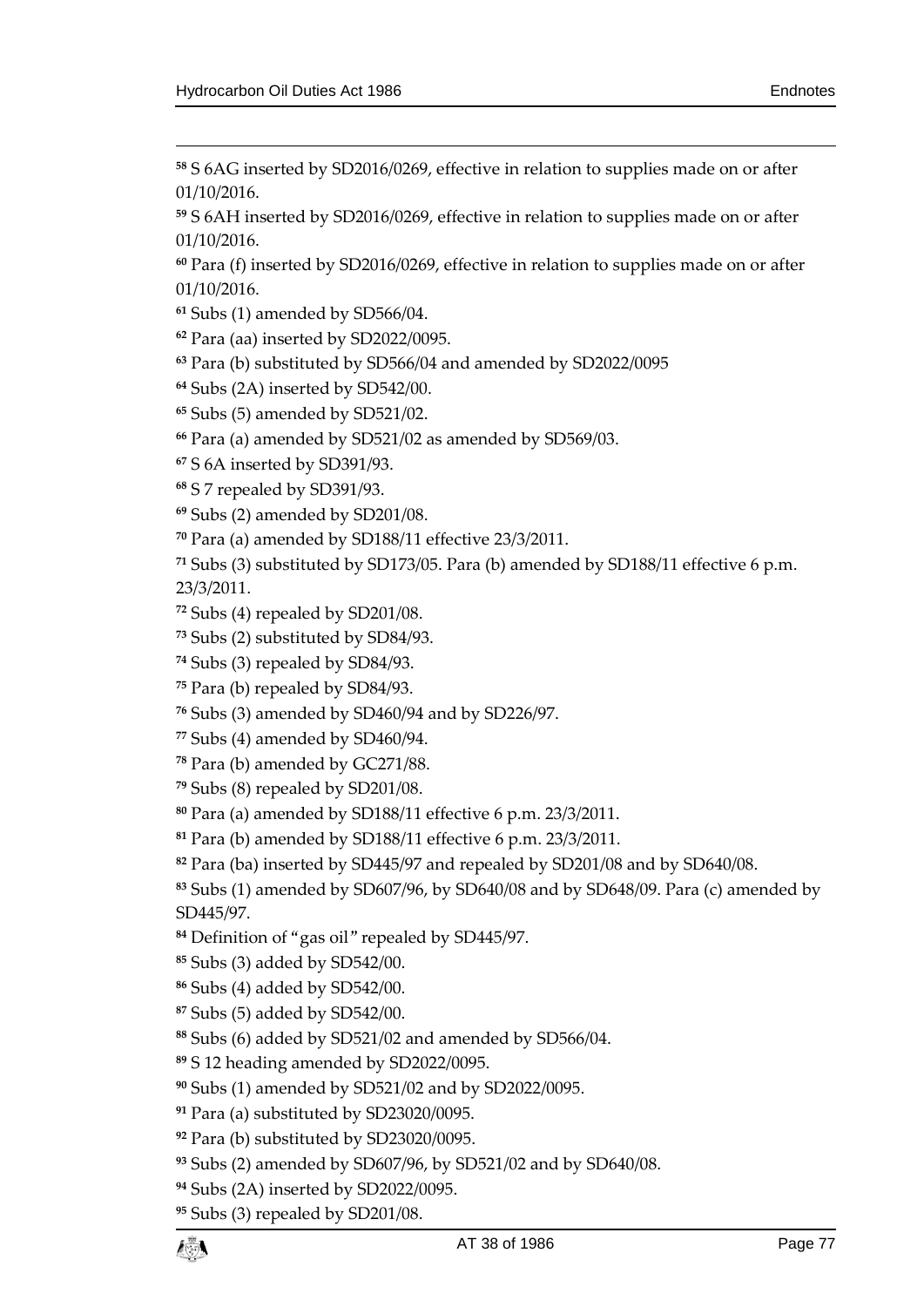- Para (b) amended by SD2022/0095.
- Subs (1) amended by SD460/94 and by SD167/00.
- Para (a) amended by SD2022/0095.
- Subs (1A) inserted by SD167/00 and amended by SD2022/0095.
- Subs (2) amended by SD460/94.
- Subs (4) amended by SD2022/0095.
- Para (b) amended by GC271/88.
- Para (a) amended by SD2022/0095.
- Para (b) amended by SD2022/0095.
- S 13 amended by SD640/08. Subs (7) repealed by SD201/0 8.
- S 13ZA inserted by SD640/08.
- Para (b) amended by SD2022/0095.
- S 13ZB inserted by SD640/08.
- Subs (1) amended by SD173/05 and by SD2022/0095.
- Para (a) substituted by SD2022/0095.
- Para (b) substituted by SD2022/0095.
- Para (c) repealed by SD2022/0095.
- Subs (5) repealed by SD201/08.
- Subs (6) amended by SD445/97, by SD173/05 and by SD201/08.
- S 13AA inserted by SD607/96. Subs (7) added by SD566/04.
- Para (a) substituted by SD570/98.
- Para (a) substituted by SD570/98.
- Subs (2) amended by SD2022/0095.
- Subss (3) and (4) repealed by SD201/08.
- S 13AB inserted by SD607/96 and amended by SD640/08.
- Subs (6A) inserted by SD2019/0077 (as amended by SD2020/0403) with effect from 31/12/2020 at 23:00.
- Subs (6B) inserted by SD2019/0077 (as amended by SD2020/0403) with effect from 31/12/2020 at 23:00.
- Subs (6C) inserted by SD2019/0077 (as amended by SD2020/0403) with effect from 31/12/2020 at 23:00.
- Definition of "private pleasure-flying" repealed by SD2019/0077 (as amended by SD2020/0403) with effect from 31/12/2020 at 23:00.
- S 13AC inserted by SD640/08.
- S 13AD inserted by SD640/08.
- S 13A repealed by SD201/08 and by SD640/08.
- Subs (1) amended by SD188/11 effective 6 p.m. 23/3/2011.
- Subs (1A) inserted by SD566/04.
- Subs (4) amended by SD460/94 and by SD226/97.
- Subs (5) amended by SD460/94.
- Para (b) amended by GC271/88.
- Subs (9) repealed by SD201/08.
- S 14A heading amended by SD2022/0095.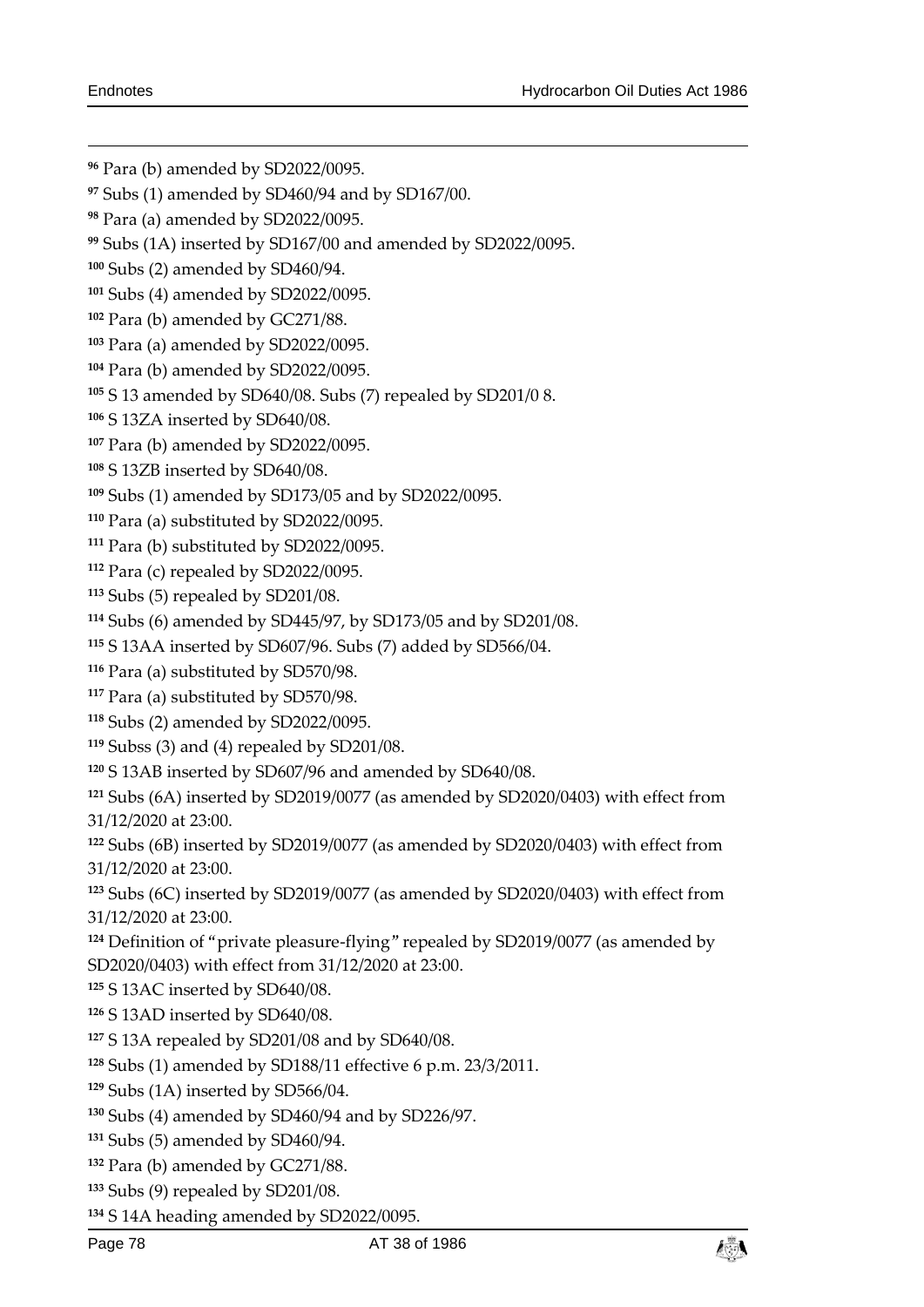Para (a) amended by SD640/08 and by SD2022/0095.

Para (aa) inserted by SD640/08 and repealed by SD2022/0095.

Para (b) amended by SD640/08 and by SD2022/0095.

Subs (2) amended by SD373/11 effective 6 pm 23/3/2011.

Subs (4) repealed by SD2022/0095.

S 14A inserted by SD201/08. Subs (4) added by SD640/08.

S 14B heading amended by SD2022/0095.

Subpara (i) amended by SD2022/0095.

Subpara (ii) amended by SD2022/0095.

Subpara (i) substituted by SD2022/0095.

S 14B inserted by SD201/08.

Para (a) amended by SD2022/0095.

Para (b) amended by SD640/08 and by SD2022/0095.

Para (c) substituted by SD2022/0095..

Para (d) added by SD640/08 and repealed by SD2022/0095.

Para (a) amended by SD2022/0095.

Para (c) amended by SD2022/0095.

Subs (4A) inserted by SD640/08 and repealed by SD2022/0095.

S 14C inserted by SD201/08.

Para (b) amended by SD2022/0095.

Subs (1) amended by SD2022/0095.

Para (b) amended by SD2022/0095.

Para (c) amended by SD648/09.

Para (b) amended by SD2022/0095.

S 14D inserted by SD201/08.

 Subs (7A) inserted by SD198/12 and repealed by SD2019/0077 (as amended by SD2020/0403) with effect from 31/12/2020 at 23:00.

 Subs (7B) inserted by SD2019/0077 (as amended by SD2020/0403) with effect from 31/12/2020 at 23:00.

 Subs (7C) inserted by SD2019/0077 (as amended by SD2020/0403) with effect from 31/12/2020 at 23:00.

 Subs (7D) inserted by SD2019/0077 (as amended by SD2020/0403) with effect from 31/12/2020 at 23:00.

 Definition of "private pleasure craft" repealed by SD2019/0077 (as amended by SD2020/0403) with effect from 31/12/2020 at 23:00.

S 14E inserted by SD640/08.

Subs (6) inserted by SD2022/0095.

S 14F inserted by SD640/08.

S 15 amended by Value Added Tax Act 1996 Sch 16.

Subs (1) amended by SD391/93 and by SD499/99 with saving.

S 17 repealed by SD201/08.

S 19 repealed by SD671/96.

S 20 heading amended by SD2022/0095.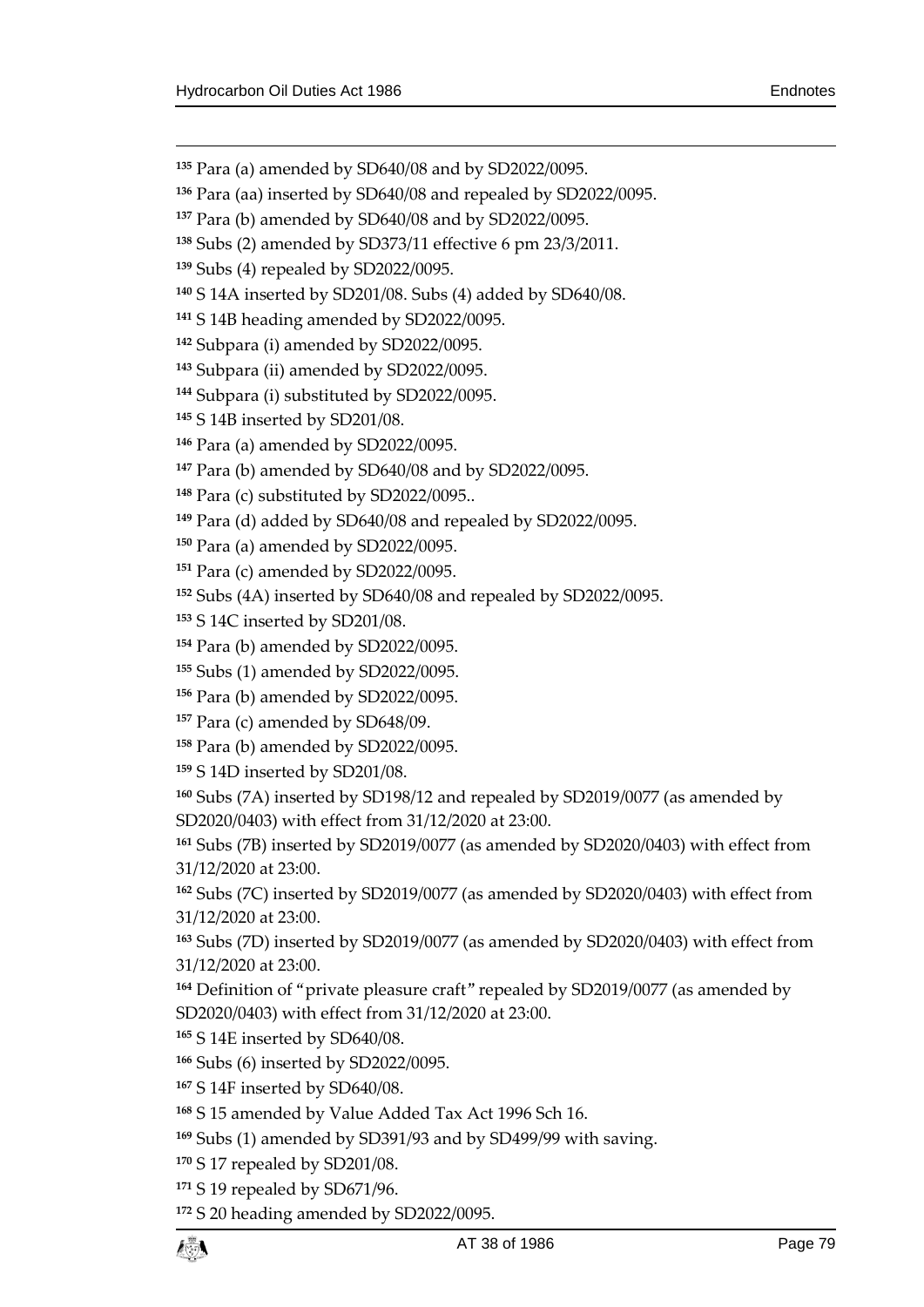- Subs (1) amended by SD226/97.
- Subs (3) amended by SD2022/0095.
- Subs (4) repealed by SD460/94.
- Subs (4) added by SD707/96.
- Cross-heading amended by SD2016/0269, effective in relation to supplies made on or after 01/10/2016.
- Subs (1) substituted by SD201/08.
- Subs (2) substituted by SD201/08.
- Subs (3) substituted by SD201/08.
- Subs (4) substituted by SD201/08.
- Subs (4A) inserted by SD201/08.
- Subs (4B) inserted by SD201/08.
- Para (a) amended by SD201/08.
- Para (a) amended by SD391/93.
- Para (b) amended by SD201/08 and by SD640/08.
- Para (c) amended by SD201/08 and by SD640/08.
- Para (a) amended by SD542/00.
- Para (ga) inserted by SD542/00.
- Para (a) substituted by SD460/94.
- S 23A inserted by GC336/89.
- S 23AB inserted by SD272/01.
- Subs (3) repealed by SD201/08.
- Para (a) amended by SD201/08, by SD2016/0269, effective in relation to supplies made on or after 01/10/2016 and by SD2022/0095.
- Subs (5) repealed by SD201/08.
- Para (b) amended by SD640/08.
- S 23B substituted by SD566/04 with saving. Subs (9) amended by SD201/08.
- Subs (1) substituted by SD566/04.
- Subs (2) repealed by SD566/04.
- Subs (3) amended by SD566/04.
- S 23C inserted by SD707/96.
- S 23CA inserted by SD2016/0269, effective in relation to supplies made on or after 01/10/2016.
- S 23CB inserted by SD2016/0269, effective in relation to supplies made on or after 01/10/2016.
- S 23D inserted by SD201/08.
- Para (b) repealed by SD391/93.
- Para (b) amended by SD521/02.
- Subs (2A) inserted by SD173/05.
- Subs (3) amended by SD460/94.
- S 25 heading substituted by SD2016/0269, effective in relation to supplies made on or after 01/10/2016.
- Subs (1) amended by SD391/93 and by SD460/94.

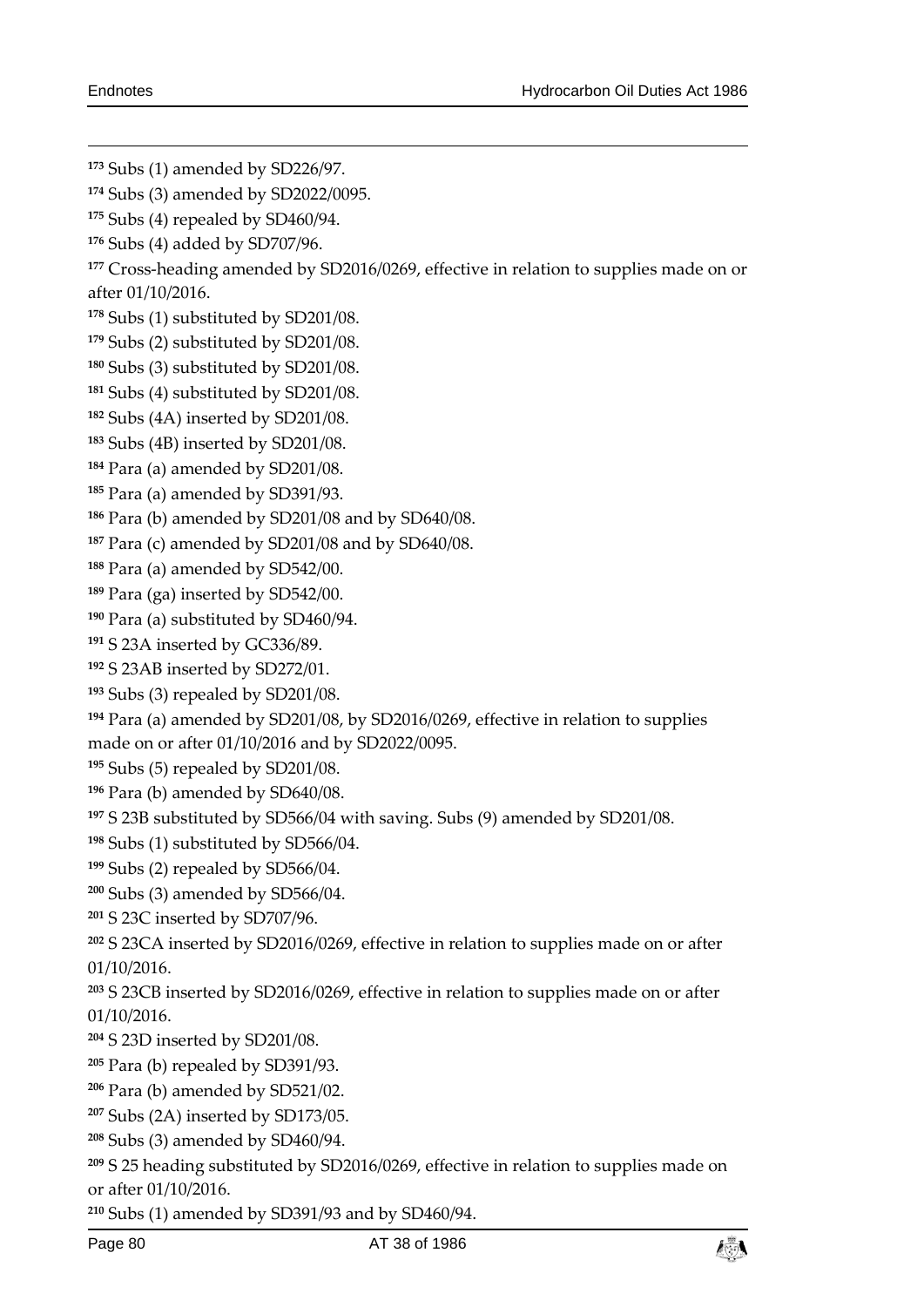Subs (1AA) inserted by SD521/02.

Subs (1AB) inserted by SD566/04.

 Subs (1AC) inserted by SD2016/0269, effective in relation to supplies made on or after 01/10/2016.

 Subs (1A) inserted by SD460/94 and amended by SD566/04 and by SD2016/0269, effective in relation to supplies made on or after 01/10/2016.

Subs (1) amended by SD460/94.

Subs (1A) inserted by SD460/94.

Subs (1B) inserted by SD226/97.

Subs (2) repealed by SD201/08.

S 26A inserted by SD521/02.

S 26B inserted by SD521/02.

 Para (da) inserted by SD2016/0269, effective in relation to supplies made on or after 01/10/2016.

Para (a) amended by SD685/10 effective 1/9/2010.

S 26C inserted by SD566/04.

Subs (1) amended by GC123/87, by SD378/96, by SD607/96, by SD671/96, by

SD445/97, by SD272/01, by SD201/08 and by SD640/08.

Subs (2) amended by SD607/96, by SD201/08 and by SD640/08.

Para (b) amended by SD201/08.

Subs (3) amended by SD201/08.

Subs (4) amended by SD460/94.

Para (a) amended by SD201/08.

Subs (4A) inserted by SD226/97.

Subs (4B) inserted by SD226/97.

Subs (4C) inserted by SD542/00.

Subs (4D) inserted by SD542/00.

Subs (5) amended by SD201/08.

S 27AA inserted by SD521/02.

Subs (1) amended by SD2022/0095.

Subs (3) amended by SD2022/0095.

Subs (4) repealed by SD201/08.

Subs (7) amended by SD2022/0095.

Subs (9) inserted by SD2022/0095.

S 27A inserted by SD378/96.

Definition of "aqua methanol" inserted by SD2016/0269, effective in relation to

supplies made on or after 01/10/2016.

Definition of "aviation gasoline" amended by SD640/08.

Definition of "bioblend" inserted by SD521/02.

Definition of "biodiesel" inserted by SD521/02.

Definition of "bioethanol" inserted by SD566/04.

Definition of "bioethanol blend" inserted by SD566/04.

Definition of "controlled oil" inserted by SD521/02 and amended by SD201/08.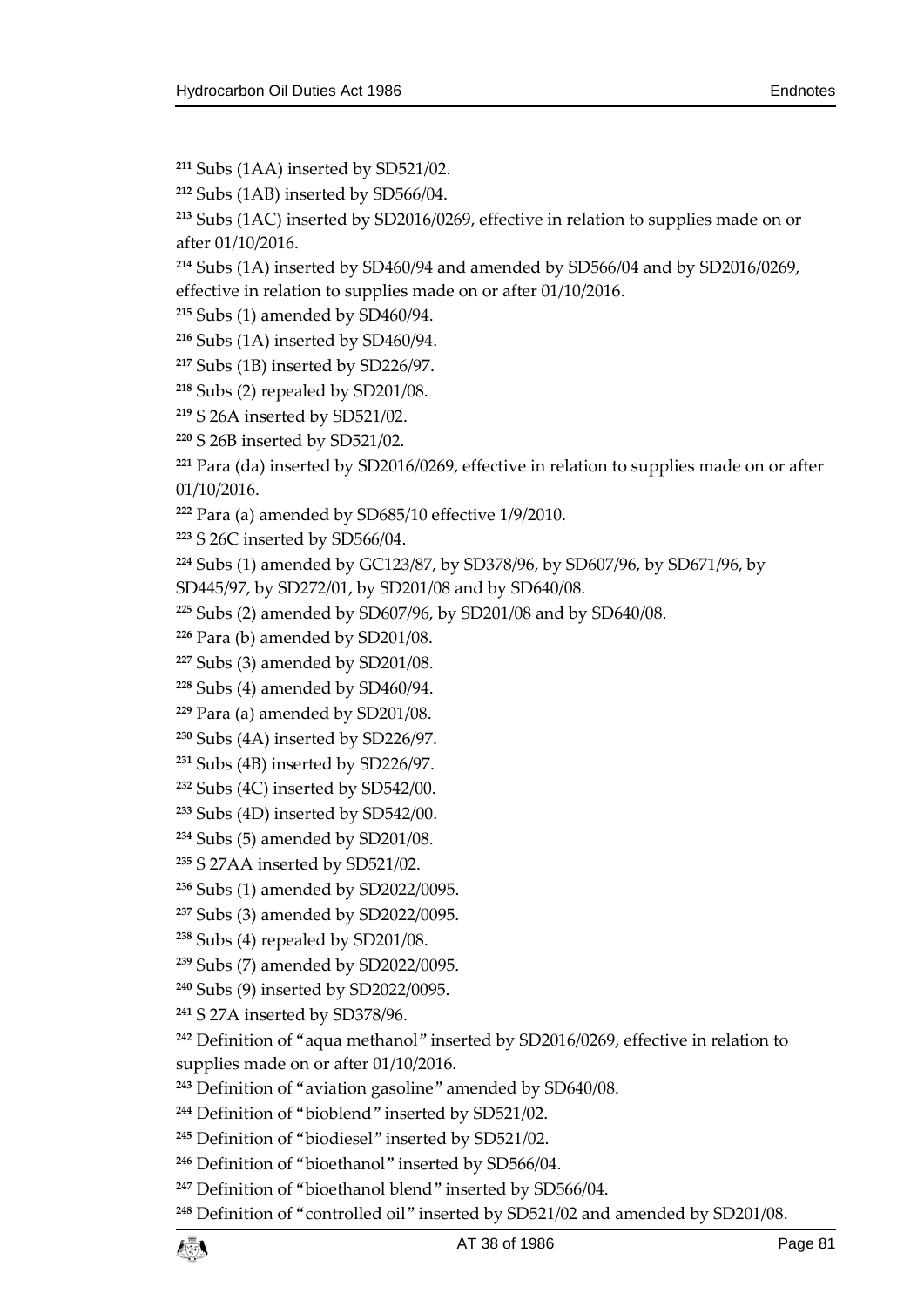Definition of "excepted machine" inserted by SD2022/0095.

 Definition of "excepted vehicle" inserted by SD201/08 and repealed by SD2022/0095..

Definition of "the Finance Act 1994" inserted by SD460/94.

Definition of "gas oil" inserted by SD445/97.

Definition of "higher octane unleaded petrol" repealed by SD521/02.

Definition of "kerosene" inserted by SD201/08.

 Definition of "public authority" inserted by SD2019/0077 9as amended by SD2020/0403) with effect from 31/12/2020 at 23:00.

<sup>256</sup> Definitions of "petrol substitute" and "power methylated spirits" repealed by SD391/93.

 Definition of "rebate" amended by GC123/87, by SD272/01, by SD521/02, by SD201/08 and by SD640/08.

 Definition of "road vehicle" amended by SD545/95, by SD201/08 and by SD2022/0095.

Definition of "sulphur-free diesel" inserted by SD173/05 and repealed by SD640/08.

Definition of "sulphur-free petrol" inserted by SD173/05 and repealed by SD640/08.

 Definition of "ultra low sulphur diesel" added by SD445/97 and repealed by SD640/08.

 Definition of "ultra low sulphur petrol" added by SD650/00 and repealed by SD640/08.

 Definition of "unleaded petrol", originally definition of "unleaded petrol" and "leaded petrol", added by SD650/00 and amended by SD640/08.

Subs (1ZA) inserted by SD201/08 and substituted by SD2022/0095.

Subs (1ZB) inserted by SD201/08 and substituted by SD2022/0095.

Para (a) amended by SD2022/0095.

Para (b) amended by SD2022/0095.

Subs (1ZC) inserted by SD201/08 and amended by SD2022/0095.

Subs (1ZD) inserted by SD201/08 and amended by SD2022/0095.

Para (a) amended by SD2022/0095.

Para (b) amended by SD2022/0095.

Para (c) amended by SD2022/0095.

Subs (2A) inserted by SD593/06 and amended by SD2022/0095.

Subs (2B) inserted by SD593/06.

Entry inserted by SD198/12.

 Subs (4) amended by SD545/95, by SD226/97 (wherein s 27(4) incorrectly cited) and by SD521/02.

Subs (2) repealed by Statute Law Revision Act 1992 Sch 2.

ADO (whole Act) 1/4/1987 (GC51/87).

Para 11 repealed by SD640/08.

Part II (paras 15 to 19) repealed by SD391/93.

Sch 2A repealed by SD566/04.

Para 3 amended by SD671/96 and by SD521/02.

Page 82  $\begin{matrix} \begin{matrix} 2 \end{matrix} \end{matrix}$  and  $\begin{matrix} 4 \end{matrix}$  and  $\begin{matrix} 4 \end{matrix}$  and  $\begin{matrix} 4 \end{matrix}$  and  $\begin{matrix} 4 \end{matrix}$  and  $\begin{matrix} 4 \end{matrix}$  and  $\begin{matrix} 4 \end{matrix}$  and  $\begin{matrix} 4 \end{matrix}$  and  $\begin{matrix} 4 \end{matrix}$  and  $\begin{matrix} 4 \end{matrix}$  and  $\begin{matrix} 4 \end{matrix}$